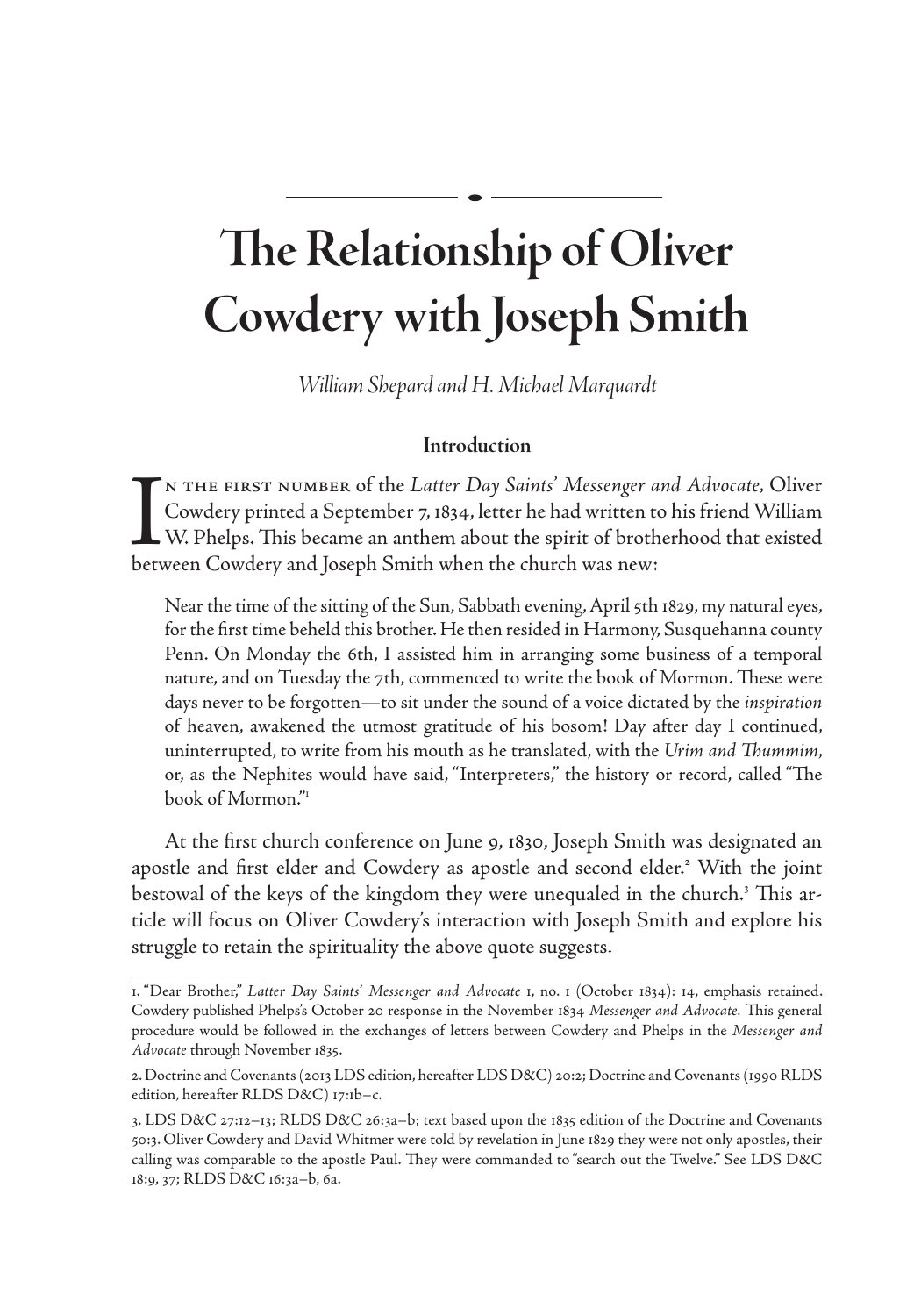While Cowdery is thought to be second only to Smith, we examine the level of responsibility Oliver possessed in church government and the emerging role of Sidney Rigdon. The dissension that occurred in Kirtland, Ohio is also examined as differences between Smith and Cowdery accumulated to the point that their relationship was threatened. They became enemies shortly thereafter at Far West, Missouri.

\* \* \*

The first known example of Oliver Cowdery being conflicted with Joseph Smith came in the summer of 1830. While living with the Whitmer family at Fayette, New York, Cowdery discovered what he believed was an error in the manuscript of the articles and covenants of the church. He wrote Joseph Smith at Harmony, Pennsylvania, and demanded the offending portion be removed so there would be "no priestcraft" among them. As members of the Whitmer family supported Cowdery's criticisms, Smith wrote a response and afterward made a special visit and with considerable effort was able to convince them the writing was appropriate.<sup>4</sup>

Within a few weeks, Oliver Cowdery again took sides against the first elder when he joined members of the Whitmer family in defending messages received by Hiram Page about the upbuilding of Zion through the use of a seer stone.<sup>5</sup> The resulting revelation, proclaimed at the second conference of the church at Fayette, New York, specified Joseph Smith alone held the "keys of mysteries and revelations," and, thereby, he alone could receive "commandments and revelations" for the church. The message stipulated that Cowdery was subordinate to Smith—as Aaron was to Moses—and warned him to be obedient. Cowdery could testify to the truth of the revelations received by Smith and speak as led by "the Comforter" but could "not write by way of commandment." Cowdery was called to "go unto the Lamanites and preach my gospel unto them." 6

Soon thereafter Peter Whitmer Jr., Parley P. Pratt, and Ziba Peterson were designated by revelations to join Cowdery on this mission.7 They left Manchester, New York in mid-October 1830 and arrived in the greater Kirtland, Ohio, area two weeks later. The missionaries remarkably baptized some 130 persons during three weeks

<sup>4.</sup> Manuscript History, Book A-1:50–51, Church History Library, The Church of Jesus Christ of Latter-day Saints, Salt Lake City; B. H. Roberts, ed., *History of the Church of Jesus Christ of Latter-day Saints,* 2nd ed. rev., 7 vols. (Salt Lake City: Deseret News, 1932–51), 1:104–5. Both letters are not extant.

<sup>5.</sup> *History of the Church* 1:109–10 and 115. See Ezra Booth's description of the stone and its properties in Ronald E. Romig, *Eighth Witness: The Biography of John Whitmer* (Independence, MO: John Whitmer Books, 2014), 79. On Booth's letters see H. Michael Marquardt, "Ezra Booth on Early Mormonism: A Look at His 1831 Letters," *John Whitmer Historical Association Journal* 28 (2008): 65–87.

<sup>6.</sup> LDS D&C 28; RLDS D&C 27.

<sup>7.</sup> LDS D&C 30:5 and 32:1–3; RLDS D&C 29:2a and 31:1a–1c.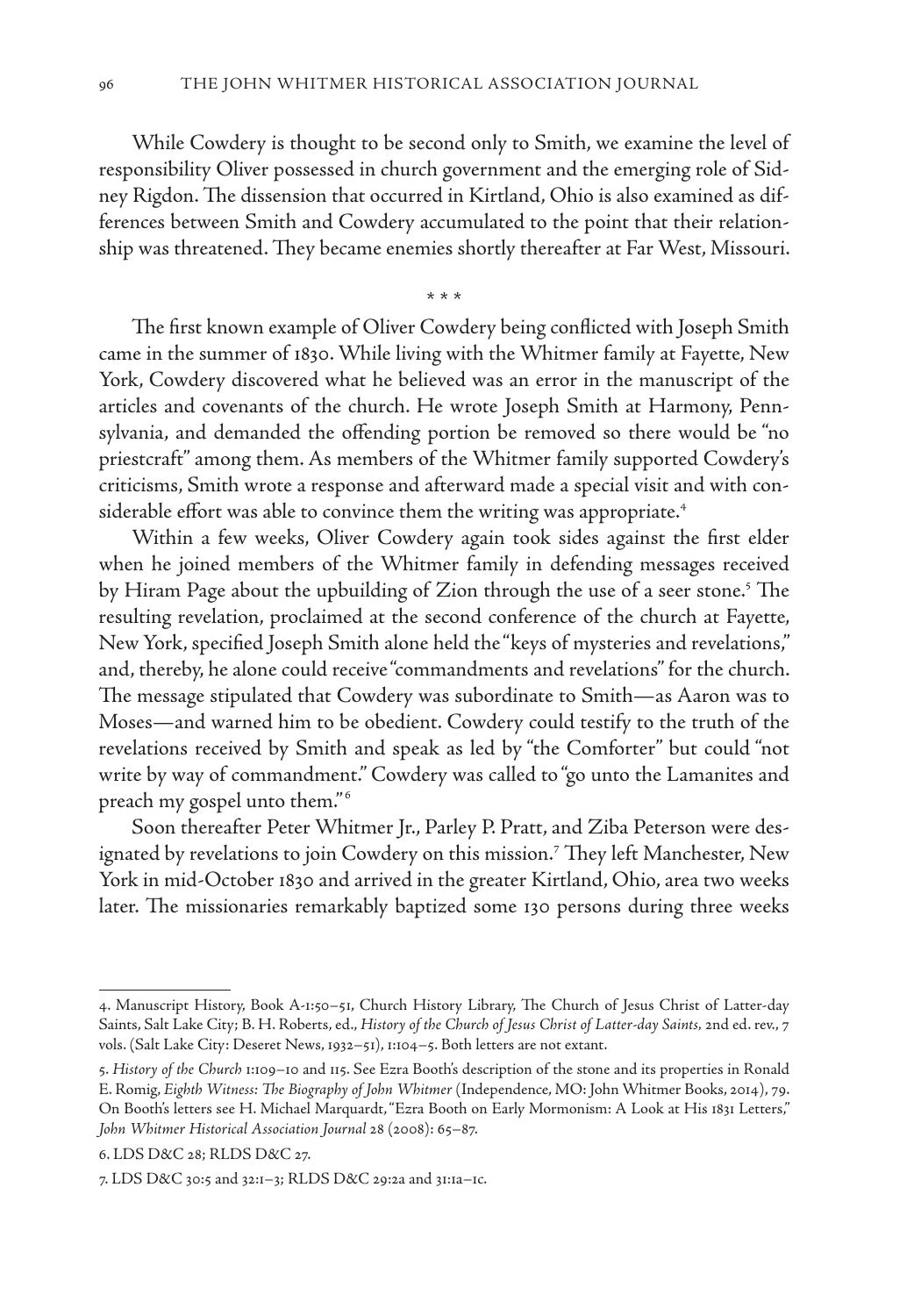of preaching,<sup>8</sup> but Cowdery again lost his bearings and proposed marriage to an unidentified woman in the township of Mayfield in Cuyahoga County.<sup>9</sup>

The missionaries, with the addition of Frederick G. Williams, left the Kirtland area for Missouri near the end of November while Sidney Rigdon and Edward Partridge arrived at Fayette to meet Joseph Smith early in December. The fact that Rigdon was mature, knowledgeable, and had served a dozen years as a respected minister did not bode well for Cowdery.

After arriving on the borders of the United States in Missouri by January 1831, the missionaries were prevented by Indian Agents from preaching among the Native Americans. A few converts were made among the settlers, but the Mormons were greeted with suspicion. Oliver Cowdery wrote on May 7, 1831, from Kaw Township, that the "Universalists[,] Atheists, Deists, Presbyterians, Methodists, Baptists, and other professed Christians, priests and people: with all the devils from the infernal pit are united, and foaming out their own shame" in opposing them.<sup>10</sup>

Ezra Booth, who left in June with a group including Joseph Smith, traveled from Ohio to Jackson County, Missouri. Booth shortly afterward became disaffected, and wrote:

If a pure and pleasant fountain can send forth corrupt and bitter streams, then may the heart of that man [Cowdery] be pure, who enters into a matrimonial contract with a young lady, and obtains the consent of her parents; but as soon as his back is turned upon her, he violates his engagements, and prostitutes his honor by becoming the gallant of another, and resolves in his heart, and expresses resolutions to marry her.<sup>11</sup>

Oliver would witness the arrival of missionaries, family groups, and the beginnings of settlements. The arrival of Joseph Smith, Sidney Rigdon, William W. Phelps, Edward Partridge, Ezra Booth and others in mid-July 1831 was shortly followed by the Colesville members. Cowdery doubtlessly joined in construction projects and witnessed the dedication of the temple site and the consecration of the land of Zion. When W. W. Phelps was directed by revelation to remain in Missouri and

<sup>8.</sup> See Richard Lloyd Anderson, "The Impact of the First Preaching in Ohio," in *Oliver Cowdery: Scribe, Elder, Witness*, eds., John W. Welch and Larry E. Morris (Provo, UT: Neal A. Maxwell Institute for Religious Scholarship, 2006), 195–220 and Milton V. Backman Jr., "The Quest for a Restoration: The Birth of Mormonism in Ohio," *BYU Studies* 12, no. 4 (Summer 1972): 346–64.

<sup>9.</sup> Cowdery's "transgression" was investigated by six High Priests at Independence, Missouri in May 1832. After he "frankly confessed" and assured his inquisitors he had "made his confession to the individuals injured & received their forgiveness" the previous year. Conference Minutes, and Record Book, of Christ's Church of Latter Day Saints, 27, Church History Library; see Donald Q. Cannon and Lyndon W. Cook, eds., *Far West Record: Minutes of the Church of Jesus Christ of Latter-day Saints, 1830–1844* (Salt Lake City: Deseret Book, 1983), 48–49, May 26, 1832.

<sup>10.</sup> *History of the Church*, 1:182.

<sup>11.</sup> Ezra Booth to "Rev. & Dear Sir" [Ira Eddy], December 6, 1831, *Ohio Star* 2 (December 8, 1831): 1, Ravenna, Ohio.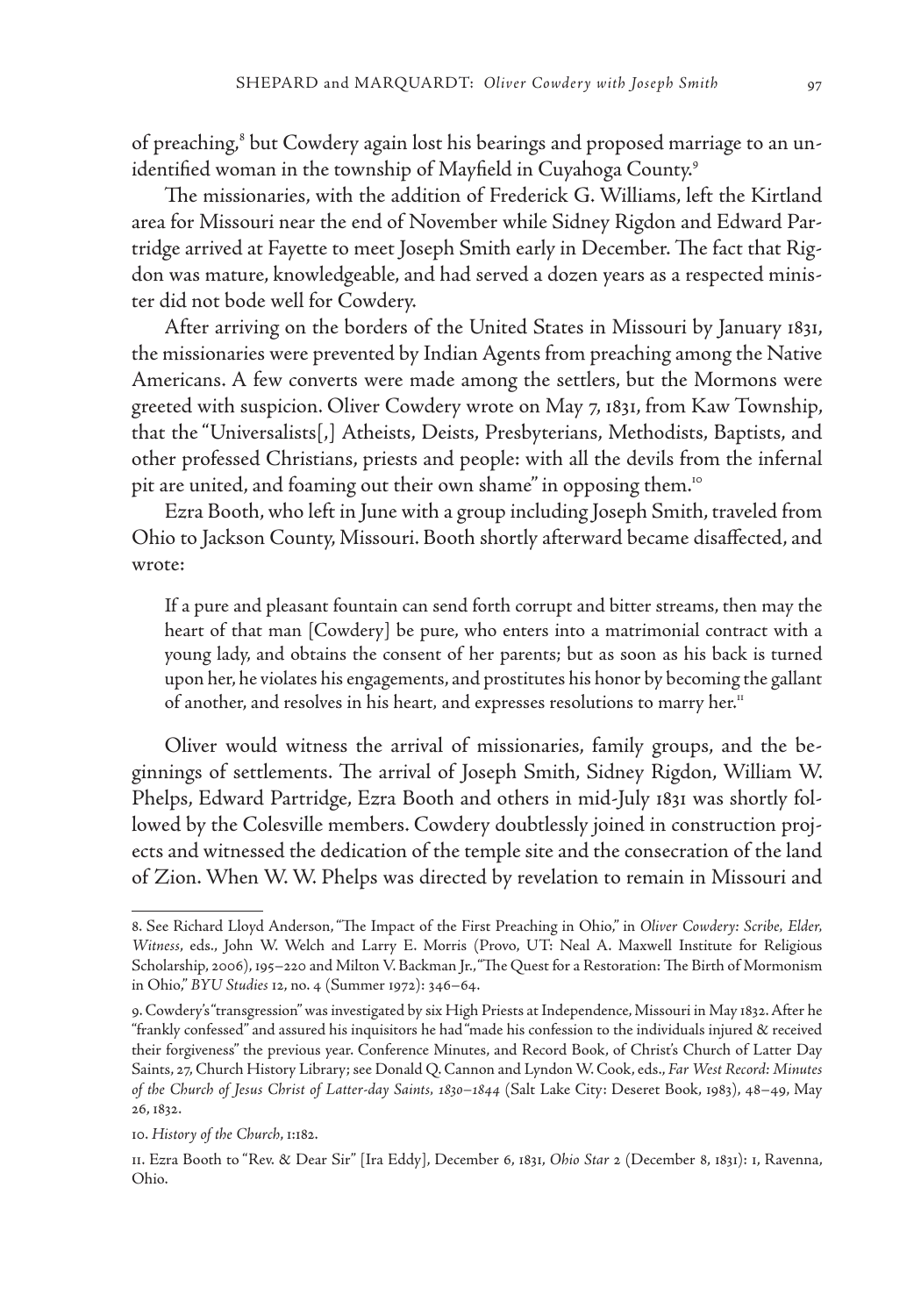be "printer unto the church," Cowdery was assigned to be his assistant."<sup>12</sup> He was one of ten elders who accompanied Joseph Smith on his August 9–27 return trip to Kirtland. The day after his arrival he was ordained by Sidney Rigdon to be a high priest.<sup>13</sup>

While staying at the John Johnson Sr. home at Hiram, Ohio, Oliver was caught up in the flurry of activities relative to the arrangement and correction of the revelations for the printing of the Book of Commandments at Independence. Joseph Smith, Martin Harris, Oliver Cowdery, John Whitmer, Sidney Rigdon, and W. W. Phelps were told by revelation in November to be "stewards over the revelations and commandments" that had been and would be received.<sup>14</sup> This was the beginning of the Literary Firm whose members would be concerned with publication of church literature including Joseph Smith's revelations. A second November revelation assigned Oliver and John Whitmer to take the "commandments and the moneys … unto the land of Zion."15

Oliver and John left for Missouri on November 20 and arrived at Independence on January 5, 1832. As preparation for printing was a priority, a brick building was built soon after their arrival. They anxiously awaited the arrival of printing supplies.

As Oliver was laboring in obscurity in Missouri, it became apparent that Sidney Rigdon had replaced him as Joseph Smith's second in command. Rigdon had worked harmoniously with Smith as a scribe and advisor in the Bible translation and was dependable and loyal. David Whitmer retrospectively explained that Rigdon "had more influence over him [Smith] than any other man living" and became "brother Joseph's private counselor, and his most intimate friend and brother for some time after they met." He acknowledged "all the brethren … thought at the time just as Brother Joseph did about it."<sup>16</sup>

It was Sidney Rigdon who shared with Joseph Smith the reception of the great vision about "the three glories" on February 16, 1832.<sup>17</sup> Rigdon also took the lead in defending Smith against serious allegations made by Ezra Booth, who had withdrawn from the church after his return from Missouri. Publication of nine of Booth's anti-Mormon letters that had appeared in the *Ohio Star* of Ravenna, Ohio, from October

<sup>12.</sup> LDS D&C 57:11–13; RLDS D&C 57:5a–b.

<sup>13.</sup> Welch and Morris, "Chronology," *Oliver Cowdery: Scribe, Elder, Witness,* xi.

<sup>14.</sup> LDS D&C 70:1–4; RLDS 70:1a–c.

<sup>15.</sup> LDS D&C 69:1–2; RLDS D&C 69:1a. See accounts of pertinent conferences at Hiram, Ohio on November 8, 9, and 11, 1831 in Cannon and Cook, *Far West Record*, 28–32.

<sup>16.</sup> David Whitmer, *An Address to All Believers in Christ* (Richmond, MO: privately printed, 1887), 35. Cited in Romig, *Eighth Witness*, 120–21.

<sup>17.</sup> LDS and RLDS D&C 76.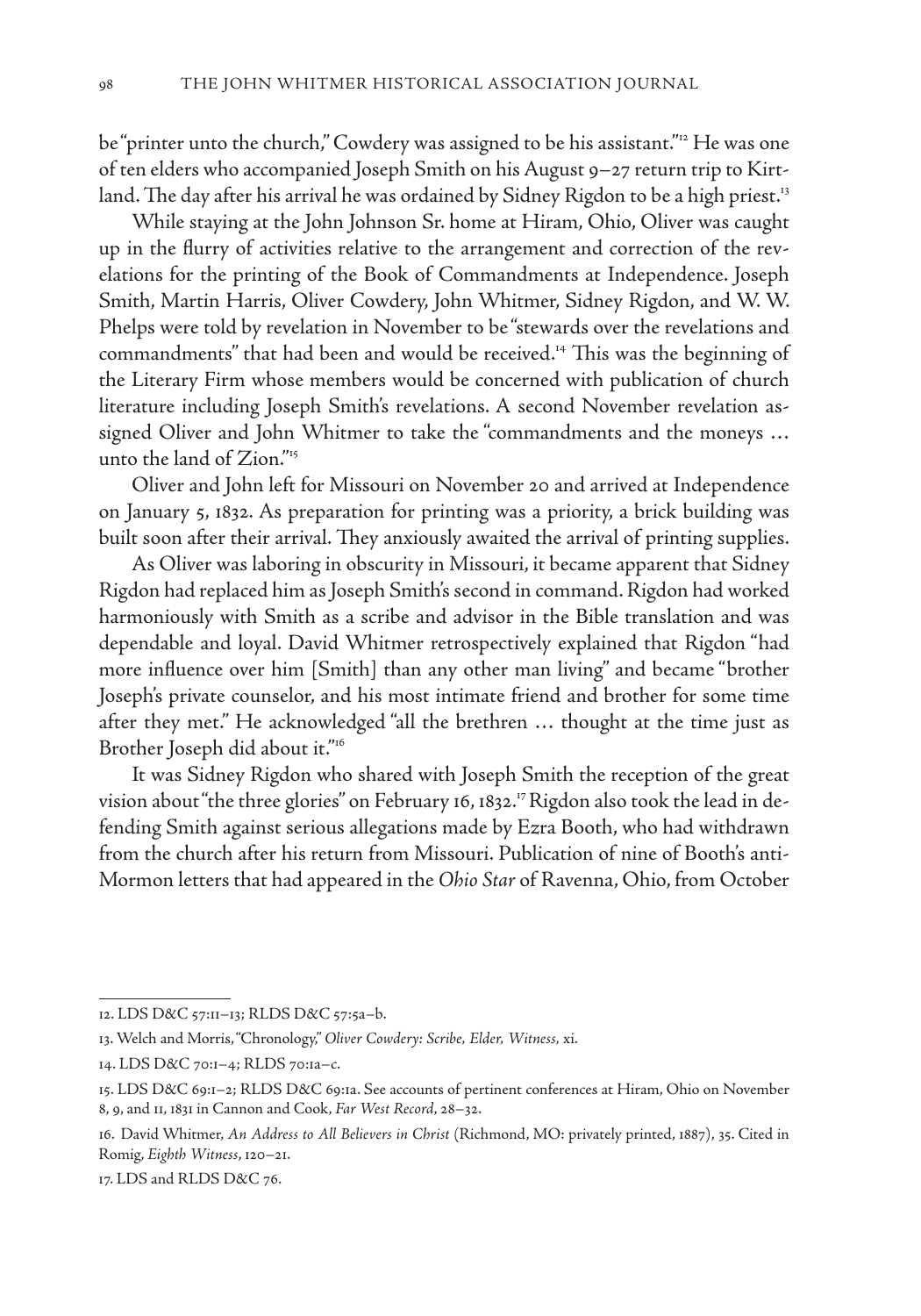13 to December 1831 influenced the withdrawal from the church of a significant number of Kirtland area members.<sup>18</sup>

Joseph Smith proclaimed a revelation in November 1831 that specified "that one be appointed of the high Priesthood to preside over the Priesthood."19 Smith, therefore, became the Presiding High Priest over the church as he had been Presiding Elder over the church. The ordination occurred on January 25, 1832, at a conference at Amhurst, Ohio, when he was "acknowledged President of the High Priesthood" and was ordained to that office by Sidney Rigdon.<sup>20</sup>

On March 8 Joseph Smith selected Jesse Gause, a forty-seven-year-old recent convert, who had been a Shaker and also a Quaker, and thirty-nine-year-old Sidney Rigdon to be his counselors in the church presidency.<sup>21</sup> Historian Michael Quinn explained, "Smith ordained Gause a high priest, selected him and Sidney Rigdon as counselors instead of 'second elder' Cowdery, and placed Gause ahead of Rigdon."<sup>22</sup> Cowdery was in Missouri at the time.

While staying at the John Johnson Sr. farm at Hiram, Ohio, Joseph Smith and Sidney Rigdon were beaten, tarred, and feathered by a mob on the night of March 24.<sup>23</sup> Rigdon's injuries resulted in his temporally losing control of his mental faculties. Smith was influenced by unrest among the local population to leave for Missouri on April 1 with Bishop Newel K. Whitney, Peter Whitmer, and Jesse Gause. Rigdon joined them at nearby Warren. They purchased paper for the Missouri press at Wheeling, Virginia, and arrived at Independence on April 24.

Two days later Joseph Smith was "acknowledged by the High Priests in the land of Zion to be President of the High Priesthood, according to commandment and ordination in Ohio." Areas of conflict between Smith**,** Rigdon and Bishop Edward

<sup>18.</sup> Richard S. Van Wagoner, *Sidney Rigdon: A Portrait of Religious Success* (Salt Lake City: Signature Books, 1994), 109–11.

<sup>19.</sup> See Gregory A. Prince, *Power from On High: The Development of Mormon Priesthood* (Salt Lake City: Signature Books, 1995), 22. Prince explained, "This revelation, although received in November 1831 (see "Kirtland Revelation Book," 84–86), was not published until 1835, when it was included in an expanded revelation dated 28 Mar. 1835 (DC, 1835, III)."

<sup>20.</sup> D. Michael Quinn, *The Mormon Hierarchy: Origins of Power* (Salt Lake City: Signature Books, 1994), 40.

<sup>21.</sup> For biographical information on Jesse Gause see: Robert W. Woodford, "Jesse Gause, Councilor of the Prophet," *BYU Studies* 15, no. 3 (Spring 1975): 362–64; D. Michael Quinn, "Jesse Gause, Joseph Smith's Little-Known Counselor," *BYU Studies* 23, no. 4 (Fall 1983): 487–93; and Erin Jennings, "The Consequential Counselor: Restoring the Roots of Jesse Gause," *Journal of Mormon History* 34, no. 2 (Spring 2008): 182–227.

<sup>22.</sup> Quinn, *Origins of Power*, 41–42. Joseph Smith pronounced a revelation for Jesse Gause on March 15, 1832, which announced he was called to be a high priest, a counselor to Smith in the Presidency, and equally held the keys of the kingdom with the prophet. After Gause's apostasy, Frederick G. Williams was called to be his replacement. The text omitted Gause's name and added the name of Frederick G. Williams.

<sup>23.</sup> Van Wagoner, in *Sidney Rigdon*, 115, said the mob was composed of "infuriated Campbellites" possibly fortified by a **"**keg of whisky." Reasons for the assault are discussed in William Shepard and H. Michael Marquardt in *Lost Apostles: Forgotten Members of Mormonism's Original Quorum of Twelve* (Salt Lake City: Signature Books, 2014), 20–22.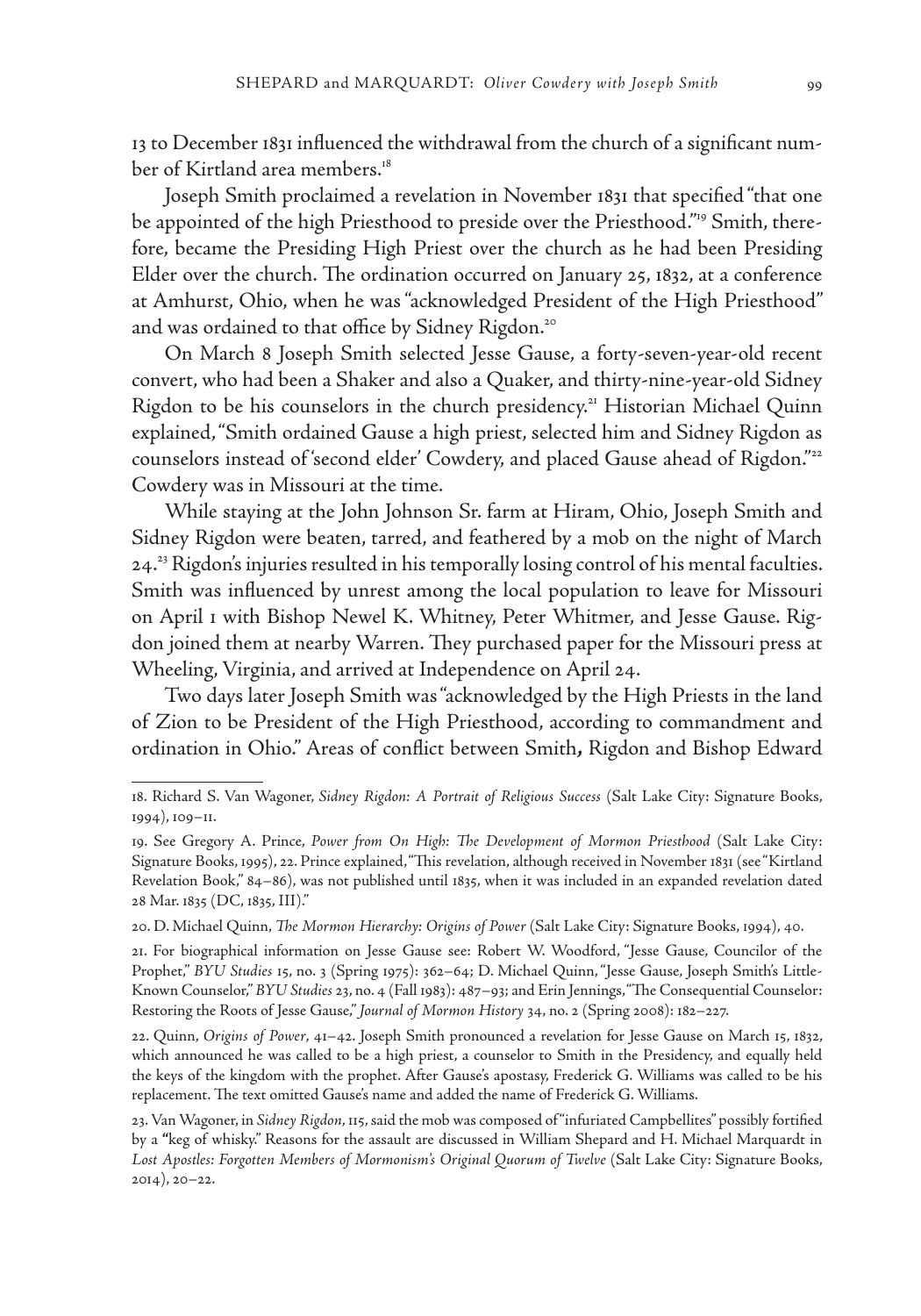Partridge were resolved and Partridge "extended the right of fellowship to Smith." Rigdon also "amicably settled" personal difficulties with the bishop.<sup>24</sup>

Oliver Cowdery, W. W. Phelps, and John Whitmer met with their brethren, Joseph Smith, Sidney Rigdon, and Jesse Gause on April 30 and agreed to print three thousand copies of the Book of Commandments. Significantly, Cowdery, Phelps, and Whitmer were not only authorized "to review" the Book of Commandments; they could also select which revelations should be printed and make grammatical corrections.25 The print shop was consecrated in late May, and the first issue of *The*  Evening and the Morning Star was printed in June.<sup>26</sup>

Historian Ron Romig explained that a previously known charge against Cowdery was now addressed, "Cowdery was brought before a church court in Independence, for either a sexual transgression or at least an impropriety with a young woman, which apparently occurred in the fall of 1830 at Mayfield, Ohio."<sup>27</sup> Smith and Rigdon had presumably left for Kirtland before a trial or hearing was conducted by Bishop Edward Partridge, Jesse Gause, and four other high priests on May 26. The account was apparently summarized from another source and later copied into the Far West Record*.* It stated that Cowdery had confessed his transgression to those present at the conference. It was recorded, "The reason why the above case was not taken into consideration by proper authority in the Church previous [to] this day, is that some of the Elders supposed that the affair had been adjusted last year when brother Oliver made his confession to the individuals injured  $\alpha$  received their forgiveness."<sup>28</sup>

Oliver Cowdery married seventeen-year-old Elizabeth Ann Whitmer on December 18, 1832, at Independence.<sup>29</sup> He was shortly afterward passed over to be included in the church presidency. Joseph Smith received a revelation on March 8**,**  1833, indicating that Sidney Rigdon and Frederick Williams were equal with him "in holding the keys of this last kingdom."<sup>30</sup> These two brethren were ordained on March 18 and were counselors to Joseph.<sup>31</sup>

29. Romig, *Eighth Witness,* 191.

30. LDS D&C 90:6; RLDS D&C 87:3a.

<sup>24.</sup> Cannon and Cook, *Far West Record*, 43–45, April 26, 1832.

<sup>25.</sup> Ibid., 46, April 30, 1832.

<sup>26.</sup> Ibid., 49, May 29, 1832.

<sup>27.</sup> Romig, *Eighth Witness*, 163.

<sup>28.</sup> Cannon and Cook, *Far West Record*, 48–49, May 26, 1832. After his return to Ohio Gause left Kirtland with Zebedee Coltrin on June 1 on a mission to the Quakers. He withdrew from Mormonism about August 19 and was excommunicated on December 3, 1832. See Dean C. Jessee, Mark Ashurst-McGee, and Richard L. Jensen, eds., *Journals, Volume 1: 1832–1839* (Salt Lake City: Church Historians Press, 2008), 10, cited hereafter as Jessee, *Journals, Volume 1*.

<sup>31.</sup> Kirtland Council Minute Book, 16–17, Church History Library; Fred C. Collier and William S. Harwell, eds., *Kirtland Council Minute Book* (Salt Lake City: Collier's Publishing, 1996), 10–11, March 18, 1833. These minutes, also known as Minute Book 1, are available under Administrative Records on the Joseph Smith Papers web site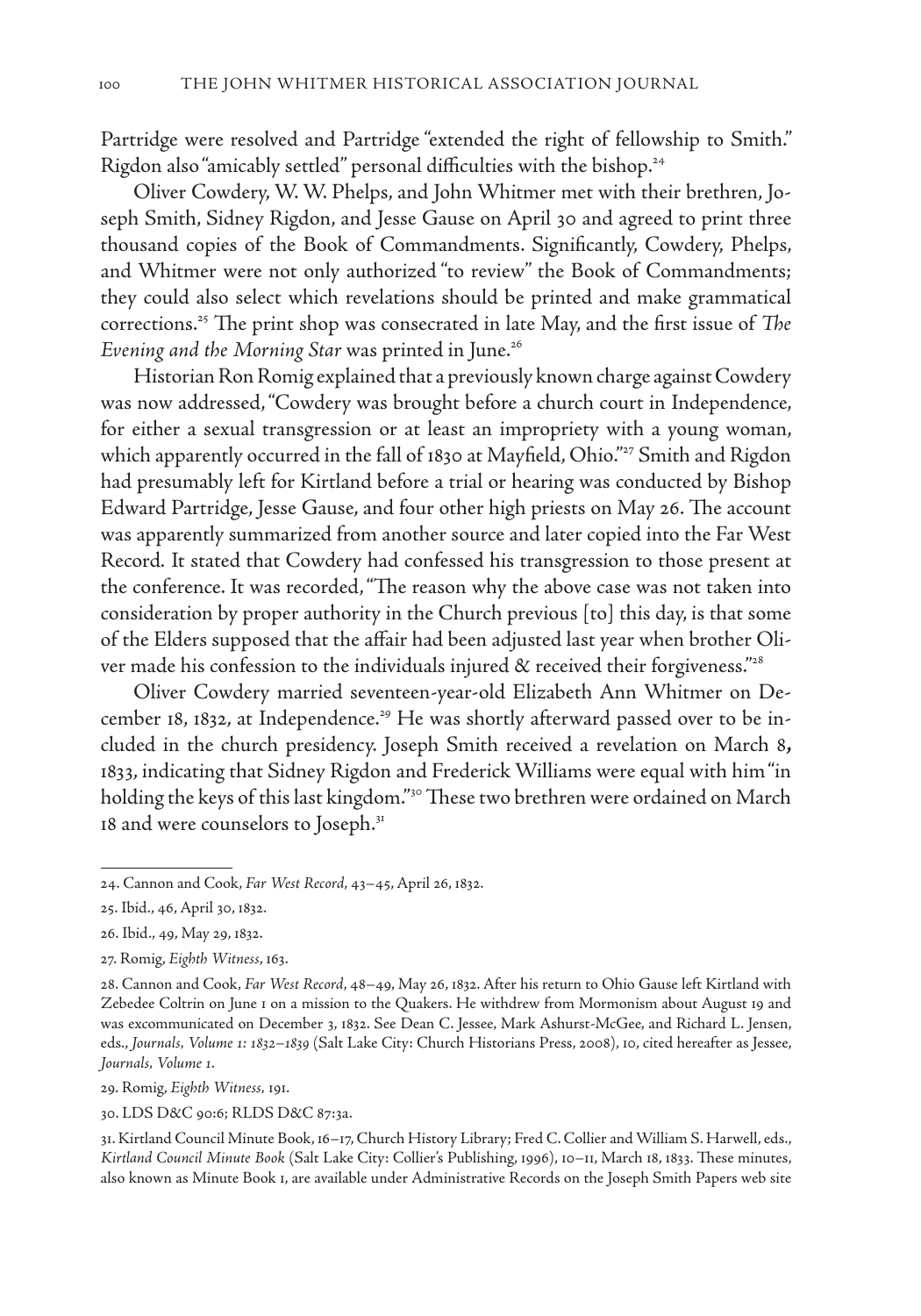Cowdery saw the rise of anti-Mormon discontent, which exploded into mob violence during the summer of 1833. He was witness to the destruction of the printing establishment, the tarring and feathering of Edward Partridge and Charles Allen, the destruction of personal property, and how unmitigated violence affected the community.<sup>32</sup> Ron Romig said that with the destruction of the printing press, "three laborers lost their jobs and 'three families including Oliver and Elizabeth [were] left destitute of the means of subsistence.'"33 Cowdery was sent to church headquarters in Kirtland, arriving on August 9 to explain the devastation and to seek advice. Elizabeth remained with family members in Missouri.

The destruction of the press in Missouri was a catastrophic loss for the Mormons. On September 11, when Oliver Cowdery met with Joseph Smith, Sidney Rigdon, and Newel K. Whitney, members of the Kirtland United Firm, it was determined that Cowdery would edit the *Latter Day Saints' Messenger and Advocate,* which would be published by the firm of F. G. Williams and Company.<sup>34</sup> Following his October trip to New York to purchase the press, Cowdery informed Ambrose Palmer of New Portage, Ohio, on October 30, that he would consecrate his time to the publication of the paper and hoped to make enough to obtain "the common comforts of life."35 He also wrote his older brother Warren at Freedom, New York, on December 2 that his "every moment" was devoted to preparing for the resumption of printing*.* 36

Cowdery met with members of the United Firm in the Kirtland printing office on December 18 for the dedication of the press. He received a blessing from Joseph Smith that included, "blessed of the Lord is bro Oliver nevertheless there are two evils in him that he must needs forsake or he cannot altogeth[er] escape the buffetings of the advers[ar]y if he shall forsak[e] these evils he shall be forgiven and shall be made like unto the bow which the Lord hath set in the heavens he shall be a sign and an ensign unto the nations."37 There is no explanation what the "two evils" were.

at http://josephsmithpapers.org/the-papers. On October 12, 1833, at Perrysburg, New York, Smith told Rigdon that he had been appointed by revelation as "a spokesman unto this people," and in this capacity, would "know the certainty of all things pertaining to the things of my kingdom on the earth." LDS D&C 100:9–11; RLDS D&C 97:3a–b.

<sup>32.</sup> Ron Romig's account of violence against the Mormons, in *Eighth Witness*, 206–22, is compelling.

<sup>33.</sup> Ronald E. Romig, "Elizabeth Ann Whitmer Cowdery: A Historical Reflection of Her Life," in Alexander L. Baugh, ed., *Days Never to be Forgotten* (Salt Lake City: Deseret Book, 2009), 330.

<sup>34.</sup> Authorization for the renewal of printing is outlined in Collier and Harwell, *Kirtland Council Minute Book*, 18–19, September 11, 1833.

<sup>35.</sup> Oliver Cowdery to Ambrose Palmer, October 30, 1833, Oliver Cowdery Letterbook, 4, Henry E. Huntington Library and Art Gallery, San Marino, California.

<sup>36.</sup> Oliver Cowdery to Warren A. Cowdery, December 2, 1833, Oliver Cowdery Letterbook, 11, Huntington Library.

<sup>37.</sup> Jessee, *Journals, Volume 1*:21, 23. Cowdery would edit monthly issues of *The Evening and the Morning Star* from December 1833 through September 1834 and of the *Messenger and Advocate* from October 1834 to May 1835 and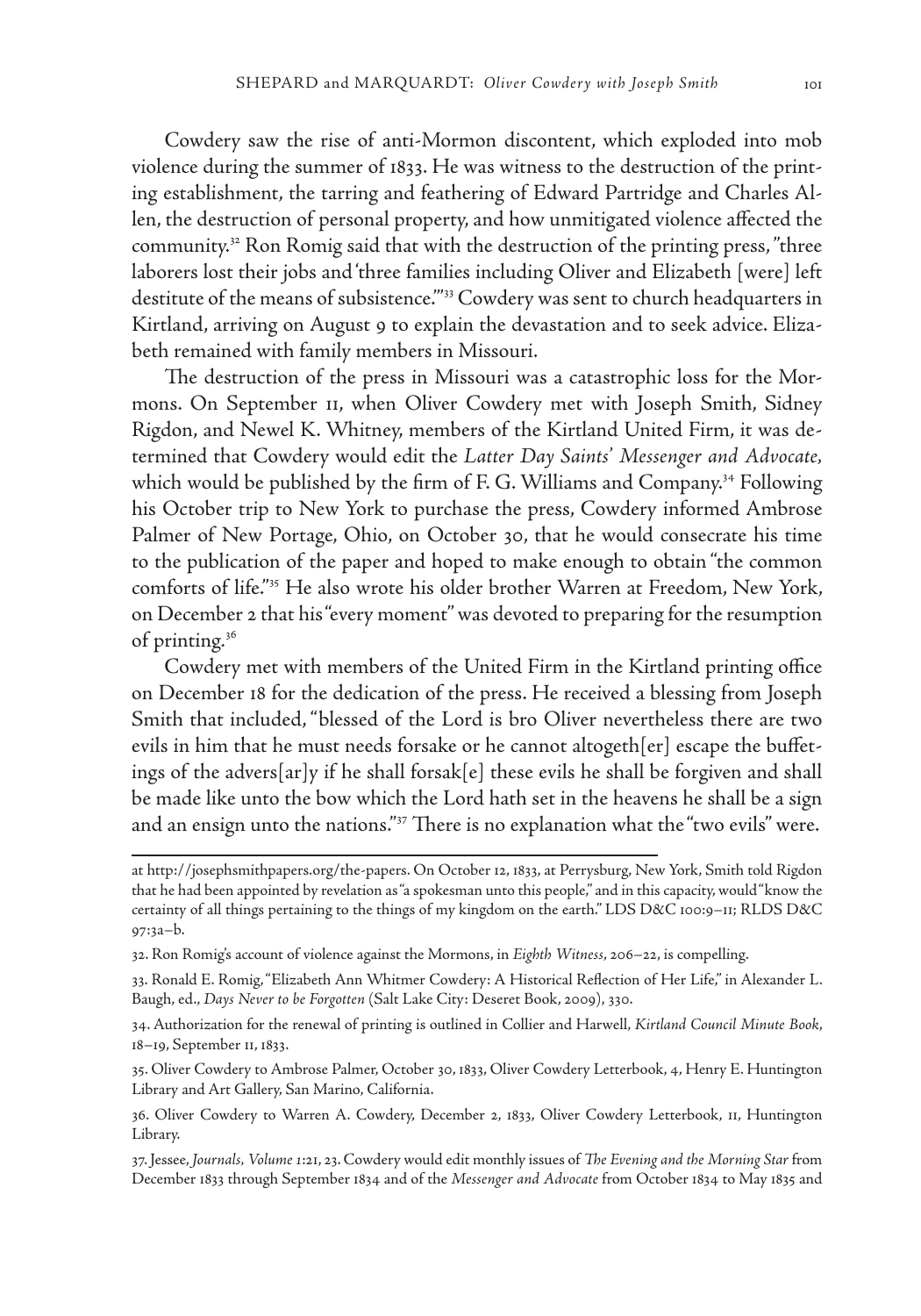The high council was formed by revelation on February 17, 1834, to settle cases "which could not be settled by the church or the Bishop's council to the satisfaction of the parties." The church president could singularly preside over the council or he could preside with his counselors who would also be referred to as presidents. Only Joseph Smith had the right to "inquire and obtain the mind of the Lord," but presidents Rigdon and Williams could preside over trials not meeting this criteria in his absence. Oliver Cowdery and eleven other high priests were chosen to be high councilors.38

Shortly after the organization of the high council, Joseph Smith left on a trip from February 26 to March 28, 1834, with Parley P. Pratt to raise money and manpower for what would be known as the Camp of Israel or Zion's Camp.<sup>39</sup> On March 9–11 they held several meetings at Freedom, Cattaraugus County, New York, and in the process spent time with Warren A. Cowdery, Oliver's older brother. Warren was not unknown as Oliver had printed several of his letters in *The Evening and the Morning Star and had been attempting to convert him.<sup>40</sup>* 

On March 11 Heman Hyde was baptized, thus providing the groundwork for making Freedom a fertile area for spreading the gospel message.41 Heman's son William, who was fifteen years old at the time, said his father in the early 1830s "began to hear something concerning the Book of Mormon." This information came "through Warren A. Cowdery, whose farm joined with ours, Warren A. obtained from his brother Oliver. at an early date, some of the proof sheets to the book of Mormon some of which we had the privilege of perusing."42 Warren was baptized by the fall of 1834 after Smith and Pratt's March visit. In November he was selected to "be appointed and ordained a presiding high priest over my church, in the land of Freedom and the region round about."43

On April 19 Oliver was blessed "to assist brother Sidney in arranging the church covenants which are to be soon published."44 Then on September 24 at a high council

from April 1836 to January 1837.

<sup>38.</sup> LDS D&C 102; RLDS D&C 99; Collier and Harwell, *Kirtland Council Minute Book,* 26–29, February 17, 1834.

<sup>39.</sup> LDS D&C 103; RLDS D&C 100.

<sup>40.</sup> Warren A. Cowdery was born in Poultney, Vermont in 1788. He and his wife Rebecca would have eleven children. He was a physician, pharmacist, postmaster, and farmer.

<sup>41.</sup> Jessee, *Journals, Volume 1*:32, 34; see also Scott Facer Proctor and Maurine Jensen Proctor, eds., *Autobiography of Parley P. Pratt* (Salt Lake City: Deseret Book, 2000), 133.

<sup>42.</sup> William Hyde Journal, 46, circa 1868–1873, MS 1549, Church History Library.

<sup>43.</sup> LDS D&C 106:1; RLDS D&C 103:1a. A critical study on Warren is lacking. See Lisa Olsen Tate, "Warren Cowdery D&C 106," *Revelations in Context: The Stories Behind the Sections of the Doctrine and Covenants,* ed. Matthew McBride and James Goldberg (Salt Lake City: The Church of Jesus Christ of Latter-day Saints, 2016), 219–23.

<sup>44.</sup> Jessee, *Journals, Volume 1*:41.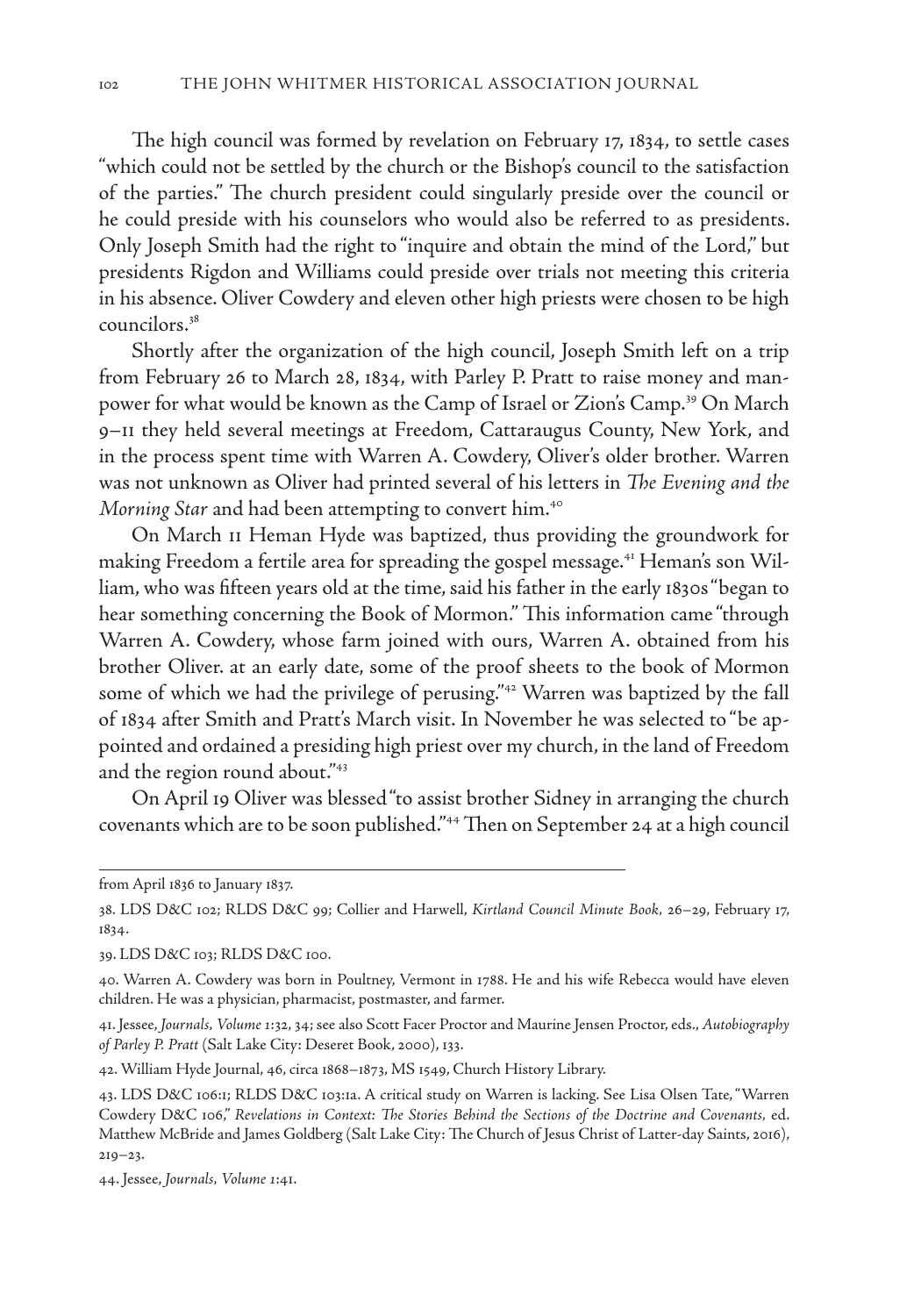meeting presided over by Joseph Smith, the appointment was extended to Joseph Smith and Frederick Williams "to arrange the items of the doctrine of Jesus Christ for the government of the church of Latter-Day Saints."45

Oliver Cowdery "was ordained an assistant President of the High and Holy Priesthood" on December 5, 1834. Oliver recorded the wording of the ordination prayer of Joseph Smith, "My brother, in the name of Jesus Christ who died was crucified for the sins of the world, I lay my hands upon thee, and ordain thee an assistant President of the high and holy p[r]iesthood in the church of the Latter Day Saints."46 Soon after the meeting Oliver made a record of it in a large book and titled it "Chapter 1." Oliver wrote about the December 5 meeting:

Friday Evening, December 5, 1834. According to the direction of the Holy Spirit, Pr[e] sident Smith, assistant Presidents, Rigdon and Williams, assembled for the purpose of ordaining <first> High Counsellor Cowdery to the office of assistant President of the High and Holy Priesthood in the Church of the Latter-Day Saints.

It is necessary, for the special benefit of the reader, that he be instructed <into, or> concerning the power and authority of the above named Priesthood.

First. The office of the President is to preside over the whole  $Chu[r]ch;$  to be considered as the head; to receive revelations for the Church; to be a Seer,  $\overline{and}$  Revelator  $\langle$  and Prophet—> having all the gifts of God:— having taking <Moses> for an ensample. Which is

Second the office and station of the above President Smith, according to the calling of God, and the ordination which he has received.

Second. The office of Assistant President is to assist in presiding over the whole  $\text{chu}[r]$ ch, and to officiate in the abscence of the President, according to their <his> rank and appointment, viz: President Cowdery, first; President Rigdon Second, and President Williams Third, as they <were> are severally called. The office of this Priesthood is also to act as Spokesman—taking Aaron for an ensample.

The virtue of this the <above> Priesthood is to hold the keys of the kingdom of heaven, or the Church militant.

The reader may further understand, that Presidents <the> reason why President <High Counsellor> Cowdery was not previously ordained <to the Presidency,> was, in consequence of his necessary attendance in Zion, to assist Wm W. Phelps in conducting the printing business; but that this promise was made by the angel while in company with President Smith, at the time they receivd the office of the lesser priesthood. And

<sup>45.</sup> Collier and Harwell, *Kirtland Council Minute Book*, 61–63, September 24, 1834.

<sup>46.</sup> Jessee, *Journals, Volume 1*:47–48.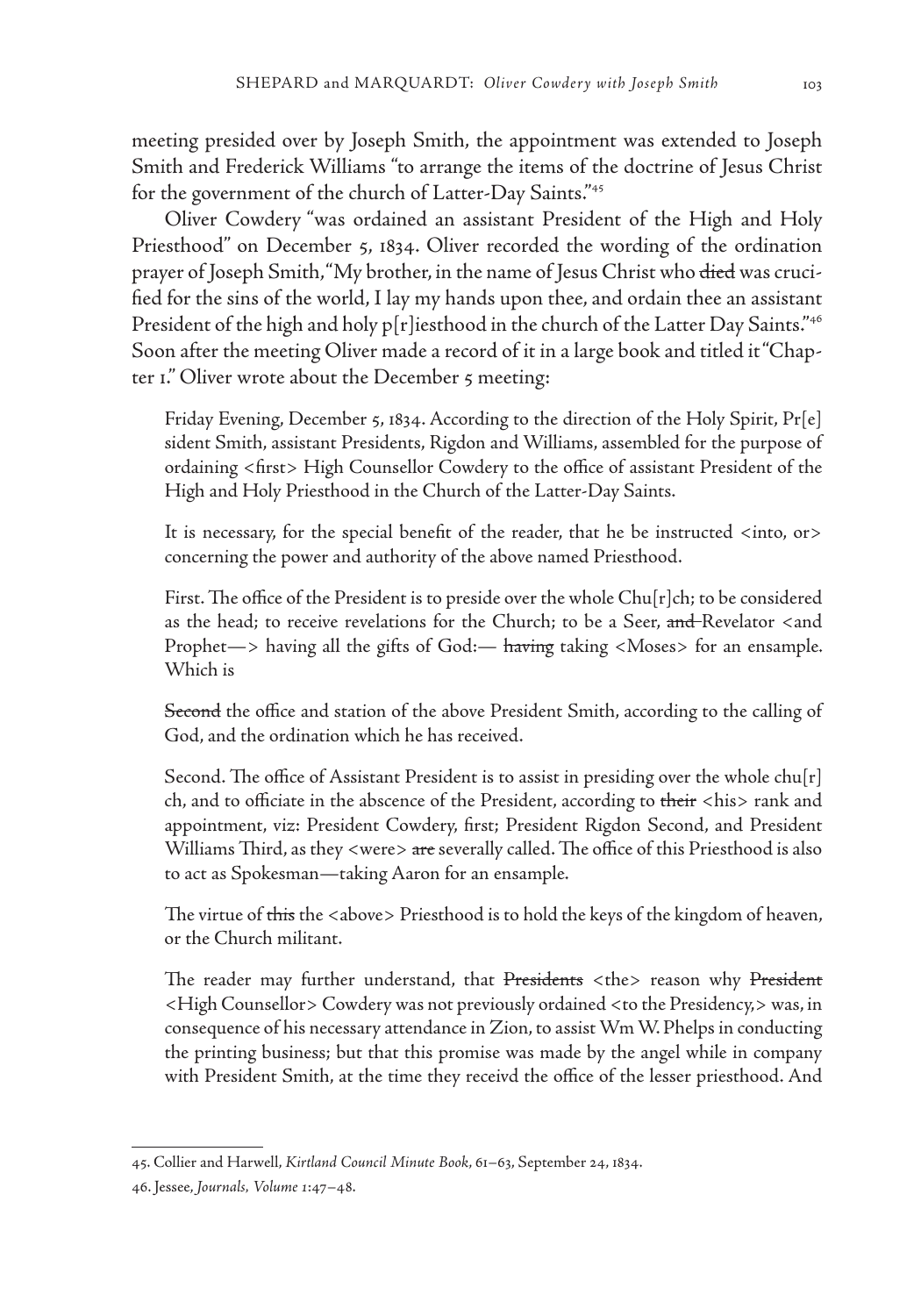further: The circumstances and situation of the Church requiring, Presidents Rigdon and Williams were presently ordained, to assist the President Smith.<sup>47</sup>

Historian Richard Bushman explained that Oliver Cowdery "took pains" to prove "his rightful place was at Joseph's side. Then he listed himself as the first assistant president ahead of Sidney Rigdon. The account of this reinstallation would be more persuasive if someone besides Oliver himself had written it. He was the one to underscore his own importance in the Church hierarchy."<sup>48</sup>

Cowdery's claim that he could not be ordained because he was "in Zion" assisting Phelps with the printing, is not convincing. He could have been ordained by Smith to be his "Assistant President" while he and Smith were together in Missouri in 1832, or while they served together at Kirtland anytime after August 9, 1833. The following day, December 6, Cowdery documented the ordinations of Hyrum Smith and Joseph Smith Sr. to the church presidency.

Although three new assistants had been added to the Presidency of the High Priesthood or church presidency, Sidney Rigdon continued as Joseph Smith's second-in-command. Just three weeks later on December 28, Rigdon was president of the high council in a matter of limited importance and Cowdery was a member of the council and served as clerk.<sup>49</sup> A high council meeting of January 18, 1835, reflected the revised composition with six presidents over the high priesthood. Presidents Joseph Smith Jr., Sidney Rigdon, and Frederick G. Williams presided over the high council. Presidents Oliver Cowdery, Hyrum Smith, and Joseph Smith Sr. served on the high council.<sup>50</sup>

Less than a month later, with the addition of Martin Harris, the command to Oliver Cowdery and David Whitmer to select the Twelve Apostles had been fulfilled as they had completed their selection from men who had participated in or supported Zion's Camp. On February14, nine of the twelve candidates were ordained by the three witnesses. Cowdery told the men, "You have been ordained to the Holy Priesthood. You have received it from those who had their power and authority from an angel."51

<sup>47.</sup> Manuscript History, Book A-1:17 [separate section], CR 100 102, Church History Library, words written above the line are indicated by angled brackets <>. Also called History, 1834–1836; as cited in Matthew C. Godfrey, Brenden W. Rensink, Alex D. Smith, Max H Parkin and Alexander L. Baugh, eds., *Documents Volume 4: April 1834–September 1835* (Salt Lake City: Church Historian's Press, 2016), 194, 196. The manuscript volume was also used to copy Cowdery's letters to W. W. Phelps and third person entries from Smith's 1835–36 journal. In 1839 the volume was turned over to become the front cover for the manuscript history labeled A 1.

<sup>48.</sup> Richard L. Bushman, "Oliver's Joseph," Baugh, *Days Never to be Forgotten,* 4.

<sup>49.</sup> Collier and Harwell, *Kirtland Council Minute Books*, 67–68, December 28, 1834.

<sup>50.</sup> Ibid., 68–70, January 18, 1835.

<sup>51.</sup> Ibid., 70–84, February 14, 1835. See Shepard and Marquardt, *Lost Apostles*, 79–87, for the importance of the ordinations, the order in which the apostles were ordained, and the delayed blessings of Parley P. Pratt on February 21, while Thomas B. Marsh and Orson Pratt were ordained on April 26.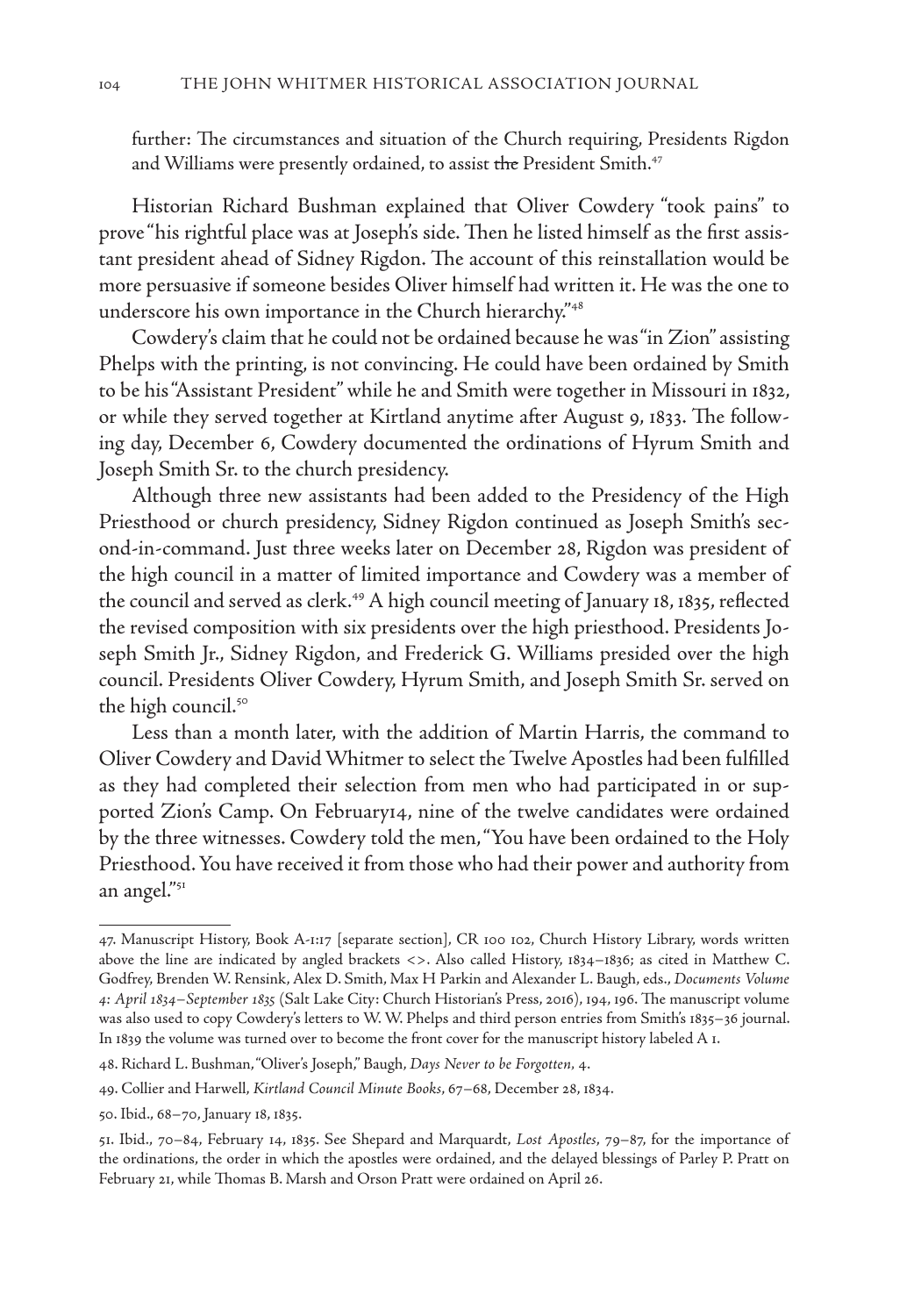In a follow-up meeting with the nine newly ordained apostles on February 27, Oliver had reverted to his position as clerk and deferred to Joseph Smith, Sidney Rigdon, and Frederick Williams as the church presidency.<sup>52</sup> Rigdon gave "ordination blessings" to men called to be seventies on February 28 and March 1,<sup>53</sup> and on March 7, he was nominated to "officiate in laying on hands in the name of the Lord to bestow the blessings" on men who supported the building of the Kirtland Temple.<sup>54</sup> On March 16, Joseph Smith, Sidney Rigdon, and Frederick Williams presided over the high council and Joseph Smith Sr. and Oliver Cowdery served on the high council.<sup>55</sup>

Although Oliver Cowdery's desire to be Joseph Smith's primary assistant was not realized, there are no indications he was a malcontent. He appears to have been totally loyal at this time. Elizabeth had arrived at Kirtland from Missouri by October 1834.

The first apostolic mission began on May 4. Six pairs of apostles would take different routes for preaching, testifying, and holding conferences. They came together at Freedom, New York, for a conference from May 22–25 in the area Joseph Smith and Parley Pratt had successfully missionized the previous year.<sup>56</sup> Apostle William McLellin briefly noted in his journal, "Friday 22. We passed on to Elder [Warren] Cowdery's and there we met with our brethren the twelve and found them all well and proceeded to business and opened our Conference."<sup>57</sup> Records indicate that they established boundaries for the Freedom district, gave instructions on the Word of Wisdom, the gift of tongues, prophesying, and the redemption of Zion.<sup>58</sup>

As the first apostolic mission was taking place, Oliver Cowdery announced in the May 1835 *Messenger and Advocate,* "business and other duties" required him to give up the editorship in favor of John Whitmer "late of Missouri." He acknowledged the support he had received during his year and eight months of labor and referred to past and future events which had been and would be defined by Mormonism.59 Ron Romig outlined Cowdery's changing duties:

<sup>52.</sup> Collier and Harwell, *Kirtland Council Minute Book,* 84–87, February 27, 1835.

<sup>53.</sup> Ibid., 87–104, February 28 and March 1, 1835.

<sup>54.</sup> Ibid., 104–7, March 7, 1835.

<sup>55.</sup> Ibid., 109–11, March 16, 1835.

<sup>56.</sup> In addition to the Smith-Pratt 1834 preaching at Freedom, Sidney Rigdon had recently presided over a large conference at Freedom. See "Freedom, April 3, 1835," *Messenger and Advocate* 1 no. 7 (April 1835): 101–2.

<sup>57.</sup> Jan Shipps and John W. Welch, eds., *The Journals of William E. McLellin, 1831–1836* (Provo, Utah: BYU Studies, Brigham Young University and Urbana and Chicago: University of Illinois Press, 1994), 178–79.

<sup>58.</sup> Ronald K. Esplin and Sharon E. Nielsen, "The Record of the Twelve, 1835: The Quorum of the Twelve Apostles' Call and 1835 Mission," *BYU Studies Quarterly* 51, no. 1 (2012): 33–34, minutes recorded in Patriarchal Blessing Book 2, Church History Library. See also "'The twelve' have been blest," *Messenger and Advocate* 1, no. 10 ( July 1835): 153.

<sup>59. &</sup>quot;To the Patrons of the Latter Day Saints' Messenger and Advocate," Ibid., 1, no. 8 (May 1835): 120–22.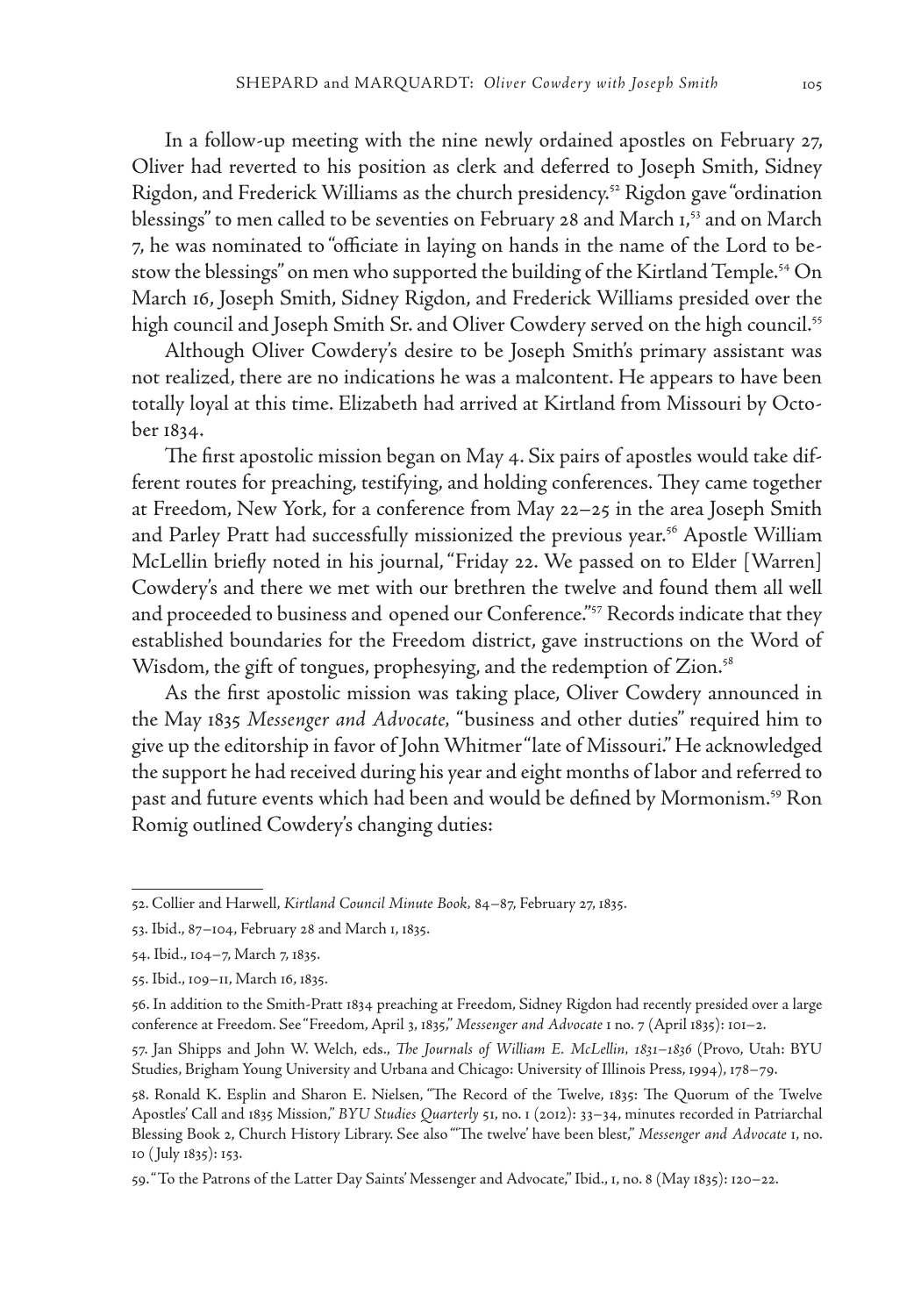John's assignment [to be editor of the *Messenger and Advocate*] freed Oliver Cowdery to once again function as Joseph's chief scribe and also concentrate on bringing out an updated edition of Joseph's revelations. This new work, to be called the Doctrine and Covenants, would combine the Lectures on Faith (the "doctrine"), delivered in Kirtland during December 1834, with Joseph's revelations (the "covenants"), many of which had formerly appeared in the interrupted Book of Commandments, but with the addition of fifty-seven new revelatory documents."60

The Kirtland and Missouri presidents, minus Frederick Williams, met on August 4 to consider a letter Warren Cowdery had written Oliver on July 29. Obviously shared by Oliver, the letter created a firestorm as it charged that the apostles did not solicit money for the Kirtland Temple during their recent visit at Freedom. Warren maintained that Jared Carter, a high priest and a member of the Kirtland high council, had arrived to collect money the apostles should have raised. According to Warren, Carter was so flustered when the money was unavailable that he could not preach effectively but added that he generously helped raise over \$342. A letter from William McLellin to his wife added to the hierarchy's consternation as it maintained Orson Hyde had criticized Sidney Rigdon's school at Kirtland, and a Thomas Marsh letter came under fire for praising "the able" preaching of McLellin and Parley Pratt. The presidents, in a document composed by Oliver Cowdery, determined that the apostles had become "a kind of outlaws," acting independently of the Church Presidency. McLellin's and Hyde's priesthoods were silenced, and the remaining apostles were told to be humbler.<sup>61</sup>

During the course of the apostles' mission, and the absence of Joseph Smith and Frederick Williams on a mission in Michigan, a general assembly of the church was conducted on August 17, 1835, at Kirtland, at which Sidney Rigdon and Oliver Cowdery presented the 1835 Doctrine and Covenants for ratification by the church. After testimonies to the truth of the book by various quorum presidents and unanimous acceptance by the conference, W. W. Phelps read the "Article on Marriage." The article was evidently written by Oliver Cowdery, and after it was accepted unanimously, it was "ordered to be printed in said book." Cowdery then read the declaration, "Of Governments and Laws in General," which was also unanimously accept $ed.^{62}$ 

The intent of the Article on Marriage about rumors of "fornication and polygamy" continues to be debated. For example, Richard Bushman wrote, "No one in-

<sup>60.</sup> Romig, *Eighth Witness*, 256.

<sup>61.</sup> Warren Cowdery's letter to Oliver dated July 29 is quoted in *History of the Church* 2:239. The chastising response to the apostles is cited in Ibid., 2:239–41.

<sup>62.</sup> See Collier and Harwell, *Kirtland Council Minute Book*, 122–27, August 17, 1835 and LDS *History of the Church*, 2:243–50.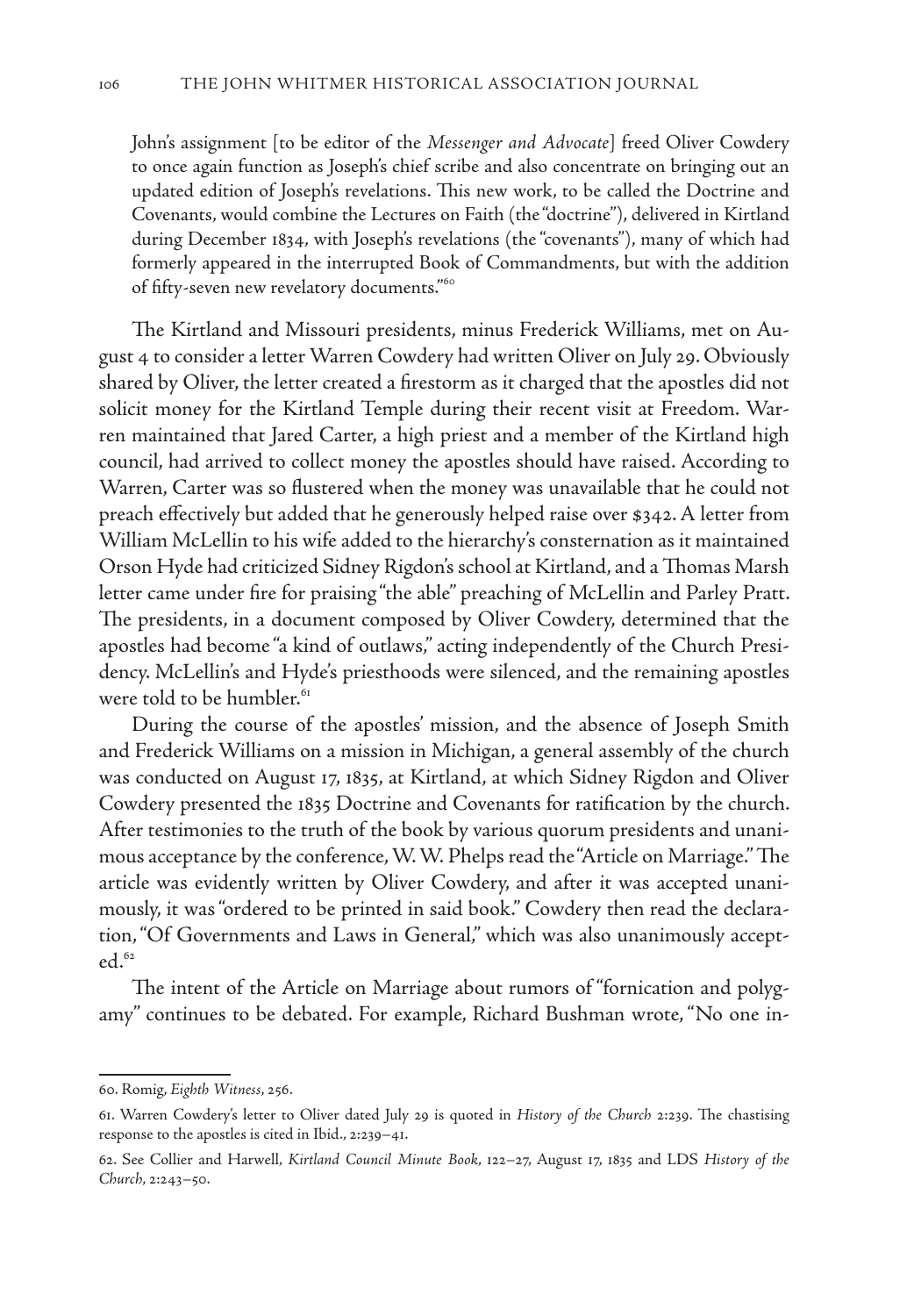timated in 1835 that Joseph's actions caused the rumors."63 Todd Compton believes the Article on Marriage was presented by Cowdery to counter the effects of Joseph Smith's polygamy and that "circumstantial evidence is strong that Cowdery's respect for Joseph diminished after that point."64

The "Council of the Presidency of the Church," which included the Kirtland and Far West Presidents, met with several of the Twelve Apostles on September 26 to investigate events which occurred on their inaugural mission. William McLellin and Orson Hyde "frankly confessed" and were forgiven for criticizing Sidney Rigdon's school. The governing body examined Warren Cowdery's accusation that the apostles did not solicit funds for the Kirtland Temple and ruled, "it was proved before the council that said complaints originated in the minds of persons whose minds were darkened in consequence of covetousness or some other cause other than the Spirit of truth."65

Oliver Cowdery was one of three presidents at a high council trial of William Smith on January 2, 1836. The presiding order was Frederick G. Williams, Oliver Cowdery, and David Whitmer.<sup>66</sup>

Oliver was not present at a dramatic meeting between the Church Presidency and the Twelve Apostles on January 16, 1836. The clerk, Warren Parrish, noted the apostles spoke "in a verry [*sic*] forcible, and explicit manner yet cool and deliberate." They complained about the disrespect they received on their recent mission. After Thomas B. Marsh, president of the apostles, "unbosom[ed] his feelings," the other eleven did the same. They remained furious about receiving during their mission a rebuking letter that suspended two of their number and "severely chastened" the remainder. The group of apostles continued to be angry because the Presidency rejected their counter-charges against Warren Cowdery and felt Oliver Cowdery had disrespected them "on a certain occasion, making use of language to one of the twelve that was unchristian." Joseph Smith said he and the Presidency had been disrespectful to the apostles but countered that the letter about Sidney Rigdon's school was also disrespectful. After apologies by the Presidency were accepted, a joyful covenant between the apostles and the Presidency was made to support each other. $67$ 

<sup>63.</sup> Richard Lyman Bushman, *Joseph Smith: Rough Stone Rolling* (New York: Alfred A. Knopf, 2005), 324.

<sup>64.</sup> Todd Compton, *In Sacred Loneliness: The Plural Wives of Joseph Smith* (Salt Lake City: Signature Books, 1997), 38.

<sup>65.</sup> Collier and Harwell, *Kirtland Council Minute Book*, 140, September, 26, 1835.

<sup>66.</sup> Ibid., 153–54, January 2, 1836. David Whitmer is referred to as a "Priesident" because he was a member of the Missouri Presidency.

<sup>67.</sup> Jessee, *Journals, Volume 1*:156–60.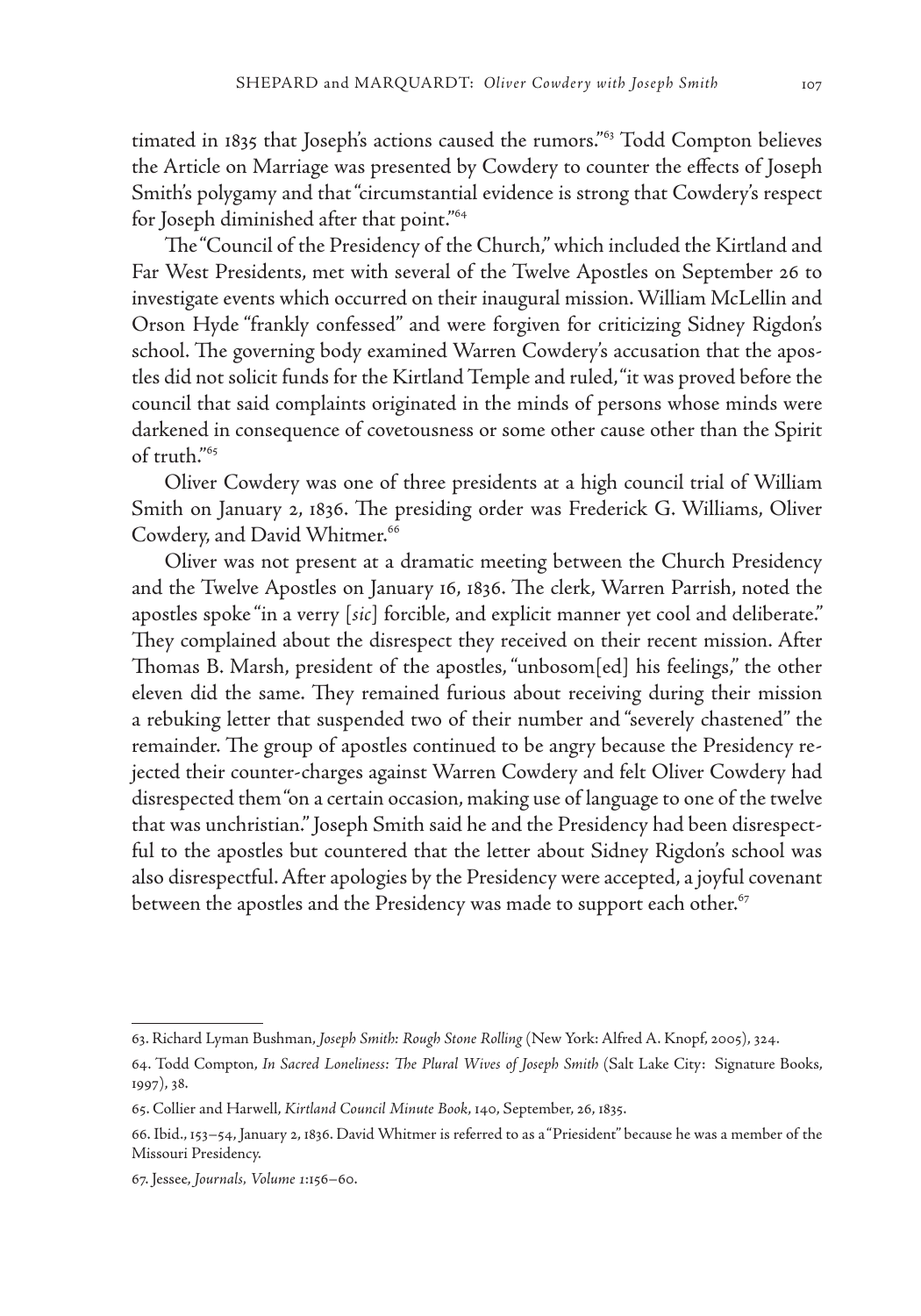As recorded in his Sketch Book on February 25, Oliver noted that his brother Warren and family "arrived this morning from Freedom, N. Y."<sup>68</sup> The next month Warren "confessed his mistake" about condemning the apostles in a meeting with Oliver, Sidney Rigdon, Joseph Smith, and "the Twelve" on March 5. It was explained by Oliver that the apostles had filed charges against Warren who, in turn, agreed to publish an apology.<sup>69</sup> The carefully worded apology, dated March 7, 1836, was published in the *Messenger and Advocate*:

The undersigned although actuated by the purest motives at the time he wrote believing he had stated nothing but the truth, has since become satisfied from the best of evidence, that, that particular item in their instructions was not omitted as he had represented, he, therefore, most deeply regrets it, being sensible as he now is, that he was the cause (although innocent) of wounding the best of feelings, and depressing spirits buoyant with hope, while In the field of useful labor at a distance from home.<sup>70</sup>

Oliver Cowdery's Sketch Book*,* under date of March 19, indicates he and his brother Warren participated with Joseph Smith, Sidney Rigdon, and Warren Parrish "in writing a prayer for the dedication of the house [Temple]."71

At the Kirtland Temple dedication on March 27, Sidney Rigdon delivered the principal sermon and sat with Joseph and Hyrum Smith in the second pulpit at the west end of the Temple. It was Oliver Cowdery, however, who went with Joseph Smith "behind the veil" in the Temple on April 3, where they received a series of visions which were afterwards recorded by Warren Cowdery. The account told that the "eyes of their understandings were opened. They saw the Lord standing upon the breast work of the pulpit" and were told, "Behold your sins are forgiven you," and he accepted the dedicated building. The account also recorded that Moses, Elias and Elijah appeared and delivered keys or authority for the gathering of Israel, the gospel of Abraham, and "the keys of this dispensation."72

With the conclusion of the Pentecostal events, the hierarchy devoted themselves to facilitating renewed missionizing by the Twelve Apostles and Seventies and dealing with individual and church debt. The latter probably influenced a strange set of circumstances which led Joseph and Hyrum Smith, Sidney Rigdon, and Oliver Cowdery to leave Kirtland on July 25 for Salem, Massachusetts. J. Christopher Con-

<sup>68.</sup> Oliver Cowdery's Sketch Book, 17, February 25, 1836, MS 3429, Church History Library. Also in Leonard J. Arrington, "Oliver Cowdery's Kirtland, Ohio, 'Sketch Book,'" *BYU Studies* 12, no. 4 (1972): 425.

<sup>69.</sup> Ibid., 426, March 5, 1836.

<sup>70. &</sup>quot;Notice," *Messenger and Advocate*, 2, no. 5 (February 1836): 263.

<sup>71.</sup> Arrington, "Oliver Cowdery's Kirtland, Ohio, 'Sketch Book,'" 426, March 19, 1836.

<sup>72.</sup> The third person account is in Jessee, *Journals, Volume 1*:219–22. First person account in *History of the Church* 2:435–36 and LDS D&C 110. Richard Bushman explained, "Joseph never mentioned the event in his other writings. There is no evidence he told the Kirtland Saints." Bushman, *Rough Stone Rolling*, 320.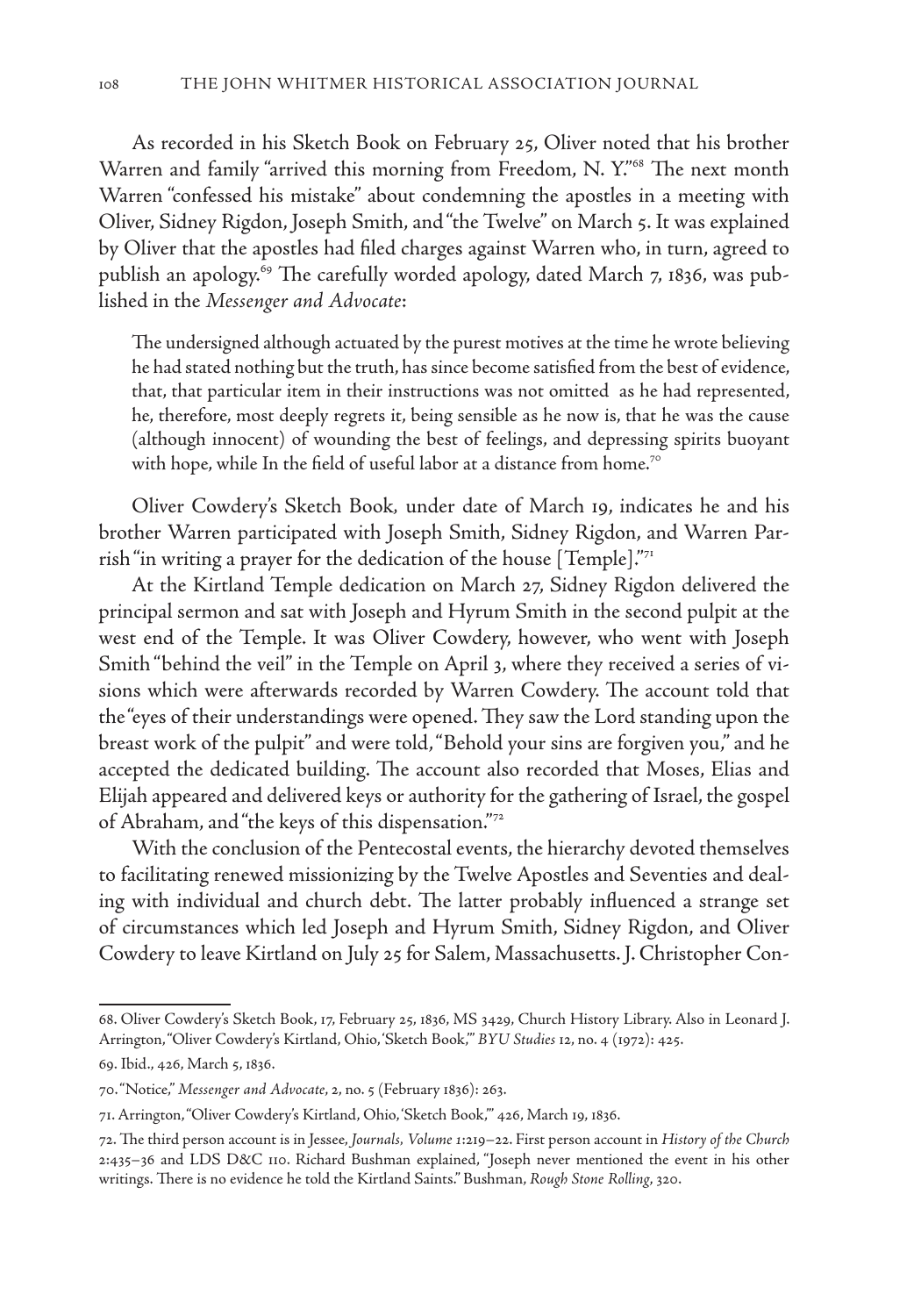kling, in his *Joseph Smith Chronology,* explained: "At this time the Church is in dire financial stress, the Kirtland Temple having cost between \$40,000 and \$60,000. A brother named Burgess comes to Joseph and says that he knows of a large amount of money hidden away in the cellar of a certain house in Salem, Mass., which had belonged to a widow. The woman had died, and he is the only person who knows of the whereabouts of the treasure." When the party arrived at Salem, Burgess "claims that the town has changed so much that he cannot find the house, and soon afterwards he leaves them there."73

Joseph Smith pronounced LDS D&C 111 at Salem on August 6, 1836 which reassured the party the trip was not made in vain and promised that "in due time" the "wealth pertaining to gold and silver shall be yours." The revelation also assured them the Lord would "give you power" to pay the church debts and "Concern not yourself about Zion" because the Lord would deal "mercifully with her."74 They returned to Kirtland by September 13.

Historian Mark Staker explained that the revelation may have stimulated the men to consider "the idea of establishing a bank to raise money." A bank would foster "land development," which would enable the poor "to earn their way out of debt." As "gathering Saints" would be forced to purchase land from speculators at inflated prices, the Mormons reasoned it would be best if they controlled the process. He added, "The need to acquire land in Zion, which included Kirtland as its easternmost border, took precedence over paying for debts as leaders moved more actively into real estate investment."75

These financial realities were attested by Heber C. Kimball on his return to Kirtland after a mission in October 1836. He was "much grieved" by the "spirit of speculation" that was prevailing in the church as he found lots previously worth "about 150 dollars" were now "worth from 500 to 1000 dollars according to location." He also observed "some men who when I left could hardly get food to eat, I found on my return to be men of supposed great wealth." His observations included, "all seemed determined to become rich."76

Oliver Cowdery was one of the "committee of directors" of the Kirtland Safety Society and served in various capacities. On November 2, articles of the Society were drawn up, and the directors began to sell stock. Sidney Rigdon was designated president and Joseph Smith cashier. Cowdery was dispatched to New York to purchase plates for printing bank notes, and Orson Hyde was designated to go to Columbus

<sup>73.</sup> J. Christopher Conkling, *A Joseph Smith Chronology* (Salt Lake City: Deseret Book, 1979)*,* 92. 74. LDS D&C 111:4–6.

<sup>75.</sup> Mark L. Staker, "Raising Money in Righteousness: Oliver Cowdery as Banker," in Baugh, *Days Never to be Forgotten*, 150.

<sup>76. &</sup>quot;History of Heber Chase Kimball by His Own Dictation," 47–48, handwriting of Thomas Bullock, Heber C. Kimball Papers, MS 627, Church History Library, cited in Shepard and Marquardt *Lost Apostles*, 138.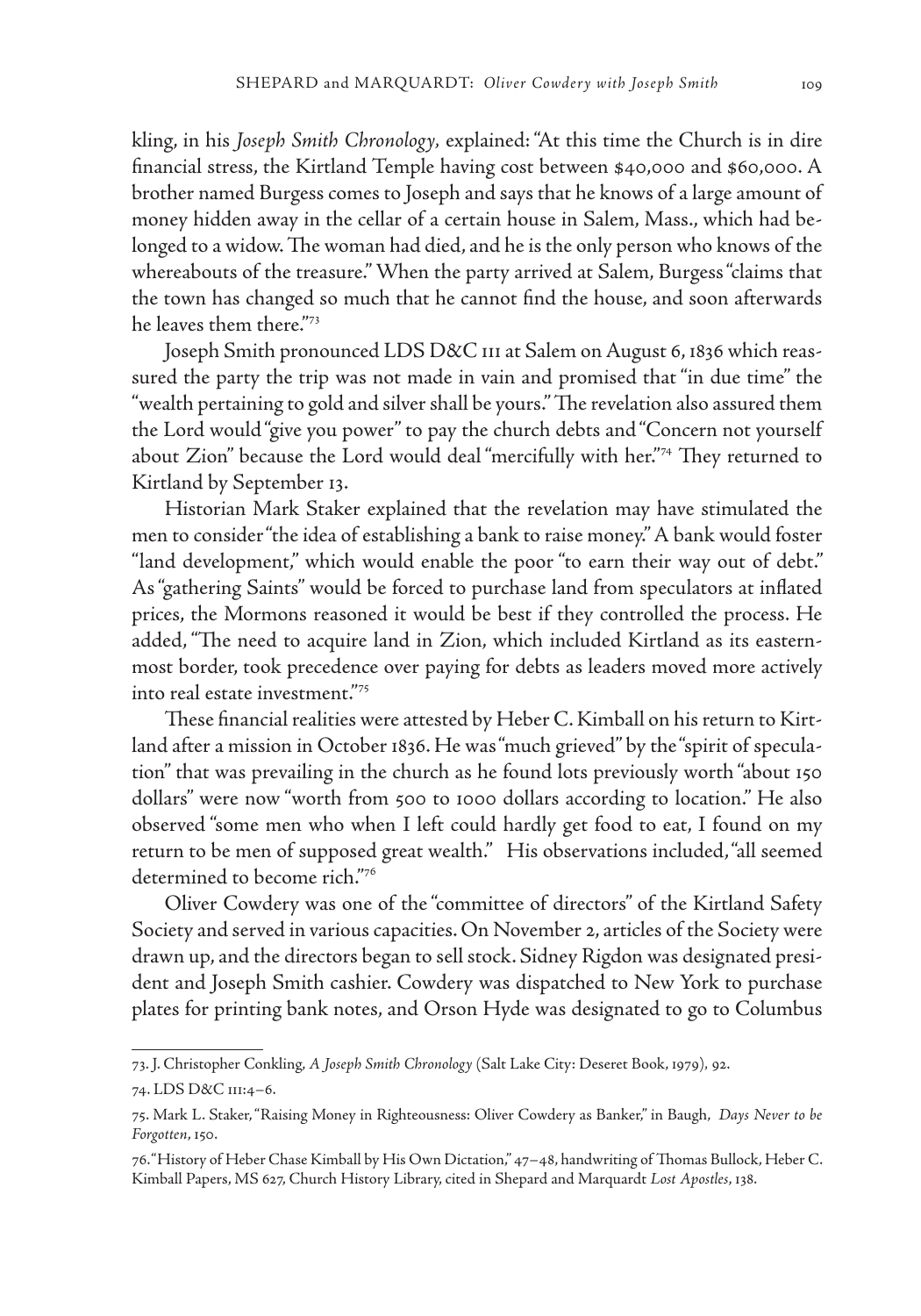to apply for a charter. Cowdery returned to Kirtland with the press and printed notes, but Hyde delayed his trip to Columbus until after the new year, thus missing the opportunity to ask potentially helpful Democratic representatives for help. Mark Staker explained, "Cowdery perhaps should have been selected to handle … getting a charter approved. He had been to the Democrats' Convention in Columbus and was a personal friend of influential party members. Instead, bank investors gave Orson Hyde that task."77

Assuming they would not receive a charter, the Kirtland Safety Society changed their strategy. Mark Staker explained that on January 2, 1837, they revised the "Articles of Agreement, transforming the society from a bank to a financial corporation." Presumably believing this would allow them to avoid the charter issue. They also "changed the name from the 'Kirtland Safety Society' to the 'Kirtland Safety Society Anti-Banking Company,' although it continued to be referred to in public discourse, private journals, letters, and historical memory as simply the Kirtland Safety Society."78 The result was what Richard Bushman called a "partial land bank" whose notes, secured by land holding, "gave landowners liquidity to initiate commercial ventures when capital was lacking."79

On January 6 Wilford Woodruff visited the Kirtland Safety Society office and wrote in his journal:

President Joseph Smith jr. declare in the presence of F Williams, D. Whitmer, S. Smith, W. Parrish, & others in the Deposit Office that he had receieved that morning the Word of the Lord upon the Subject of the Kirtland Safety Society. He was alone in a room by himself & he had not ownly the voice of the Spirit upon the Subject but even an audable voice. He did not tell us at that time what the LORD said upon the subject but remarked that if we would give heed to the Commandments the Lord had given this morning all would be well.<sup>80</sup>

Opening on January 9, the infusion of currency initially stimulated the Kirtland economy as public works, manufacturing, and a variety of businesses provided employment. It also allowed Joseph Smith, Sidney Rigdon, and others of the hierarchy to borrow money and buy area farms.<sup>81</sup>

The Kirtland Safety Society opened at a precarious time as out-of-control inflation, increasing debt, and growing dissension within the church began to threaten

<sup>77.</sup> Staker, "Oliver Cowdery as Banker," in Baugh, *Days Never to be Forgotten*, 156.

<sup>78.</sup> Mark Lyman Staker, *Hearken, O Ye People: The Historical Setting of Joseph Smith's Ohio Revelations* (Salt Lake City: Gregg Kofford Books, 2009), 477.

<sup>79.</sup> Bushman, *Rough Stone Rolling*, 330.

<sup>80.</sup> Scott G. Kenney, ed., *Wilford Woodruff's Journal*, 9 vols. (Midvale, UT: Signature Books, 1983–85), 1:120, January 6, 1837.

<sup>81.</sup> Staker, *Hearken, O Ye People*, 482–83.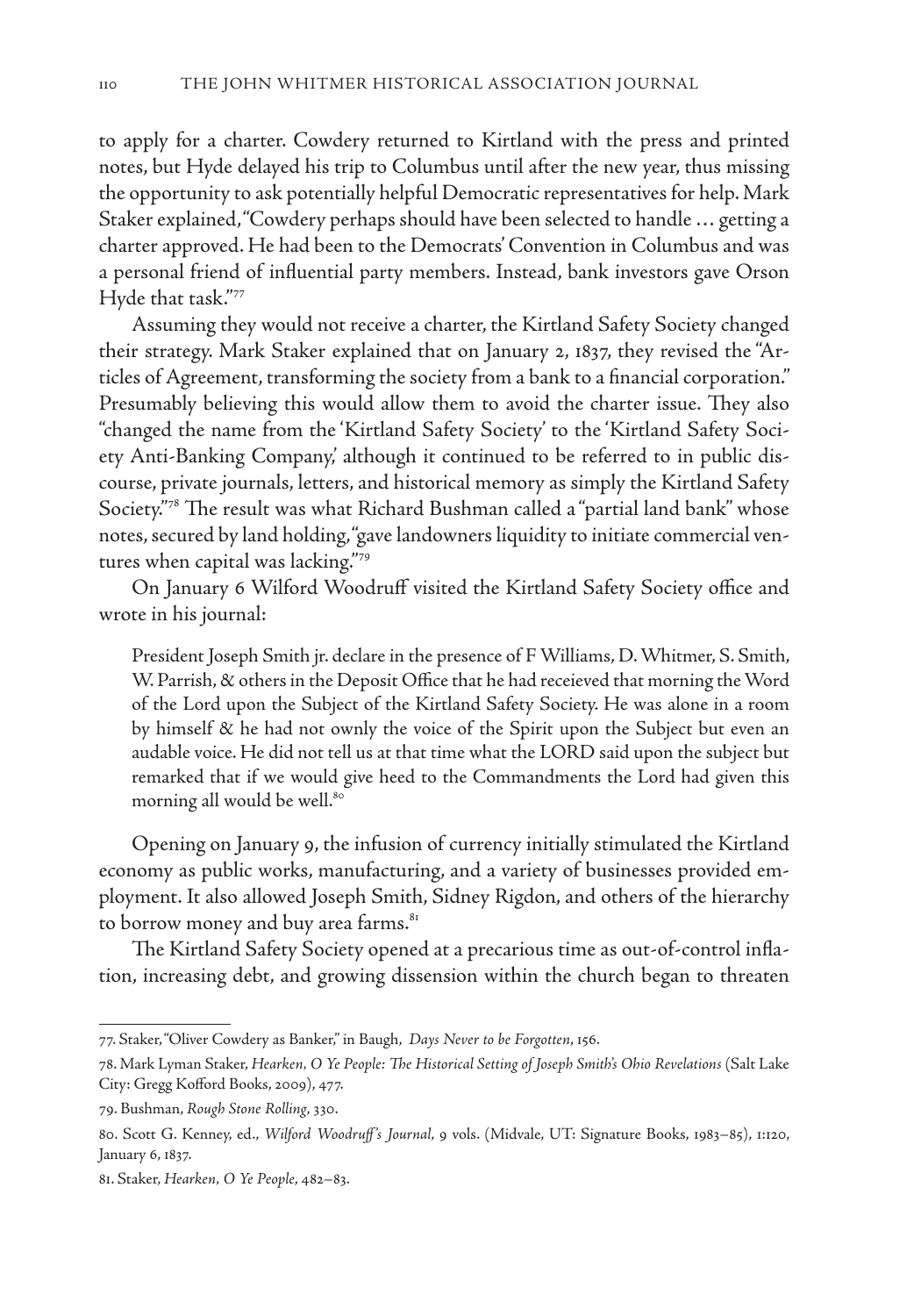Mormon stability. The greater threat, however, was the reaction by regional anti-Mormons. The Bank of Geauga in nearby Painesville, for example, refused to accept Mormon banknotes. Mark Staker explained:

An 1834 law stated that unincorporated banks lending money could not collect their debts. Although this law was not widely known until the Kirtland Safety Society was in full operation and was apparently not enforced, any hint of impropriety made a financial institution less stable and easily destroyed through innuendo or blatant false accusations.<sup>82</sup>

Enemies would use this statute, banking without a charter, in law suits against them. Add to that, Grandison Newell, a Mormon hating industrialist from Painesville, led the attack by acquiring all the Mormon banknotes he could and then redeeming them for specie. This, of course, helped drain the Mormons' limited supply of specie. Richard Bushman acknowledged "the bank failed within a month."83

Wilford Woodruff attended a Seventies Quorum meeting on January 17 where president David Whitmer gave a dire prediction to the church:

He warned us to humble ourselves before God lest his hand rest upon us in anger for our pride & many sins that we were runing into in our days of prosperity as the ancient Nephites did  $\&$  it does now appear evident that a scourge awates this stake of Zion even Kirtland if their [there] is not great repentance immediately & almost every Countenance indicates the above expectation esspecially the heads of the Church.<sup>84</sup>

Woodruff mentioned that he heard "addresses from Presidents O Cowdery & J Smith Jr." on January 29. "JOSEPH blessed us in the name of the Lord & Said if we would be faithful we should rise above our [financial] imbarresments [*sic*] & be delivered from the hands of our enemies." Two days later he heard Joseph Smith and Sidney Rigdon speak "on the temporal business of the Church & Petitioned for a Charter to the Assembly of the State for the Kirtland Safety Society & the presidency of the Church bought the Monroe Charter."85

The *Messenger and Advocate* in an announcement, dated February 1, said *"*The late firm of O. Cowdery & Co. is this day dissolved by mutual consent. The entire establishment is now owned by Joseph Smith Jr. and Sidney Rigdon." It also mentioned "W. A. Cowdery takes the editorial chair."<sup>86</sup> This cleared the way for Oliver Cowdery to travel to Monroe, Michigan, and become affiliated with the Bank of Monroe.

<sup>82.</sup> Staker, "Oliver Cowdery as Banker," in Baugh, *Days Never to be Forgotten*, 165.

<sup>83.</sup> Bushman, *Rough Stone Rolling,* 330.

<sup>84.</sup> Kenney, *Wilford Woodruff's Journal* 1:122, January 17, 1837.

<sup>85.</sup> Ibid., 1:124, January 29 and 31, 1837, emphasis retained.

<sup>86. &</sup>quot;Notice," *Messenger and Advocate* 3, no. 5 (February 1837): 458.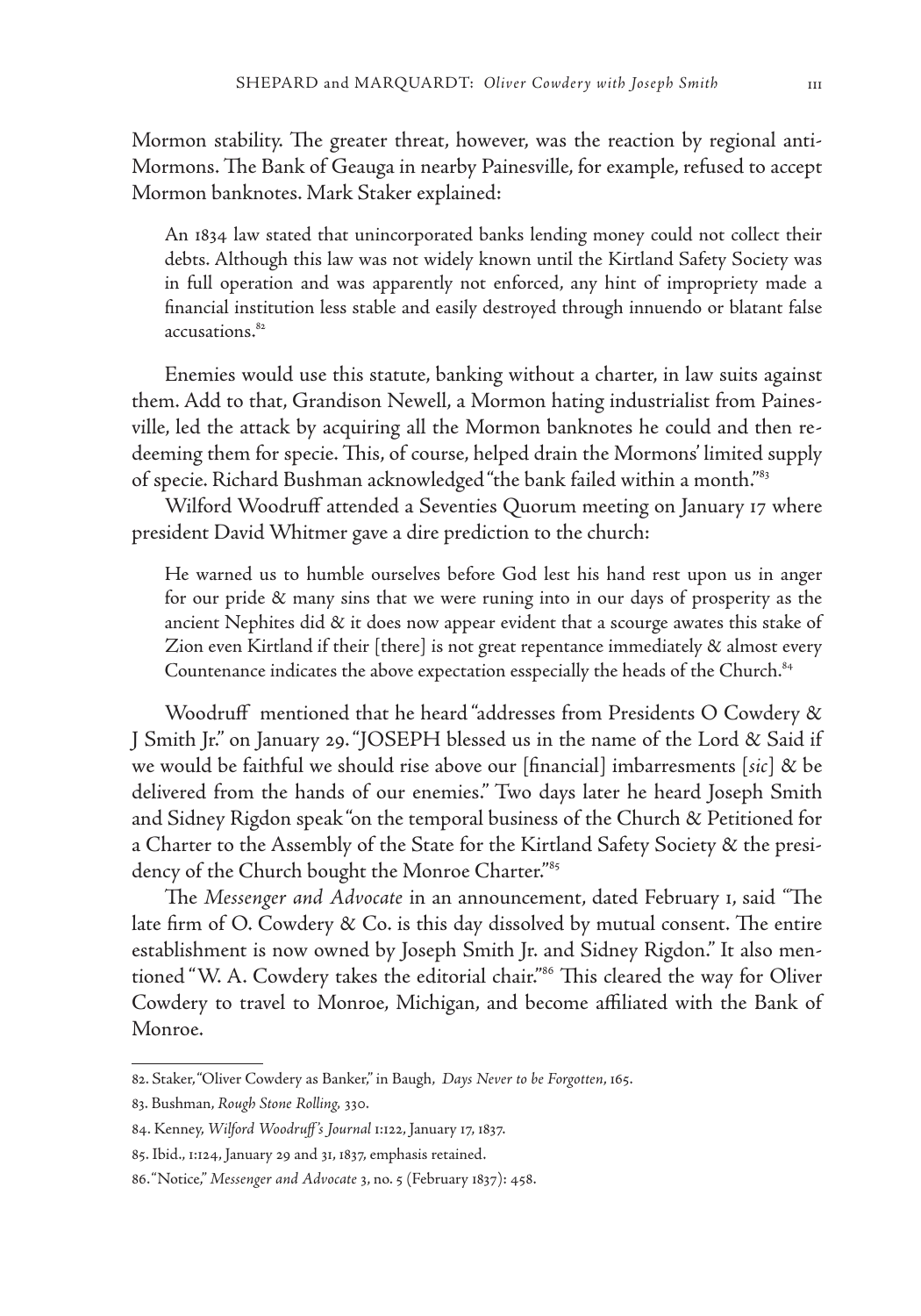It was during Cowdery's brief stay at Monroe that he penned a final valedictory from Mormon newspapers which reaffirmed his belief in Mormonism:

It is only requisite for me to add that the doctrines which I commenced to preach some seven years since are as firmly believed by me as ever; and though persecutions have attended, and the rage and malice of men been heaped upon me, I feel equally as firm in the great and glorious cause as when first I received my mission from the holy messenger.<sup>87</sup>

The Ohio Legislature rejected the Mormon application for a banking charter on February 10 while Joseph and Hyrum Smith, Sidney Rigdon, and Oliver Cowdery were in Monroe negotiating with Bank of Monroe officials. Cowdery was appointed "as a director and vice president to serve until the end of the business year in July." The following day financial adjustments were made between the organizations, and Cowdery remained in Monroe.<sup>88</sup> His stay would be short as he was back in Kirtland by March 6. Mark Staker felt the "departure was not voluntary," but also noted that the Free Banking Act on March 15 "made the Bank of Monroe's charter irreverent and required the bank officials to be legal residents of the state." He additionally noted, "it is not clear if Oliver retained his former position as bank director in Kirtland when he returned, but after coming back from Monroe he remained aloof from the institution."89

Cowdery arrived at Kirtland when the Kirtland Safety Society was drastically reducing the value of its bank notes, inflation was rampant, the church was floundering in debt, and important hierarchical members neared the end of their support for Joseph Smith. And a crisis was building in northern Missouri with the bishopric, high counselors, and apostles Thomas B. Marsh and David W. Patten forcing presidents William Phelps and John Whitmer to make concessions.<sup>90</sup>

Oliver Cowdery was elected Justice of the Peace in Kirtland on April 29, 1837, when dissent was becoming rebellion. He served from June 14 to September 15, 1837. Wilford Woodruff attended a meeting in the Temple on Sunday, May 28, and noted the "spirits of murmering, complaining, & of mutuny." It was "in the family Circle in the secret Chamber & in the streets untill many & some in high places had risen up against Joseph the servent whom God had raised up to lead Israel."<sup>91</sup>

The desperation gripping Kirtland was demonstrated the following day as president Sidney Rigdon attempted to conduct a trial for fellow counselor in the church presidency, Frederick G.Williams; president of the Missouri church David Whit-

<sup>87. &</sup>quot;Valedictory," Ibid., 3, No. 11 (August 1837): 548, Monroe, Michigan, Feb. 1837.

<sup>88.</sup> Staker, *Hearken O Ye People,* 494.

<sup>89.</sup> Staker, "Raising Money in Righteousness," 186.

<sup>90.</sup> See Cannon and Cook, *Far West Record*, 107–9, April 3, 1837; 109–10, April 5, 1837; 110, April 7, 1837.

<sup>91.</sup> Kenney, *Wilford Woodruff's Journal* 1:147–48, May 28, 1837.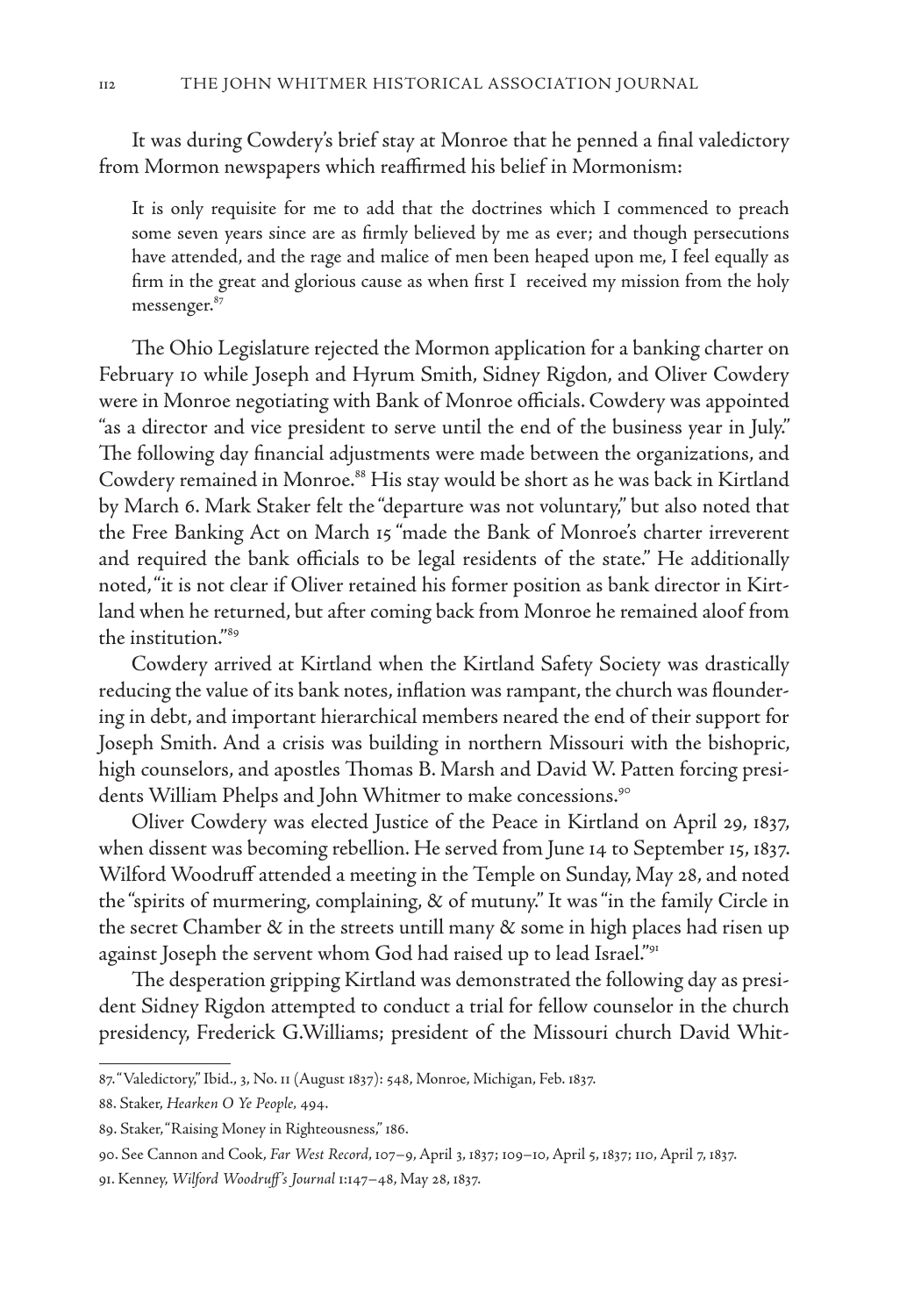mer; apostles Lyman Johnson and Parley Pratt; and Warren Parrish, Joseph Smith's former trusted scribe and associate in the Kirtland Safety Society. They had been charged by loyalists Able Lamb, Nathan Haskins, Harlow Redfield, Artemas Miller, and Isaac Rogers, who said they had been "aggrieved" by the conduct of the accused "which for some time past had been injurious to the Church." They charged, "We therefore desire that the High Council should be assembled and we should have an investigation of their behavior." Rigdon faced a procedural nightmare as he had no answer for objections raised about legitimacy and jurisdiction. Added to that, four of the high counselors, to varying degrees, agreed with the accused and would withdraw or be removed from the church by 1838. After much discussion and confusion, Rigdon acknowledged that he had previously judged Parley Pratt and excused himself. Oliver Cowdery said he could not preside as he had previously "expressed his opinion" about some of the defendants. The meeting broke-up in confusion.<sup>92</sup>

On the same day, Lyman Johnson and Orson Pratt filed charges against Joseph Smith; Luke Johnson filed charges against Joseph Smith Sr.; and Warren Parrish filed charges against Sidney Rigdon. The charges were not acted upon by the high council.93 Ron Romig indicated that David Whitmer left Kirtland for Missouri shortly after the trial. We can only speculate on Oliver Cowdery's reaction to the treatment his brother-in-law received.94

As Joseph Smith and his supporters struggled to keep the church from fragmenting, Warren Cowdery's editorials in the *Messenger and Advocate* appear to have been supportive of the dissenters. The editorial in the May 1837 issue frankly said that there were good and bad Mormons at Kirtland. He bluntly declared, "If you come here to see perfection in the church and all living like saints of God; you will be disappointed, sadly disappointed."95

Warren Cowdery's June editorial investigated the economic malaise that was gripping Kirtland. He contrasted the current economic status with that of the previous year. Calling the current period a "time of trial" because prices were nearly one hundred per cent higher than a year earlier and there was less employment. He ad-

<sup>92.</sup> Collier and Harwell, *Kirtland Council Minute Book*, 181–84, May 29, 1837. Wilford Woodruff noted the trial, "was considered not <law to> try <the president> before the high Council but before the Bishop. The Presidents withdrew. The council closed without transacting business." Kenney, *Wilford Woodruff Journal* 1:148, May 29, 1837.

<sup>93.</sup> Shepard and Marquardt, *Lost Apostles*, 141–43.

<sup>94.</sup> Romig, in *Eighth Witness*, 309–12, examined Lucy Smith's allegation that David Whitmer was one of several prominent Mormons who were deceived by a "young woman" at Kirtland who pretended to be able to see hidden things and to prophesy "by looking through a certain black stone." Romig sensitively outlined Whitmer's gradual slide out of Mormonism in "David Whitmer: Faithful Dissenter, Witness Apart." in *Differing Visions: Dissenters in Mormon History*, eds., Roger D. Launius and Linda Thatcher (Urbana: University of Illinois Press, 1994), 23–44.

<sup>95. &</sup>quot;We, some few months since," *Messenger and Advocate* 3, no. 8 (May 1837): 507.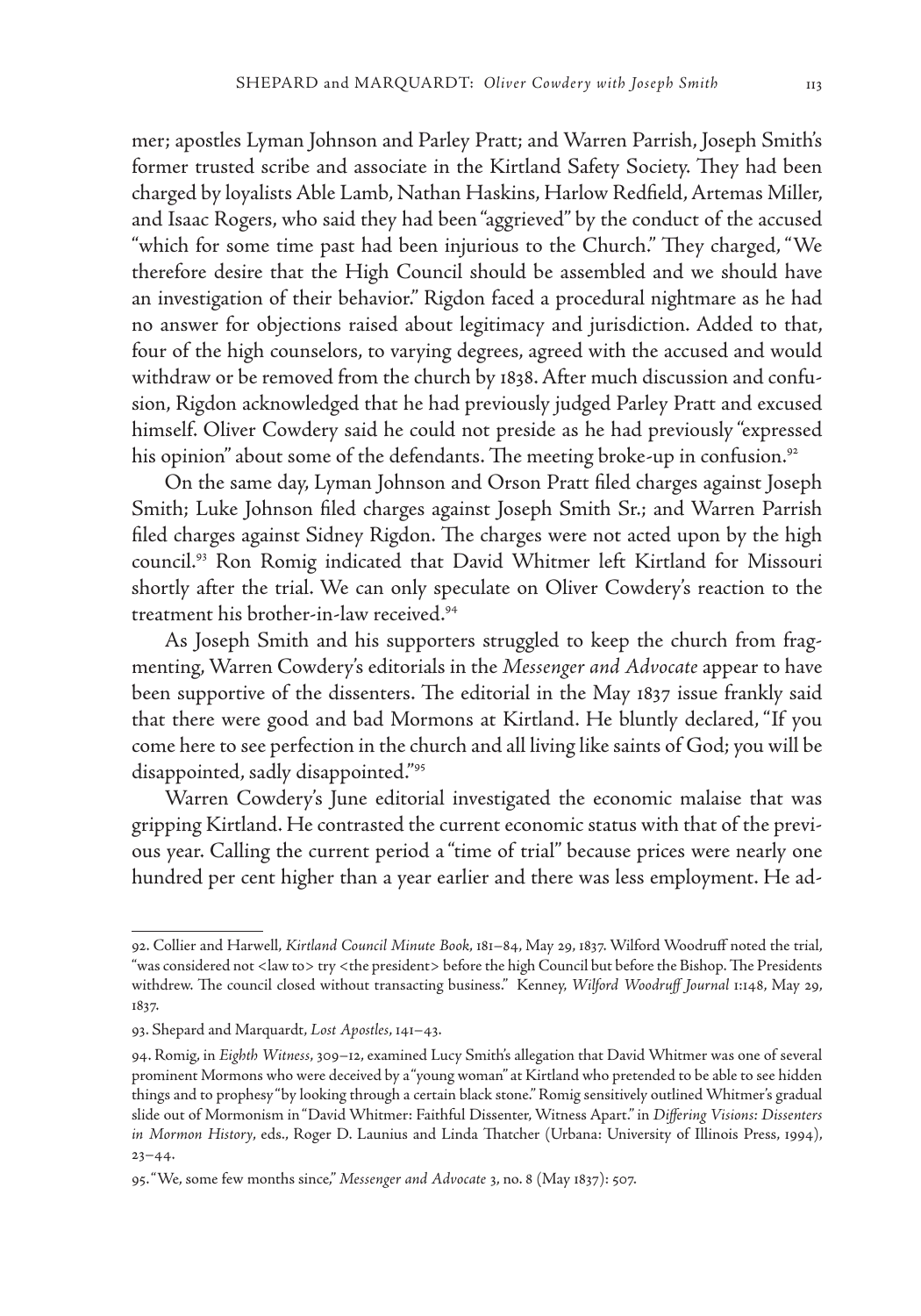vised the readers to "indulge in no visionary schemes of worldly greatness," to support good leaders, and to "Remember that the great Creator never made an independent man, and with equal propriety we might add he never made an infallible one."<sup>96</sup>

Apostles Thomas Marsh and David Patten arrived at Kirtland in mid-July and, after dealing with their disappointment of not being able to participate in the English mission, Marsh helped convince Parley and Orson Pratt to make peace with Joseph Smith and resume their duties in the Quorum of Apostles. He probably influenced Luke and Lyman Johnson and John Boynton to briefly return to their Quorum.<sup>97</sup> For unknown reasons Patten, who was brother-in-law to Warren Parrish, took it upon himself to seek out Oliver Cowdery and question him about an alleged affair between Joseph Smith and a local girl. She is mentioned in a January 1838 letter as Fanny Alger.98 Thomas Marsh later testified that Patten asked Oliver if Joseph Smith "had confessed to his wife that he was guilty of adultery with a certain girl, when Oliver Cowdery cocked up his eye very knowingly and hesitated to answer the question, saying he did not know as he was bound to answer the question yet conveying the idea that it was true."99

Richard Bushman wrote about this alleged affair between Smith and Alger explaining, "Alger was fourteen when her family joined the Church in Mayfield, near Kirtland, in 1830. In 1836, after a time as a serving girl in the Smith household, she left Kirtland and was soon married."<sup>100</sup> Leland H. Gentry and Todd Compton wrote that Cowdery may have started spreading the story in the summer of 1837 about the alleged adultery when he and Smith "were estranged over the bank failure."<sup>101</sup> Todd Compton credited the Smith-Cowdery estrangement of "Joseph's relationship with Fanny" as a marriage.<sup>102</sup>

Warren Cowdery's July editorial contained an extensive review of the Kirtland Safety Society and captured the feelings of many about Joseph Smith's financial

101. Leland H. Gentry and Todd M. Compton, *Fire and Sword: A History of the Latter-day Saints in Northern Missouri, 1836–39* (Salt Lake City: Greg Kofford Books, 2011), 79.

<sup>96. &</sup>quot;A train of causes," Ibid., 3, no. 9 ( June 1837): 522.

<sup>97.</sup> Shepard and Marquardt, *Lost Apostles,* 145*.*

<sup>98.</sup> Oliver Cowdery to Warren A. Cowdery, January 21, 1838, Oliver Cowdery Letterbook, 81, Huntington Library.

<sup>99.</sup> This visit of Patten with Cowdery is referred to at the church trial of Oliver Cowdery in Cannon and Cook, *Far West Record*, 167, April 12, 1838.

<sup>100.</sup> Bushman, *Rough Stone Rolling*, 323.

<sup>102.</sup> Todd Compton, "Fanny Alger Smith Custer: Mormonism's First Plural Wife," *Journal of Mormon History*  22, no. 1 (Spring 1996): 200; Compton, *In Sacred Loneliness*, 25–42. References to the Smith-Alger alleged affair are numerous. In part, see Brian C. Hales, "Fanny Alger and Joseph Smith's Pre-Nauvoo Reputation," *Journal of Mormon History* 35, no. 4 (Fall 2009): 112–90 and Don Bradley "Mormon Polygamy before Nauvoo?: The Relationship of Joseph Smith and Fanny Alger," in *The Persistence of Polygamy: Joseph Smith and the Origins of Mormon Polygamy,* eds., Newell G. Bringhurst and Craig L. Foster (Independence, MO: John Whitmer Books, 2010), 14–58. See also Brian C. Hales, "Guilty of Such Folly?" Accusations of Adultery or Polygamy Against Oliver Cowdery," in Baugh, *Days Never to be Forgotten*, 279–93.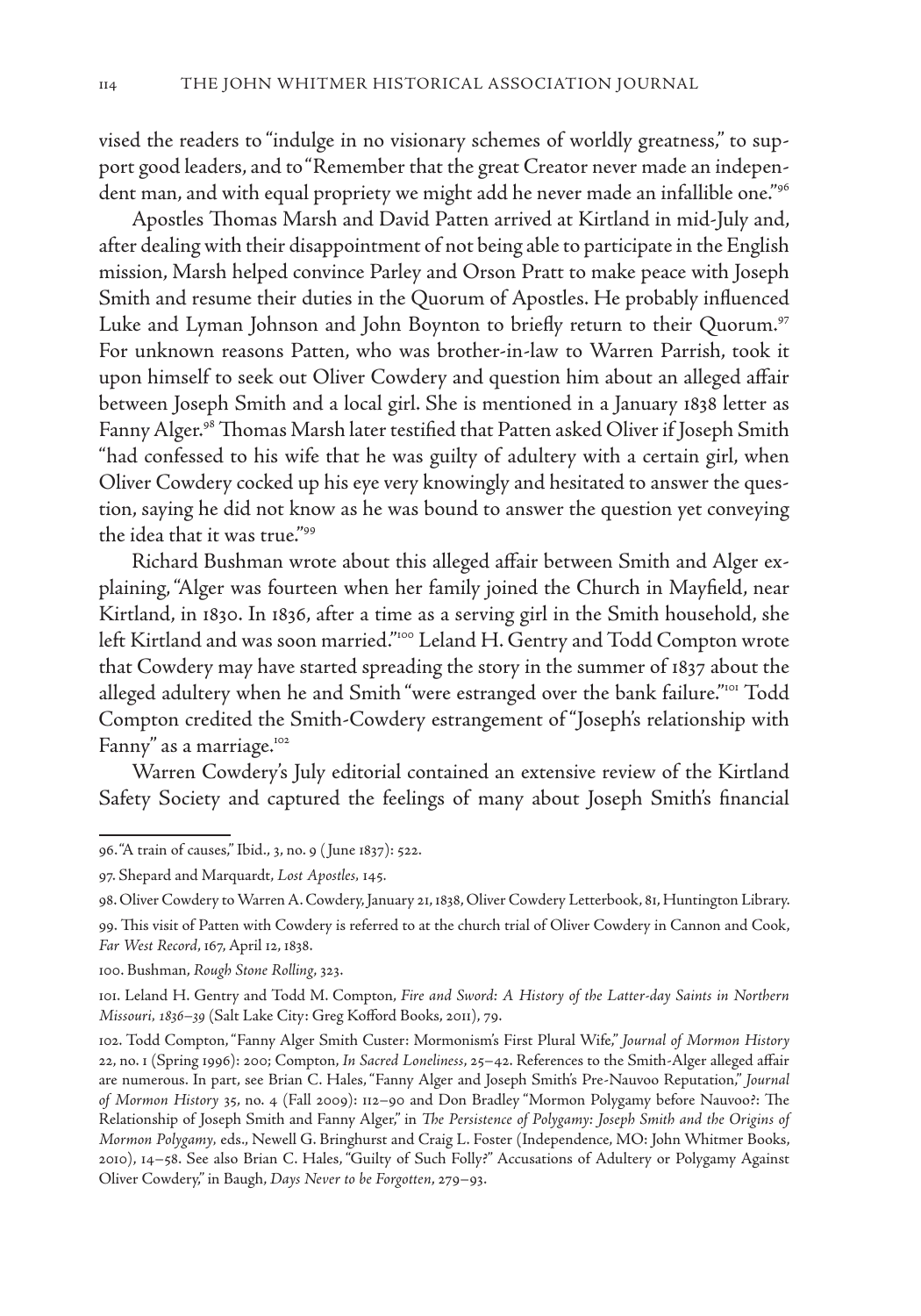abilities. He wrote, "If we give all our privileges to one man, we virtually give him our money and our liberties, and made him a monarch, absolute and despotic, and ourselves abject slaves or fawning sycophants." Warren said such a course would lead to "tyranny, and oppression" and the belief of infallibility. He reasoned:

We are not bankers, bank stock holders, or financiers. We believe that banking or financiering [*sic*] is as much a regular science, trade or business, as those of law, physic or divinity, and that a man may be an eminent civilian, and know nothing of consequence of the principles of medicine. He may be a celebrated divine, and be no mechanic[,] no financier, and be as liable to fail in the management of a bank, as he would in constructing a balloon or the mechanism of a watch if he had never seen either.<sup>103</sup>

It was apparent when Warren Cowdery's penned his July editorial that Kirtland was becoming ungovernable. Mark Staker attributed this to the failure of the Kirtland Safety Society and noted, "At one end of the spectrum was an expanding group of members who rejected the First Presidency's leadership in economic affairs and viewed Joseph Smith as a fallen prophet even while accepting his earlier revelations." They went by the name "the Church of Christ." At "the other end of the spectrum" the loyalists were "known as lickskillets."<sup>104</sup>

It is not known if the July number of the *Messenger and Advocate* was published before Joseph Smith, Sidney Rigdon, and Thomas Marsh left Kirtland on July 27 to visit the Mormons in Canada. During their absence, a violent clash took place between the loyalists and dissidents in the Kirtland Temple on August 14. Lucy Smith recalled that Joseph Smith Sr.'s sermon on the bank affair incensed Warren Parrish who vigorously objected to the accusations. Joseph Sr. "appealed to Oliver Cowdery, who was justice of the peace," to control Parrish "but Oliver never moved from his seat." Apostle William Smith intervened and attempted to forcibly remove Parrish, but apostle John F. Boynton drew "a sword from his cane, presented it to William's breast," and threatened to run him through.<sup>105</sup>

John W. Welch explained that Parrish "preferred charges of riot, and the State of Ohio commenced a suit against nineteen defendants in Kirtland." The trial was on August 25–26 and "some seventy witnesses were called—twenty-two by the state, forty-eight by defense." Cowdery ruled "the charge against them [defense] was not sustained, and they were therefore discharged." Welch said Cowdery "simply let the two groups line up and shoot accusations at each other. And when the verbal assaults were over, he declared the Church-leader defendants the winners." He added, "only

<sup>103. &</sup>quot;It is a well known and established fact," *Messenger and Advocate* 3, no. 10 ( July 1837): 537–39.

<sup>104.</sup> Staker, *Hearken O Ye People*, 535.

<sup>105.</sup> Lavina Fielding Anderson, ed., *Lucy's Book: A Critical Edition of Lucy Mack Smith's Family Memoir* (Salt Lake City: Signature Books, 2001), 598.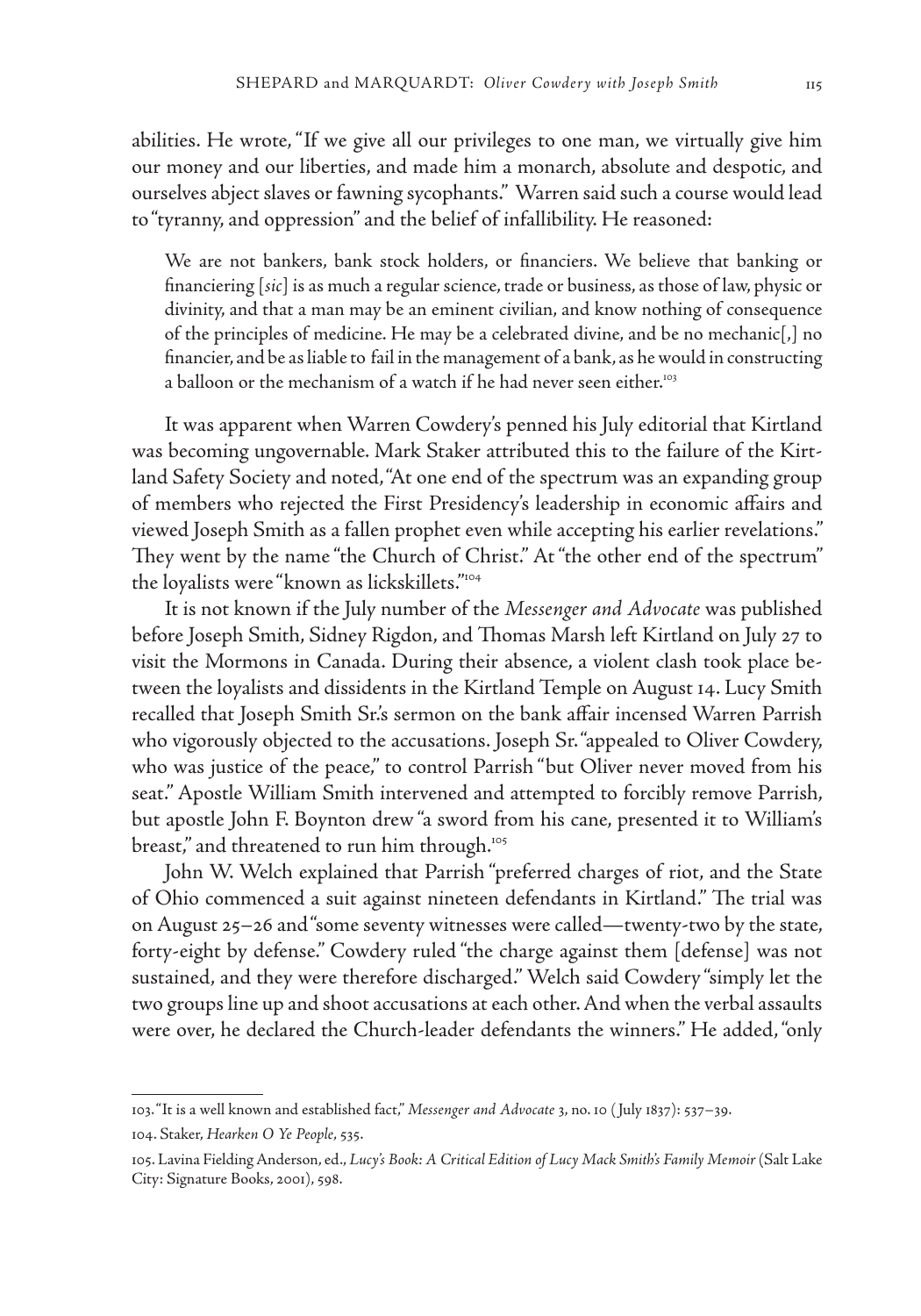two weeks later, on September 15, 1837, Oliver prematurely resigned as justice of the peace and left Kirtland for Missouri."106

After Joseph Smith returned to Kirtland in late August he warned the Mormons through the *Messenger and Advocate*:

To the brethren and friends of the church of Latter Day Saints, I am disposed to say a word relative to the bills of the Kirtland Safety Society Bank. I hereby warn them to beware of speculators, renegadoes [renegades] and gamblers, who are duping the unsuspecting and the unwary, by palming upon them, those bills, which are of no worth, here. I discountenance and disapprove of any and all such practices. I know them to be detrimental to the best interests of society, as well as to the principles of religion.<sup>107</sup>

At a conference held in the Kirtland Temple on September 3 the Kirtland stake was reorganized. The first order of business was the sustaining of church officers. The gathering was predominately composed of loyalists recruited by Brigham Young.<sup>108</sup> The minutes stated that Sidney Rigdon "introduced Joseph Smith Jr to the congregation to know if he should still act as their Pres[ident]. as the presiding officer of the church." The vote was unanimous in his favor. Next Joseph Smith presented his two counselors Sidney Rigdon and Frederick G. Williams together with himself, "to constitute the three first presidents of the church." They were sustained. Then Oliver Cowdery, Joseph Smith Sr., Hyrum Smith and John Smith were introduced for assistant counselors and accepted by vote. Apostles John Boynton and Luke and Lyman Johnson were not sustained. Four High Counselors were removed from office: John Johnson Sr., Joseph Coe, Joseph Kingsbury and Martin Harris.<sup>109</sup>

The editors of the *Journals, Volume 1: 1832–1839* explained: "After December 1834, Cowdery ranked first among the assistants. Their separation here into counselors and assistant counselors with Cowdery among the latter clearly constituted a demotion for Cowdery, if not for Joseph Smith Sr. and Hyrum Smith, who were already ranked behind Rigdon and Williams."110

Joseph Smith wrote a letter on September 4 to be delivered by Thomas Marsh to John Corrill and the church in Missouri. It spoke of recent difficulties at Kirtland "which are now about being settled" and referred them to consult Marsh and Hyrum Smith "that you may know how to proceed to set in order & regulate the affairs of

<sup>106.</sup> John W. Welch, "Oliver Cowdery as Editor, Defender, and Justice of the Peace in Kirtland," in Baugh, *Days Never to be Forgotten,* 275.

<sup>107. &</sup>quot;Caution," *Messenger and Advocate* 3, no. 11 (August 1837): 560.

<sup>108.</sup> See Shepard and Marquardt, *Lost Apostles*, 148.

<sup>109.</sup> Collier and Harwell, *Kirtland Council Minute Book*, 184–87, September 3, 1837. Not an exact presentation of the minutes is in Jessee, *Journals, Volume 1*:241–43.

<sup>110.</sup> Jessee, *Journals, Volume 1*:242, note 63.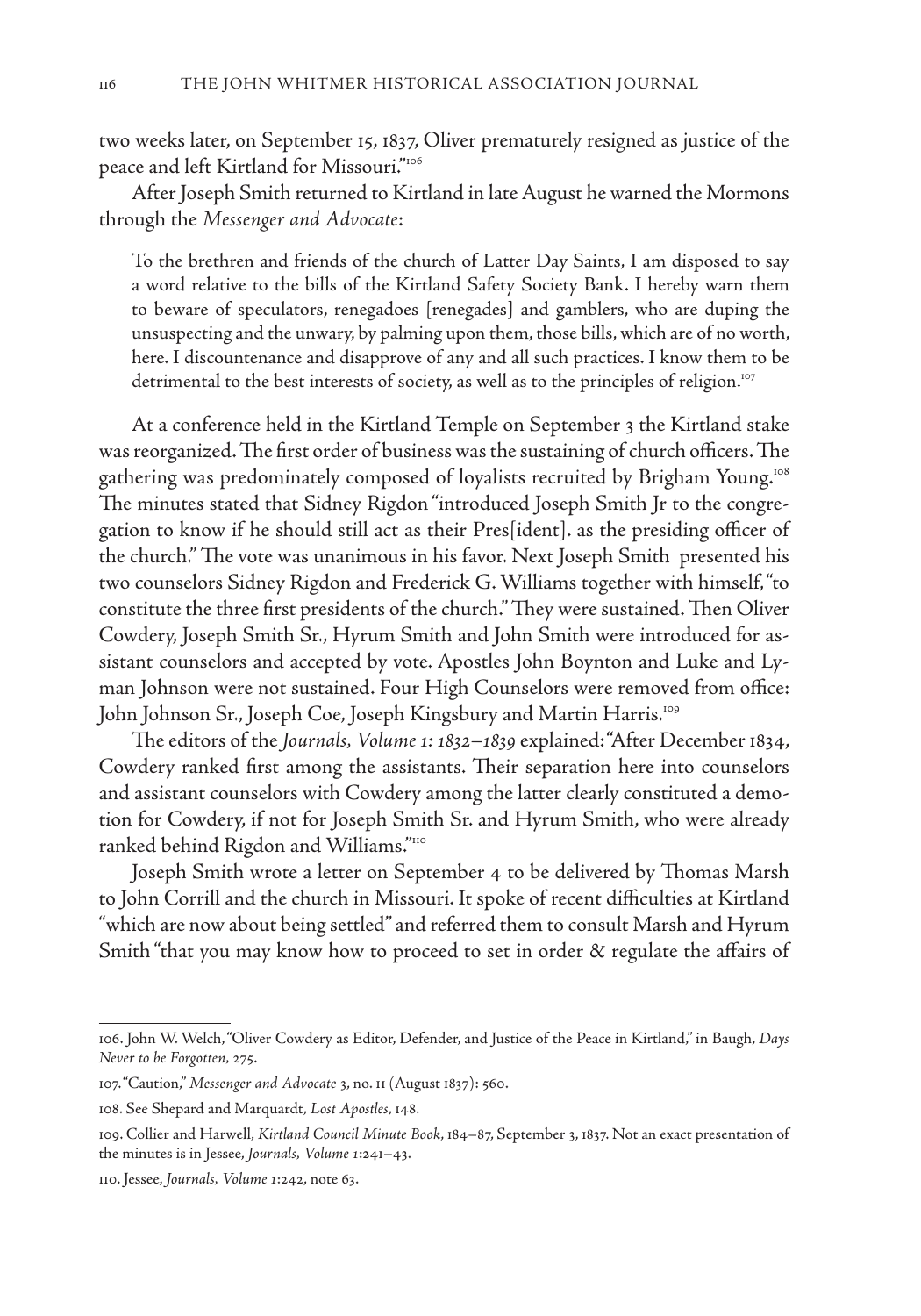the Church in zion whenever they become disorganized."111 He enclosed the minutes from the previous day and added additional thoughts on Oliver Cowdery, David Whitmer, and others:

Oliver Cowdery has been in transgression, but as he is now chosen as one of the Presidents or councilors I trust that he will yet humble himself & magnify his calling but if he should not, the church will soon be under the necessaty [necessity] of raising their hands against him Therefore pray for him, David Whitmer[,] Leonard Rich & others have been in transgression but we hope that they may be humble  $\alpha$  ere long make satisfaction to the Church otherwise they cannot retain their standing. Therefore we say unto you beware of all disaffected Characters for they came not to build up but to destroy & scatter abroad

Joseph Smith then proclaimed a revelation which Thomas Marsh and others at Far West would interpret to mean they should punish John Whitmer and William Phelps:

Revelation to Joseph Smith Jr Given in Kirtland Geauga Co[unty]. Ohio Sept 4th 1837 Making known the transgression of John Whitmer [and] W W. Phelps Verily thus saith the Lord unto you my Servent Joseph. My Servents John Whitmer & William W Phelps have done those things which are not pleasing in my sight. Therefore if they repent not they shall be removed out of their places Amen<sup>112</sup>

Luke and Lyman Johnson and John Boynton "made confession to the church" at Kirtland on September 10 and were restored to fellowship.<sup>113</sup> Lyman Johnson departed shortly afterwards for Far West with his family.<sup>114</sup> At a September 17 meeting of the Kirtland high council it was noted that "Pres. Rigdon then stated that it was necessary that the Church should have a general recorder & clerk, to fill the place of O. Cowdery who had lately removed to the West." It also noted, George W. Robinson, Rigdon's son-in-law, replaced Cowdery "as general clerk & recorder of the whole church."115 Cowdery's resignation as justice of the peace and hasty departure from Kirtland gave rise to speculation he had no choice but to leave. $116$ 

In a conference of elders meeting in the Kirtland Temple on September 17, it was voted unanimously "that Presidents J Smith Jr & S. Rigdon be requested by this

<sup>111.</sup> Ibid., 241.

<sup>112.</sup> Ibid., 244–45.

<sup>113.</sup> Collier and Harwell, *Kirtland Council Minute Book*, 188–89, September 10, 1837.

<sup>114.</sup> Shepard and Marquardt, *Lost Apostles*, 152.

<sup>115.</sup> Collier and Harwell, *Kirtland Council Minute Book*, 189–90, September17, 1837.

<sup>116.</sup> Frederick G. Williams and Joseph Smith testified at Cowdery's trial at Far West that he was involved in counterfeiting and left Kirtland to avoid being prosecuted. See Cannon and Cook, *Far West Record,* 168–69, April 12, 1838.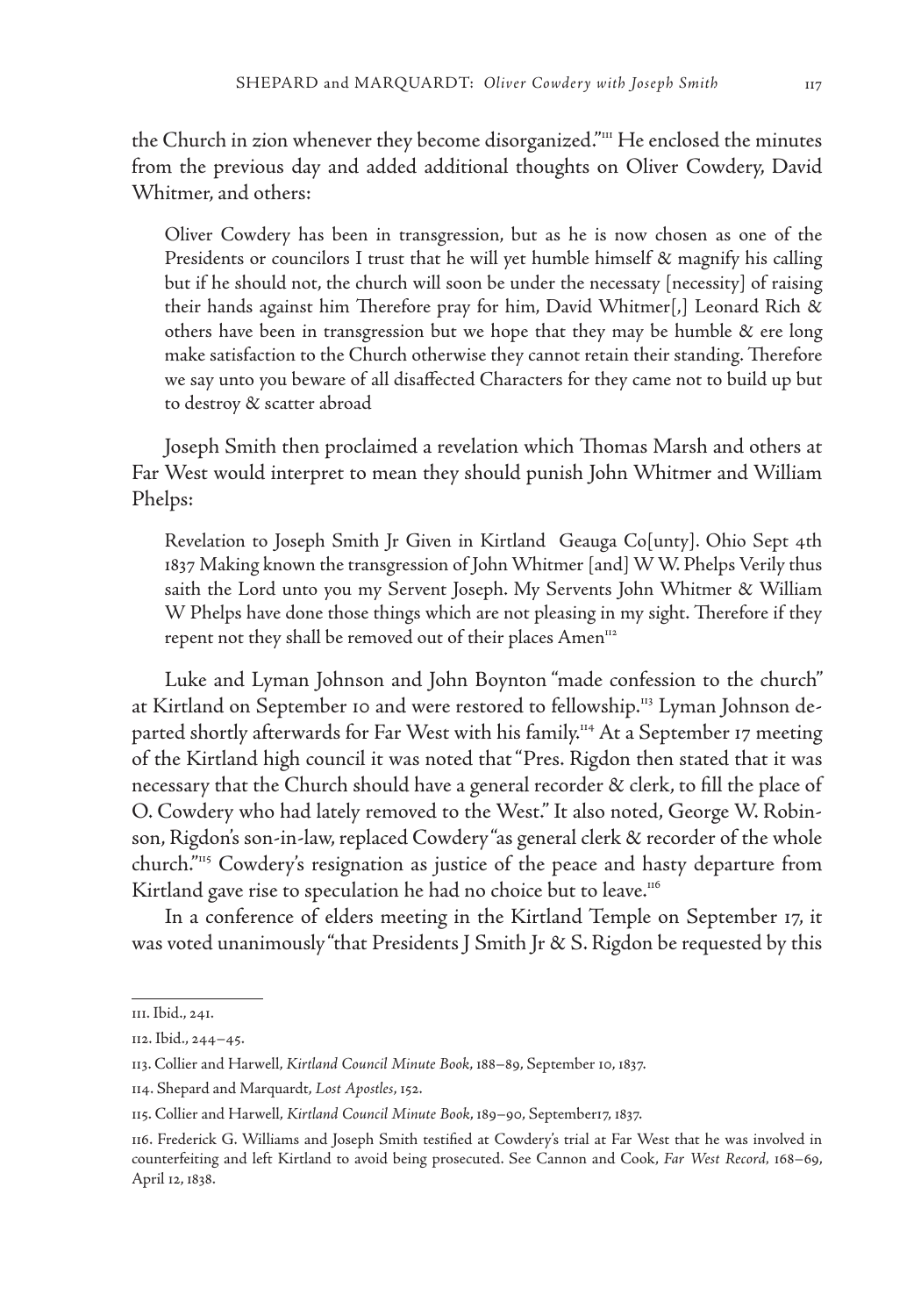conference to go & appoint other Stakes or places of gathering."117 Smith and Rigdon, accompanied by Vinson Knight and William Smith, departed Kirtland for Far West on September 27.

 The August and September numbers of the *Messenger and Advocate* included a "Prospectus For a new paper, to be published at Kirtland, Geauga co. Ohio, called the Elders' Journal of the Church of the Latter Day Saints." Signed by Sidney Rigdon, the Prospectus said it was to be edited by Joseph Smith.<sup>118</sup> Two issues of the journal were printed each in Kirtland (October and November 1837) and Far West ( July and August 1838).

 A General Assembly was held at Far West on November 6–7 that included the First Presidency; apostles Thomas Marsh, William McLellin, Lyman Johnson, and William Smith; the Far West high council and others. Oliver Cowdery was present, but his authority level, if any, was not mentioned, but he was clerk. This November 6 business included the decision that the greater Far West area had "sufficient room" for continued consolidation and that building a temple should be postponed. The minutes concluded with, "All difficulties were satisfactorily settled except a matter between J. Smith jr. Oliver Cowdery and T. B. Marsh which was referred to themselves with the agreement that their settlement of the affair should be sufficient for the Council."119

The second day of the assembly featured the unanimous sustaining of Joseph Smith as church president. Sidney Rigdon was sustained as one of the counselors, but Frederick G. Williams was objected by some of the brethren and was replaced by Hyrum Smith. David Whitmer, John Whitmer, and William Phelps were retained in the Far West Presidency after satisfying their critics.<sup>120</sup> Peace had been restored, but it would not last long.

Joseph Smith and Sidney Rigdon left Far West about November 10 and arrived at Kirtland a month later. During their trip, Oliver Cowdery was appointed standing

<sup>117.</sup> Collier and Harwell, *Kirtland Council Minute Book*, 190, September 17, 1837.

<sup>118.</sup> See "Prospectus," *Messenger and Advocate* 3, no. 11 (August 1837): 545, 547 and "Prospectus," Ibid., 3, no. 12 (September 1837): 571, 574. Historian Peter Crawley commented, "Implicit with this announcement is a dissatisfaction with Warren A. Cowdery, editor of the *Messenger and Advocate,* who had been publishing ponderous articles on ancient history and philosophy and in the July 1837 issue had criticized Joseph Smith and Sidney Rigdon for their roles in the Kirtland Bank fiasco." Peter Crawley, *A Descriptive Bibliography of the Mormon Church, Volume One 1830–1847* (Provo, UT: Religious Studies Center, Brigham Young University, 1997), 72. Phebe Woodruff wrote in her letter of March 1, 1838, "Doct[or] [Warren] Cowdery has withdrawn from the church." Phebe Woodruff to "Dear Wilford," March 1, 1838, Wilford Woodruff Collection, MS 19509, Folder 5, Church History Library. Phebe was summarizing a letter from Milton Holmes.

<sup>119.</sup> Cannon and Cook, *Far West Record,* 119–20, November 6, 1837. The unresolved issue concerned a meeting between Cowdery, Smith, and Marsh, evidently relating to a discussion about the girl Smith knew.

<sup>120.</sup> Ibid., 121–24, November 7, 1837.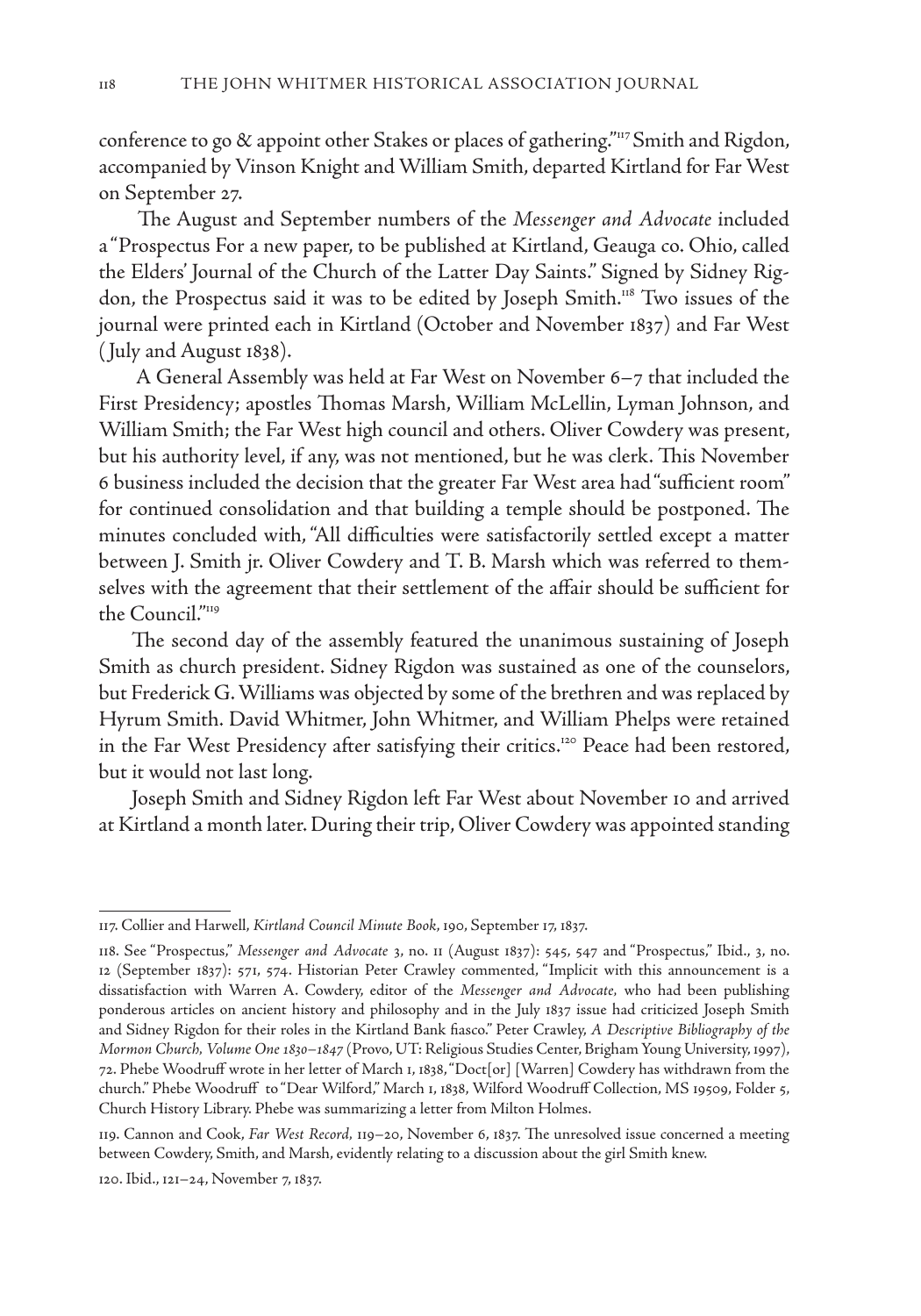clerk for the high council on December 6 at Far West, and the following day Oliver and David Patten made a report of their exploration of the "north country."121

During the journey of Joseph Smith, Sidney Rigdon and their party to Far West, Oliver Cowdery received information from his brother Warren at Kirtland informing him that Smith had broken his promise not to talk about the girl anymore. Oliver's January 21, 1838, response to Warren included a copy of a letter he had sent to Smith. The letter explained about his period of sickness and how he was finally able to keep his promise to explore the area north of Far West. It also said he had received "recent intelligence from Kirtland" which gave him "so much surprise." He continued, "I learn from Kirtland, by the last letters, that you have publickly [*sic*] said, that when you were here [Far West] I confessed to you that I had willfully lied about you—this compels me to ask you to correct that statement, and give me an explanation—until which you and myself are two." It is possible Cowdery's letter was not received by Smith.

Oliver's letter to Warren was to the point and in response to the information he received:

You will see from the other page that your own and brother Lyman<sup>[']</sup>s requests concerning the Stated confession made to Mr. Smith, is, if I am to be credited, not so. From what he pretended to have made it, is to me unaccountable. I can assure you and bro. Lyman, that as God is to judge my soul at the last day, and as I hope for salvation in the world to come, I never confessed intimated <or admitted> that I ever willfully lied about him. When he was here we had some conversation in which in every instance, I did not fail to affirm that what I had said was strictly true. A dirty, nasty, filthy affair of his and Fanny Alger's was talked over in which I strictly declared that I had never deviated from the truth on the matters, and as I supposed was admitted by himself. At any rate, just before leaving, he wanted to drop every past thing, in which had been a difficulty or difference— he called witnesses to the fact, gave me his hand in their presence, and I might have supposed of an honest man, calculated to say nothing of former matters. Never believe that Oliver will disgrace the gray hairs of his father, or the high sense of honor in the bosom of his bothers, so much as to acknowledge to Joseph Smith Jr. that he has lied about him.

The letter continued with Oliver recalling his early financial assistance for the Smith family and the course he "pursued in defending him before all men with my ability and talent." Cowdery stated that when "Smith & Rigdon" arrived at Far West, "it will be my endeavor to seek a location for myself  $\alpha$  friends some where else." $^{122}$ 

<sup>121.</sup> Ibid., 127, December 6, 1837, and 132, December 7, 1837, respectively.

<sup>122.</sup> Oliver Cowdery to Warren A. Cowdery, January 21, 1838, emphasis retained; includes a copy of a letter of Oliver Cowdery to Joseph Smith Jr. also dated January 21, 1838. Oliver Cowdery Letterbook, 80–83, Huntington Library.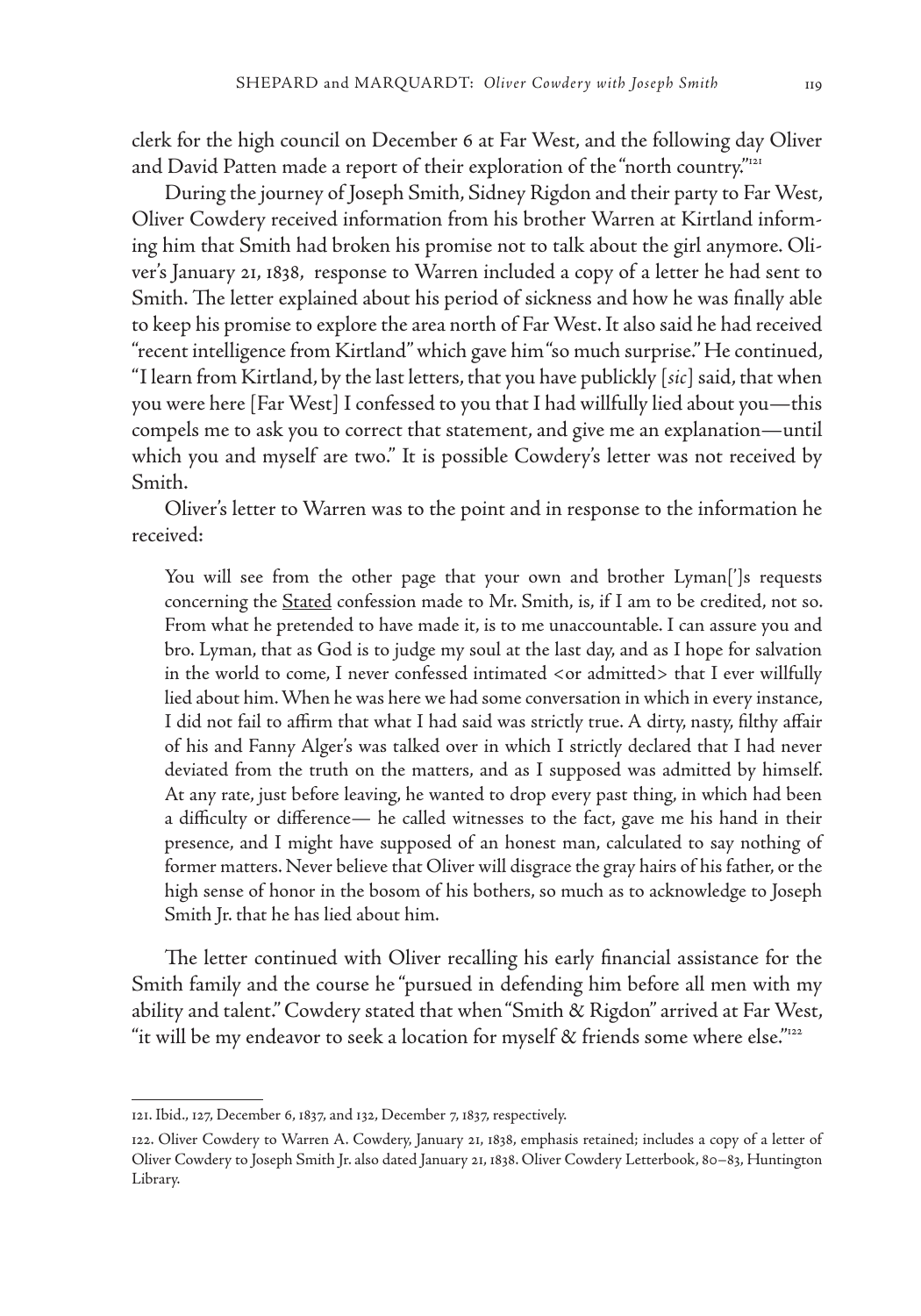On January 26, Thomas Marsh, David Patten, and High Counselors received the report of the committee they had assigned to meet with Oliver Cowdery, John and David Whitmer, and William Phelps. The committee said the individuals under investigation collectively maintained that the word of wisdom was not a commandment, selling their land in Jackson County was not a revelatory violation, and that "they would not be controlled by an ecclesiastical power or revelation whatever in their temporal concerns." The council resolved to "no longer receive them as Presidents," and considered that "the case be laid before the Church at different meetings held for that purpose."<sup>123</sup>

 Oliver Cowdery acknowledged to his brothers Warren and Lyman on February 4 that the "radical principles" of Joseph Smith and Sidney Rigdon have enabled the enthusiastic to "carry forward those damning doctrines to the subversion of the liberties of the whole church." Oliver said he, W. W. Phelps, and David and John Whitmer had been questioned by a committee of the high council about the word of wisdom, selling land in Jackson County, Missouri, and "in not teaching the church to fulfil the consecration law." He said if he had property and was sane, he "would not be dictated, influenced or controlled by any man or set of men by no tribunal of ecclesiastical pretences whatever. And when I or my family were sick or any other time, I would eat and drink what I thought would do me the most good: this was about the substance of what the others told them."124

 From February 5–9, Thomas Marsh and David Patten chaired general assemblies at Far West and three satellite locations and overwhelmed the moderates with rhetoric based on Joseph Smith's directive and revelation of September 4, 1837. David and John Whitmer and William Phelps were almost unanimously rejected as presidents of the Far West stake. Only a few wanted to delay the sentencing until the arrival of Joseph Smith and Sidney Rigdon.<sup>125</sup>

At a meeting of the high council and the bishopric on February 10 it was determined that Oliver Cowdery, William Phelps, and John Whitmer "stand no longer as Chairman & Clerk, to sign and record liceces [licenses]." Thomas Marsh and David Patten were also designated "Presidents, pro. tempor. of the Church of Latter Day Saints in Missouri" or until the arrival of Joseph Smith and Sidney Rigdon.<sup>126</sup>

<sup>123.</sup> Cannon and Cook, *Far West Record,* 135–36, January 26, 1838. The dissenters, Oliver Cowdery, Frederick G. Williams, David, John, and Jacob Whitmer, Lyman E. Johnson and W. W. Phelps, met on January 30, 1838 and determined to find a place "where they may live in peace." See enclosure dated January 30, 1838 in Oliver Cowdery to Warren A. and Lyman Cowdery, February 4, 1838, Oliver Cowdery Letterbook, 85, Huntington Library.

<sup>124.</sup> Oliver Cowdery to Warren A. and Lyman Cowdery, February 4, 1838, Oliver Cowdery Letterbook, 83–84, Huntington Library, emphasis retained.

<sup>125.</sup> Cannon and Cook, *Far West Record*, 137–40, February 5–9, 1838. The proceedings were printed in the *Elders' Journal* 1, no. 3 ( July 1838): 44–45.

<sup>126.</sup> Cannon and Cook, *Far West Record*, 141, February 10, 1838.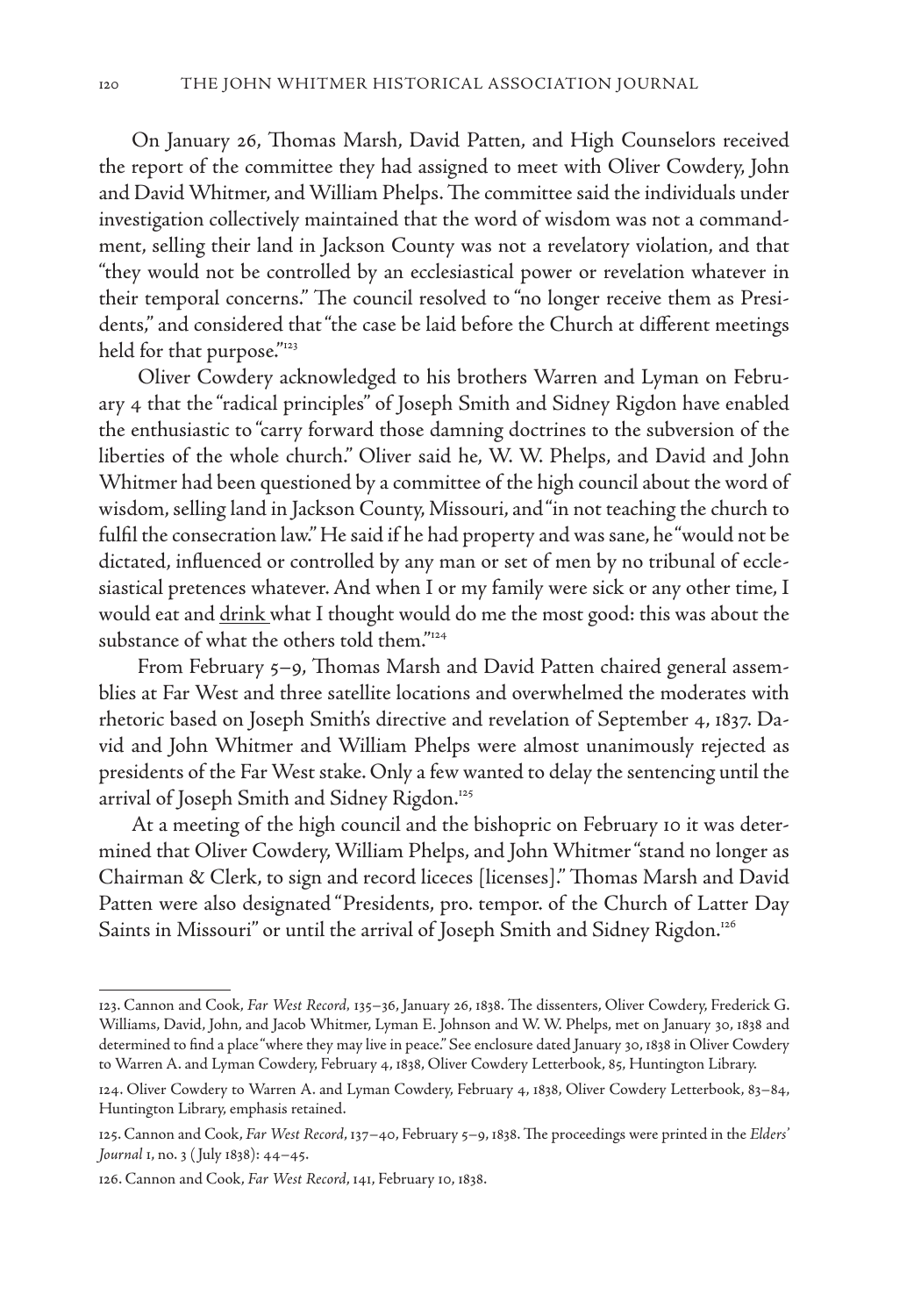Thomas Marsh wrote a letter to Joseph Smith on February 15, 1838, that informed the prophet things would be "a good degree straightened" by the time he arrived at Far West. They said the deposing of the Far West Presidency was accomplished to prevent "a rebellion" because the dissenters "undoubtedly" would have fractured the church. Responding to Smith's request, Marsh said that the previous November at Far West, he and George W. Harris had enclosed certified statements "relative to what Oliver Cowdery said about the girl"—Fanny Alger, mentioned in Oliver's January 21 letter to his brother Warren.

Thomas Marsh testified: "This may certify, that I heard O. Cowdery say to Joseph Smith Jr., while at George W. Harris' house, in Far West, that he ( Joseph) never confessed to him, (Oliver) that he was guilty of the crime alledged [*sic*] to him. And O. Cowdery gave me to understand that Joseph Smith Jr. never acknowledged to him, that he ever confessed to any one, that he was guilty of the above crime." This was followed by George W. Harris's statement: "This may certify, that I heard Oliver Cowdery say, in my house, that Joseph Smith Jr. never confessed to him, that he was guilty of the crime alledged against him, and Joseph asked if he ever said to him (Oliver) that he confessed to any one that he, ( Joseph) was guilty of the above crime, and Oliver, after some hesitation, answered no."

George M. Hinkle added his testimony that he sought out Oliver Cowdery the previous November to find out for himself if Joseph Smith admitted to him he was guilty of adultery:

This may certify, that having heard the report about the crime referred to, I asked Oliver Cowdery, last fall, when Joseph Smith was in Far West, if the report was true, for said I, if it is, as he is to be presented before the church, I wish to know the truth of this matter before hand. And he gave me to understand, either in plain words or implications, that it was false. I bear this testimony for the good of the honest hearted in the east, and else where, and for the good of brother Joseph Smith Jr.<sup>127</sup>

Oliver Cowdery's February 24 letter to brothers Warren and Lyman said he continued to be "a victim to receive the displeasure of men who profess to hold the connecting link between earth and heaven!" He believed the dissenting actions he and his associates had taken "may be instrumental in preserving the church of Christ on earth."128

 Joseph Smith's party was expected the first part of March, and the dissidents may have thought additional judgment would be put on hold until his arrival. They were mistaken, as four days before the Smith party reached Far West, John Whitmer

<sup>127.</sup> Thomas B. Marsh to "Beloved Brother Joseph," February 15, 1838, *Elder's Journal* 1, no. 3 ( July 1838): 45.

<sup>128.</sup> Oliver Cowdery to Warren A. and Lyman Cowdery, February 25, 1838, Oliver Cowdery Letterbook, 89, Huntington Library.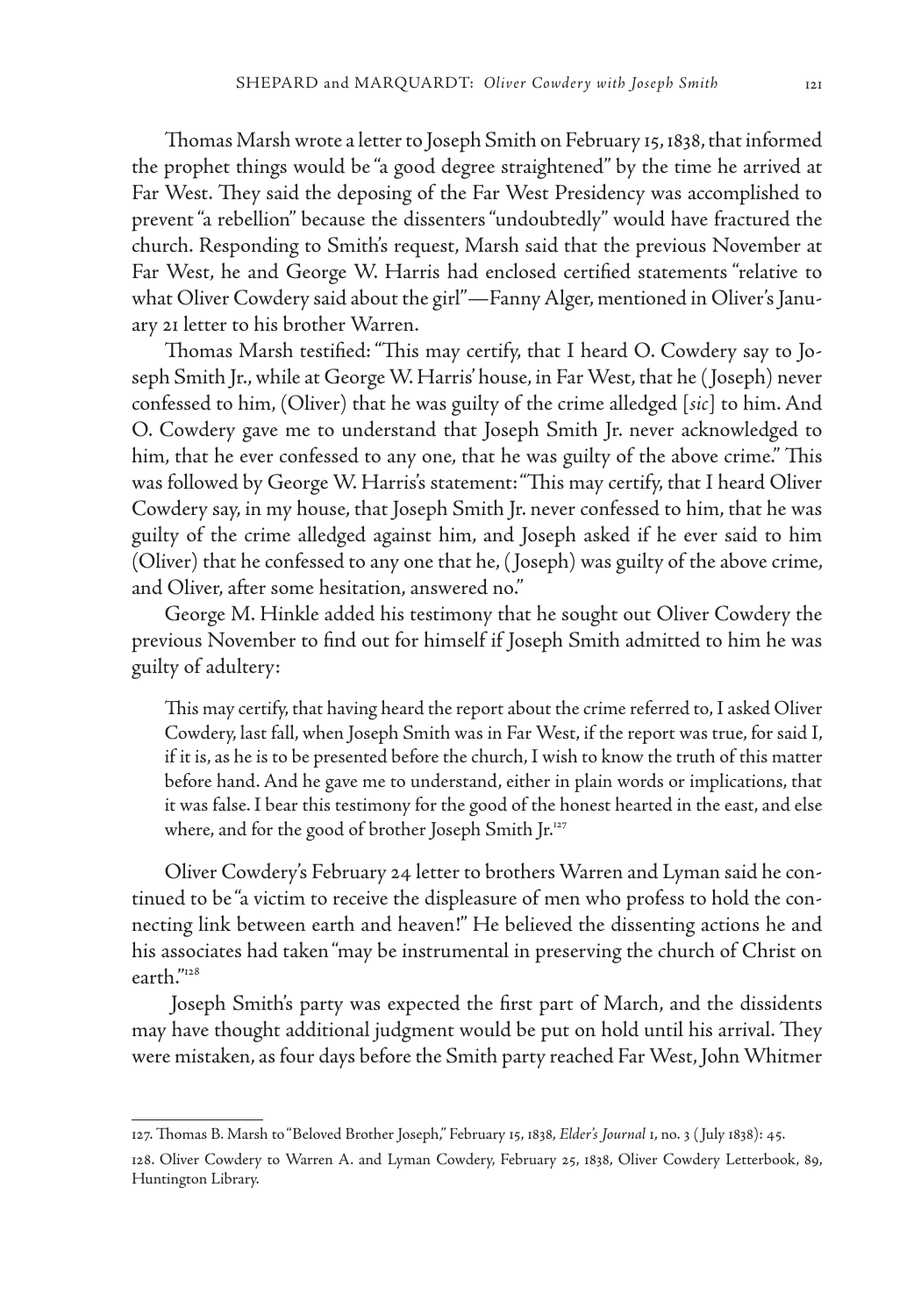and W. W. Phelps were charged with "persisting in unchristian-like conduct."<sup>129</sup> They, together with David Whitmer, sent a short letter dated March 10, 1838, to Thomas Marsh which said: "Sir: It is contrary to the principles of the revelations of Jesus Christ, and his gospel, and the laws of the land, to try a person for an offence, by an illegal tribunal, or by men prejudiced against him or by authority that has given an opinion, or decision before hand or in his absence."

The response was signed in a manner that was sure to infuriate, "Very Respectfully, we have the honor to be, David Whitmer, W. W. Phelps, John Whitmer: Presidents of the Church of Christ in Mo." The letter was attested by Oliver in the words "Clerk of the High Council of the Church of Christ in in [*sic*] Mo. I certify the foregoing to be a true copy from the original. Oliver Cowdery, Clerk of High Council."<sup>130</sup>

The charges against John Whitmer and William Phelps included misuse of \$2,000 which had been subscribed "for the building a house to the Lord" in Far West. The verdict of the church trial was, "William W. Phelps and John Whitmer be no longer members of the church of Christ of Latter Day Saints, & be given over to the buffetings of Satan, until they learn to blaspheme no more against the authorities of God, nor fleece the flock of Christ."131 Jurisdictional doubts about trying Lyman E. Johnson, Oliver Cowdery, and David Whitmer delayed their trials until after the arrival of Joseph Smith.

As the trials were being conducted, Oliver Cowdery wrote to brothers Warren and Lyman that a trial for two apostles presiding over the high council was their "new fangled council." He acknowledged, however, that the trial members, "will plead Smith's instructions and justify themselves in trying Presidents of the church before a <u>rabble</u> and call it legal!"<sup>132</sup>

Joseph Smith arrived at Far West on March 14 and shortly thereafter penned a statement for the church. It included, "But Wo to tyrants, Mobs, Aristocracy, Anarchy and Toryism: And all those who invent or seek out unrighteous and vexatious lawsuits under the pretext or color of law or office, either religious or political."133 In a March 29 letter to the Presidency in Kirtland Smith acknowledged, "The difficulties of the Church had been a[d]justed before arrival here by a Judicious High Council With T[homas]. B. Marsh & D[avid] W. Patten who acted as Pres. Pro. Tem. of the Church of zion being appointed by the voice of the Council & Church." After stat-

<sup>129.</sup> See Cannon and Cook, *Far West Record*, 146, March 10, 1838.

<sup>130.</sup> Ibid., 146–47.

<sup>131.</sup> Ibid., 149.

<sup>132.</sup> Oliver Cowdery to Warren A. and Lyman Cowdery, apparently written March 10, 1838, Oliver Cowdery Letterbook, 91, Huntington Library, emphasis retained.

<sup>133.</sup> Jessee, *Journals, Volume 1*:238.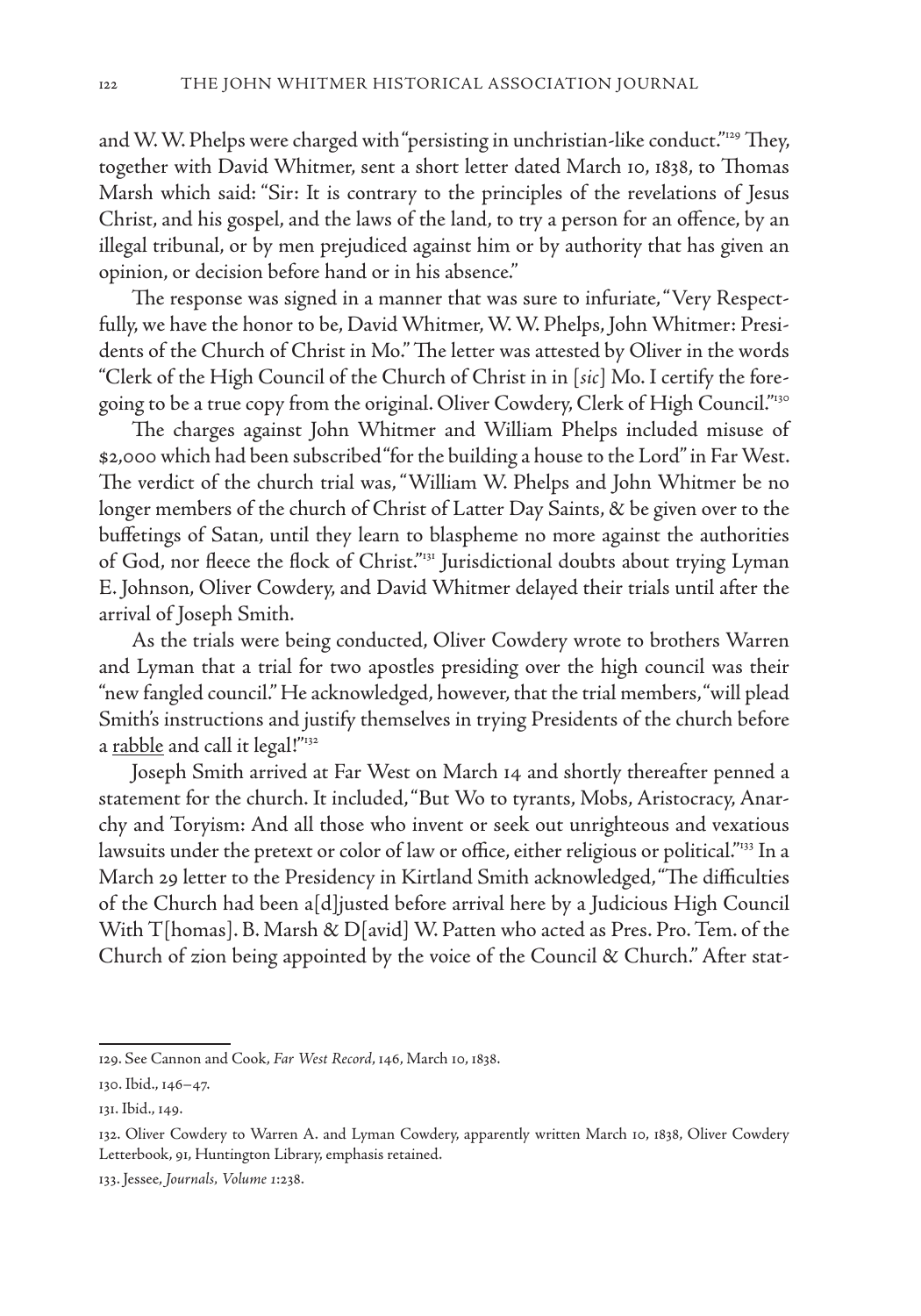ing, "Wm W. Phelps & John Whitmer having been cut off from the Church," he said David Whitmer remains as yet.<sup>134</sup>

Historian Mark A. Scherer said that after Smith and Rigdon settled in Far West they "determined not to allow the internal dissent to emerge once again." He profoundly added, "Obedience became a test of fellowship."135 Thomas Marsh became "President Pro tempore of the Church in Zion" at the April 6 Conference, and David Patten and Brigham Young became assistant presidents.<sup>136</sup>

The inevitable trial of Oliver Cowdery took place on April 12. Seymour Brunson filed nine charges against him and presumably Joseph Smith appointed Bishop Edward Partridge to preside over the high council. The charges were:

1st, For stirring up the enemy to persecute the brethren by urging on vexatious Lawsuits and thus distressing the innocent.

2nd, For seeking to destroying the character of President Joseph Smith jr by falsly [*sic*] insinuating that he was guilty of adultery &c.

3rd, For treating the Church with contempt by not attending meetings.

4th, For virtually denying the faith by declaring that he would not be governed by any ecclesiastical authority nor Revelation whatever in his temporal affairs

5th, For selling his lands in Jackson County contrary to the Revelations

6th, For writing and sending an insulting letter to President T. B. Marsh while on the High Council, attending to the duties of his office, as President of the Council and by insulting the whole Council with the contents of said letter

7th, For leaving the calling, in which God had appointed him, by Revelation, for the sake of filthy lucre, and turning to the practice of law.

8th, For disgracing the Church by <del>Lieing</del> being connected in the 'Bogus' business [counterfeiting] as common report says.

9th For dishonesty Retaining notes after they had been paid and finally for leaving or forsaking the cause of God, and betaking himself to the beggarly elements of the world and neglecting his high and Holy Calling contrary to his profession.<sup>137</sup>

The minutes said "It was not considered a difficult case" and only assigned one member of the high council to represent the plaintiff and one member for the de-

<sup>134.</sup> Ibid., 246.

<sup>135.</sup> Mark A. Scherer, *The Journey of a People: The Era of Restoration, 1820 to 1844* (Independence, MO: Community of Christ Seminary Press, 2013), 292.

<sup>136.</sup> Cannon and Cook, *Far West Record*, 158, April 6, 1838.

<sup>137.</sup> Ibid., 163, April 12, 1838.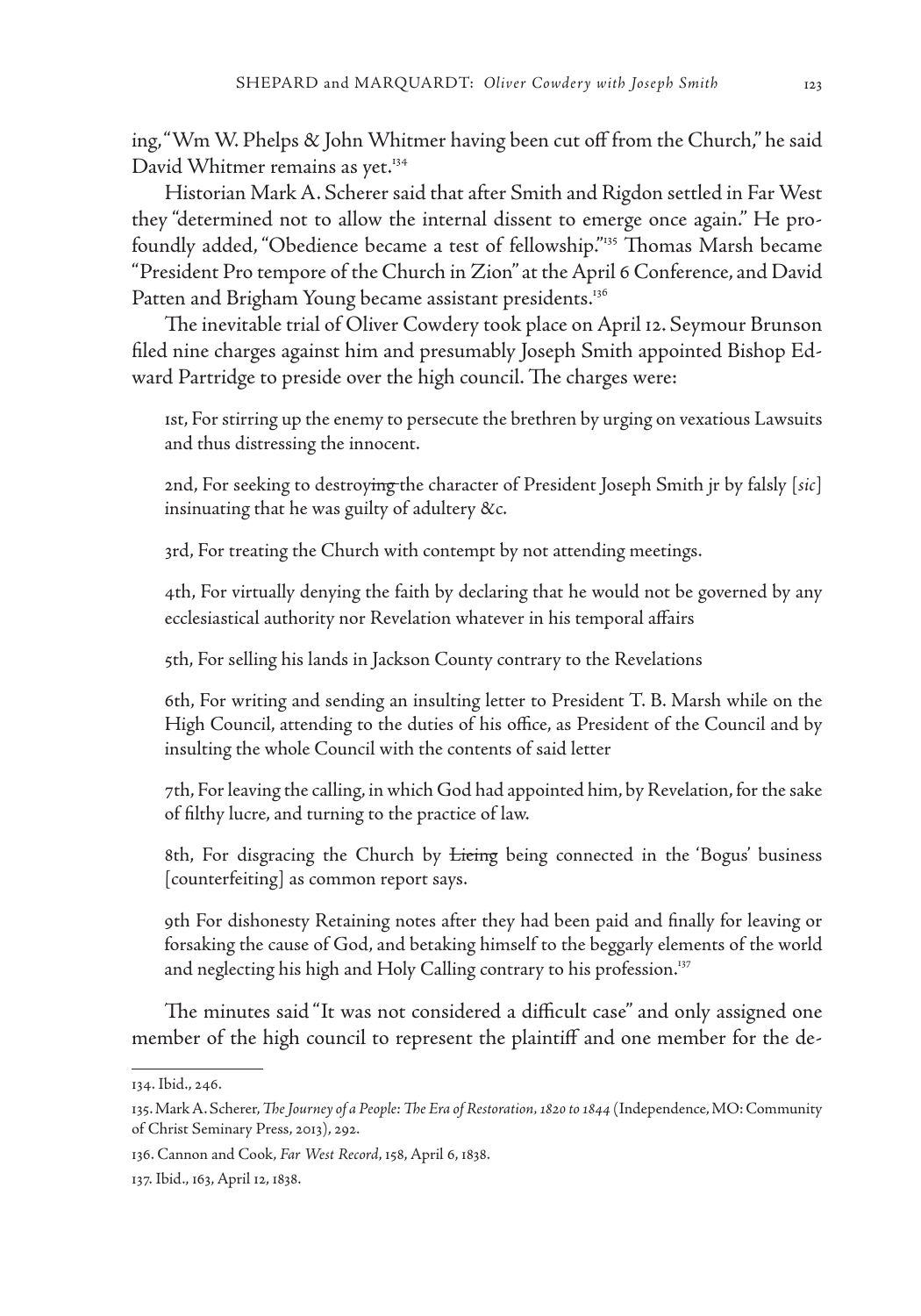fendant. Oliver Cowdery chose not to confront his accusers but instead sent a letter to Bishop Edward Partridge that said he wished "that those charges might have been defer[r]ed untill after my interview with President Smith." Responding only to charges number five, "Selling lands in Jackson County," and number four, "denying the faith," Cowdery emphasized, "I will not be influenced, governed, or controlled, in my temporal interests by any ecclesiastical authority or pretended revelation whatever, contrary to my own judgment." He added, he would not be controlled in his "temporal interests" which would take away his "Constitutional privileges." He closed with, "I do not charge you, or any other person who differs with me on those points, of not being sincere; but such difference does exist, which I sincerely regret."138

The church court rejected the fourth and fifth charge with the sixth charge being withdrawn. The first charge, being guilty of using "vexatious Lawsuits" against church members was sustained. The second charge of falsely insinuating that Joseph Smith "was guilty of adultery," brought forth sufficient testimony from George Hinkle, George W. Harris, David W. Patten, Thomas B. Marsh and Joseph Smith to have the charge sustained. The clerk, Ebenezer Robinson, for unknown reasons, minimally recorded Smith's response to Oliver Cowdery's statements: "Joseph Smith jr testifies that Oliver Cowdery had been his bosom friend, therefore he intrusted him with many things. He then gave a history respecting the girl business."<sup>139</sup> Smith also said Cowdery was dishonest in his business dealings. Since so little of Joseph Smith's testimony about himself, Cowdery, and the girl is available, it is disappointing that there is no full record of what he said.

Frederick G. Williams, who was vacillating between factions, said Oliver Cowdery admitted to him that "it was no harm to take that [bogus] money and pass it." He added "it was reported Oliver was engaged in the Bogus money business." Joseph Smith testified he was told by a non-Mormon at Kirtland that a warrant would shortly be issued charging Oliver with "making a purchase of Bogus money & dies to make the counterfeit money." Smith additionally testified he told Oliver "if he was guilty he had better leave the country; but if he was innocent to stand a trial & he should come out clear." He added, "but that night or the next he left the country." Sidney Rigdon confirmed the allegations.

Bishop Partridge and his counselors decided, that the 1st, 2nd, 3rd, 7th and 9th charges were sustained, while the 8th charge "was sustained satisfactoryly [*sic*] by circumstantial evidence." Oliver "was, therefore, considered no longer a member of the Church of Jesus Christ of Latter Day Saints." The high council sanctified the decision.<sup>140</sup>

<sup>138.</sup> Ibid., 164–66.

<sup>139.</sup> Ibid., 168.

<sup>140.</sup> Trial minutes are in Ibid., 162–69, April 12, 1838.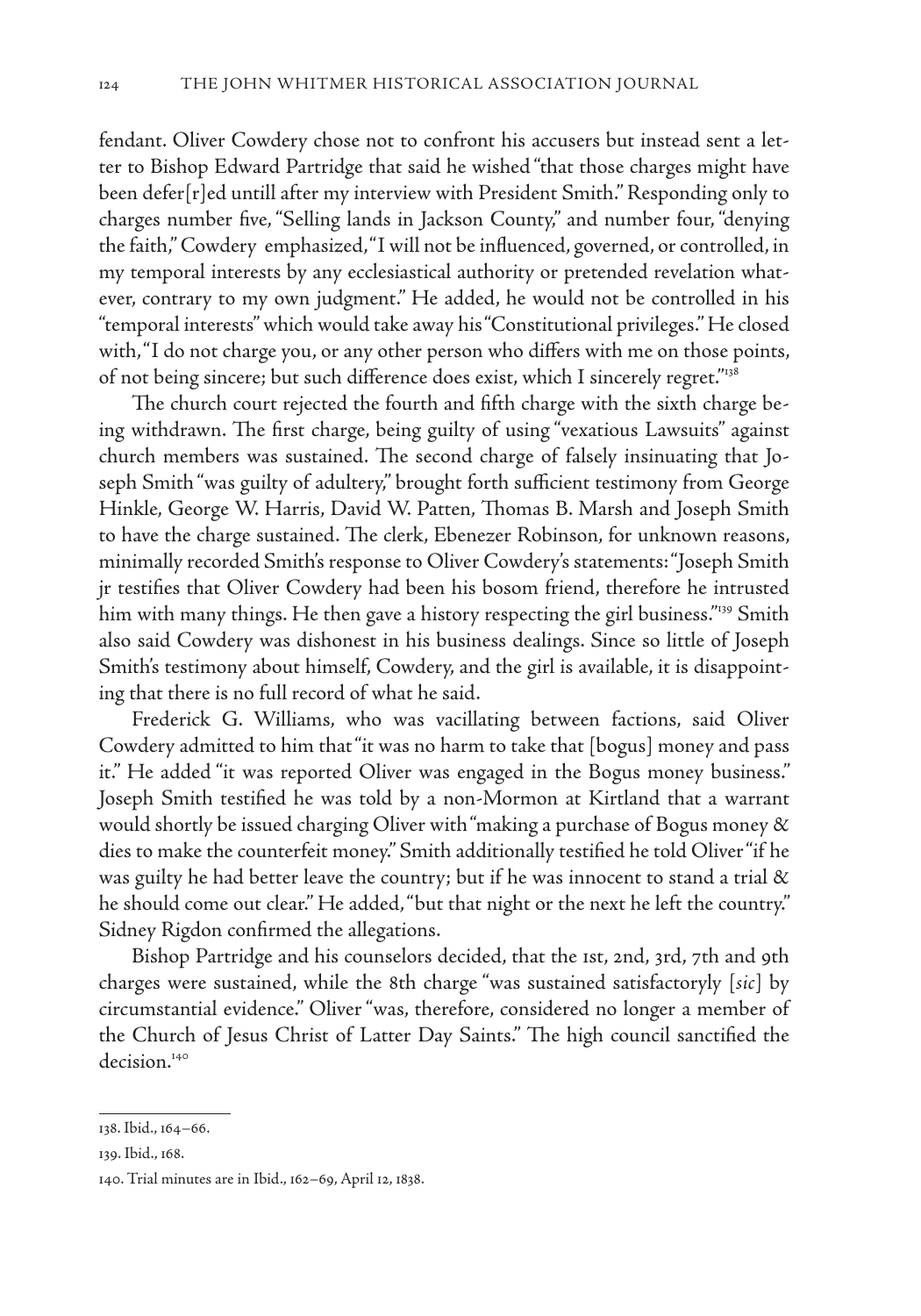Thomas Marsh, David Patten, and Brigham Young presided over the high council in the trials of Lyman Johnson and David Whitmer. In both cases charges were filed by Alanson Ripley, and both sent letters instead of attending. Johnson said he was withdrawing himself from the "society and fellowship" of the Mormons, and David Whitmer told the court, "I hereby withdraw from your fellowship and communion—choosing to seek a place among the meek and humble, where the revelations of Heaven will be observed and the rights of men regarded."141 Both men were no longer considered church members.

The former Mormons did not move from Far West, and the passions which led to conflict continued to be exasperated. John Corrill wrote about the tense interaction:

Notwithstanding the dissenters had left the church, yet the old strife kept up, and Smith and Rigdon, with others, complained much of the ill treatment which they had received from the dissenters and others, they said they had been persecuted from time to time with vexatious law suits; that mobs had arisen up against them, time after time; that they had been harassed to death, as it were, for seven or eight years, and they were determined to bear it no longer, for they had rather die than suffer such things $142$ 

Sidney Rigdon preached what was called the "salt sermon" on June 17. John Corrill wrote that President Rigdon "delivered from the pulpit what I call the salt sermon; 'If the salt have lost its savour, it is thenceforth good for nothing, but to be cast out and trodden under the feet of men,' was his text, and although he did not call names in his sermon, yet it was plainly understood that he meant the dissenters, or those who denied the faith, ought to be cast out, and literally trodden under foot. He, indirectly, accused some of them with crime."143

In the same month a strong letter was issued "To Oliver Cowdery, David Whitmer, John Whitmer, William W. Phelps and Lyman E. Johnson." Many of those who signed the warning were affiliated with an extra-legal group known as the Danites whose activities included cleansing the church. It was believed to have been written by Sidney Rigdon. It was a harsh assessment of their former friends:

Out of the county you shall go, and no power shall save you. And you shall have three days after you receive this communication *to you*, including twenty-four hours in each day, for you to depart with your families peaceably; which you may do undisturbed by

<sup>141.</sup> Ibid., 173, 177, April 13, 1838.

<sup>142.</sup> John Corrill, *A Brief History of the Church of Christ of Latter Day Saints* (St. Louis: Printed for the Author, 1839), 29.

<sup>143.</sup> Ibid., 30. The text is similar to Matthew 5:13. See also LDS D&C 101:40; RLDS D&C 98:5; and LDS D&C 103:10; RLDS D&C 100:2.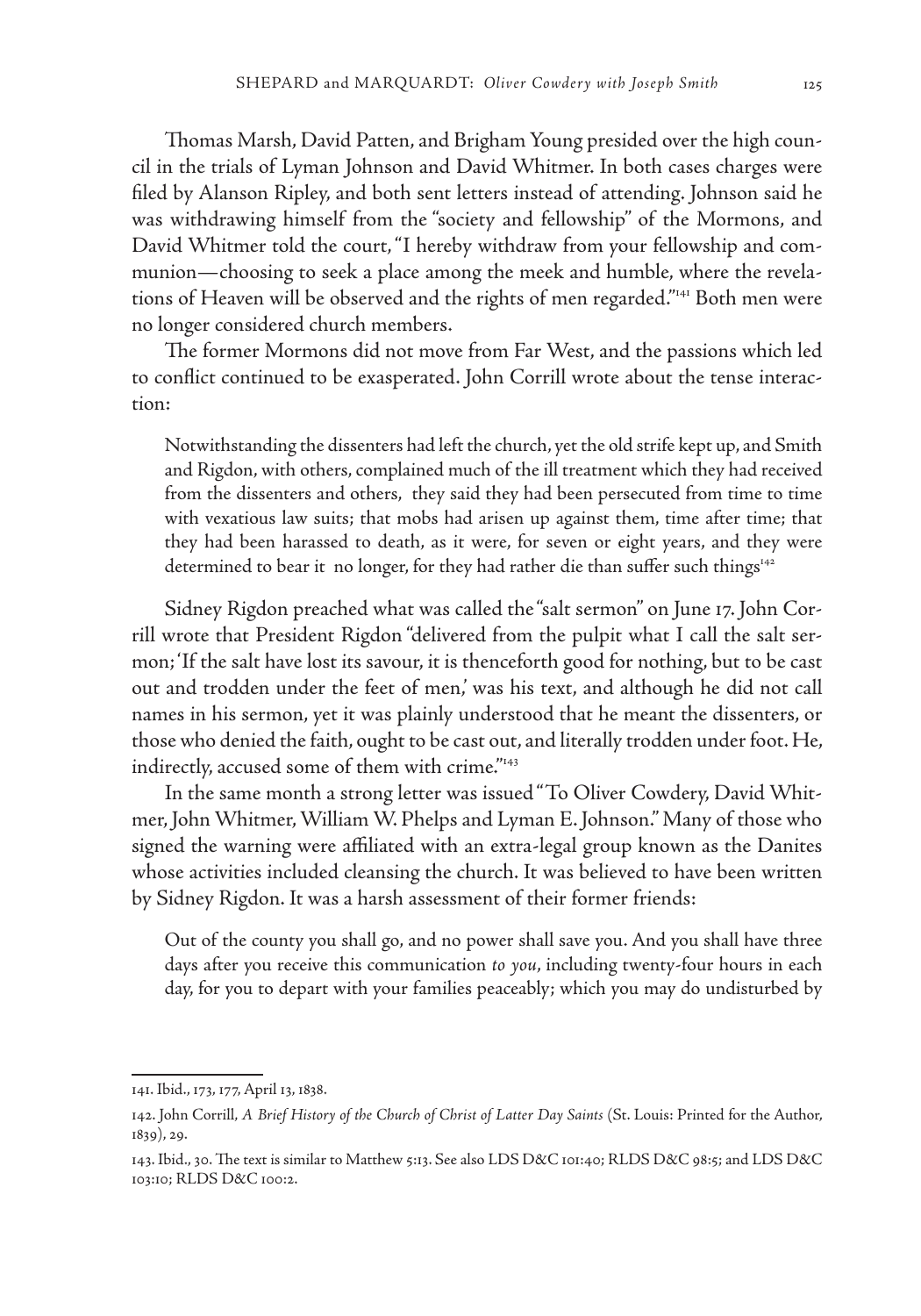any person; but in that time, if you do not depart, we will use the means in our power to cause you to depart; for go you shall.<sup>144</sup>

The document charged crimes to the dissenters. Oliver Cowdery was said to have been stealing, disturbing worshipers in the house of the Lord in Kirtland, taking away the rights of the members while justice of the peace, and "united with a gang of counterfeiters, thieves, liars and blacklegs." The warning ended with the words, "you have had the audacity to threaten us that, if we offered to disturb you, you would get up a mob from Clay and Ray counties. For the insult, if nothing else, and your threatening to shoot us if we offered to molest you, we will put you from the county of Caldwell so help us God."145

It was during this period that Sidney Rigdon is credited with writing a lengthy article in the August 1838 issue of the *Elders' Journal* that included public attacks on dissenters of the church. Historian Peter Crawley has written of those July and August issues of the church paper, "Rigdon undoubtedly did most of the editorial work on these two issues, and they reflect his militant stand against those who opposed the leaders of the Church."146 The comments by Rigdon were of the lowest level against his former associates Warren Parrish, Leonard Rich, John F. Boynton, Luke Johnson, and Stephen Burnett. Warren Cowdery was considered worthy of notice. He was labeled a "pitiful beggar," incompetent and ignorant. On Warren the article said, "We have often heard it remarked by slave holders, that you should not make a negro equal with you, or he will try to walk over you. We have found the saying verified in this pious Doctor, for truly this niggardly spirit manifested itself in all its meanness; even in his writings, (and they were mean at best) … But such was the conduct of this master of meanness."147

In December Joseph Smith wrote a letter while in Liberty Jail, "To the Church of Latter day Saints in Caldwell County, and all the Saints who are scattered abroad." He said "Such characters as M'Lellin, John Whitmer, D, Whitmer, O, Cowdery, & Martin Harris who are too mean to mention and we had like to have forgotten." These individuals were to receive the final condemnation, "Therefore we say unto you, Dear Brethren in the name of the Lord Jesus Christ, we deliver these Char-

<sup>144.</sup> Testimony given in November 1838 before Justice Austin A. King and other documents relating to the Missouri-Mormon conflict were collected and published in 1841. Missouri General Assembly, *Document Containing the Correspondence, Orders, &c. in Relation to the Disturbances with the Mormons; and the Evidence Given before the Hon. Austin A. King, Judge of the Fifth Judicial Circuit of the State of Missouri, at the Court-House in Richmond, in a Criminal Court of Inquiry, begun November 12, 1838, on the trial of Joseph Smith, Jr., and others, for High Treason and Other Crimes Against the State* (Fayette, MO: Printed at the office of the Boon's Lick Democrat, 1841), 103, emphasis retained. See also Shepard and Marquardt, *Lost Apostles*, 178–80.

<sup>145.</sup> Ibid., 103–6.

<sup>146.</sup> Crawley, *A Descriptive Bibliography of the Mormon Church Volume One 1830–1847*, 74.

<sup>147. &</sup>quot;Argument to argument where I find it, Ridicule to ridicule; and scorn to scorn*,*" *Elders' Journal* 1, no. 4 (August 1838): 59.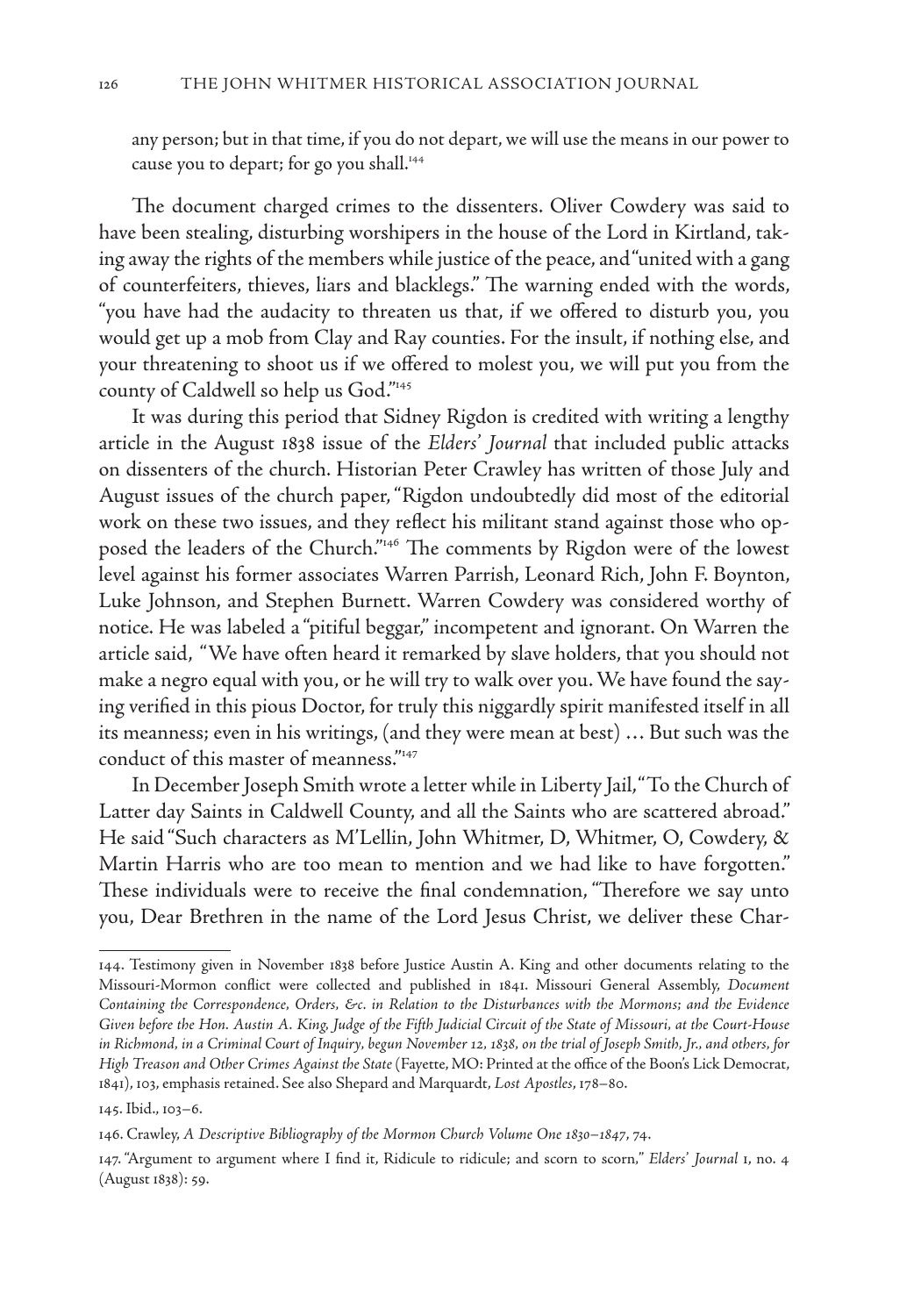acters unto the buffetings of Satan, untill the day of redemption, that they may be dealt with according to their works, and from henceforth their works shall be made manifest."148

Historian Jeffrey N. Walker traced Oliver Cowdery's early post-Mormon experiences and said by August 1838 he had determined to return to Kirtland and join his brother Lyman in practicing law. Walker indicated that Oliver was back in Kirtland "by late 1838." He studied law under Benjamin Bissell at Painesville who had "previously represented the Church's interests in various lawsuits," was admitted to the Ohio bar, and commenced practice with his brother Lyman as early as January 1840."149 Oliver then moved from Kirtland to Tiffin, Ohio, in early 1842 where he continued practicing law, was active in Democratic Party functions, and at some point joined the Methodist Church.<sup>150</sup>

A revelation by Joseph Smith in January 1841, announced at Nauvoo, Illinois, was to transfer whatever blessings and priesthood that Oliver Cowdery once held to Smith's brother Hyrum who held the position of church patriarch. The document said that Hyrum may be a prophet, seer, and revelator to the church as well as Joseph, "that he may act in concert also, with my servant Joseph, and that he shall receive counsel from my servant Joseph, who shall shew unto him the keys, whereby he may ask and receive, and be crowned with the same blessings. I crown upon his head, the bishoprick, and blessing, and glory, and honor, and priesthood, and gifts of priesthood, that once were put upon him, that was my servant Oliver Cowdery."151

Phineas H. Young, who was married to Oliver's half-sister Lucy, had visited him three times that year and reported on December 14, 1842 to Willard Richards:

Brother Oliver is well and doing well as far as this time is Concerned, and his heart is still with his old friends, and I believe he would be with them in person and that soon if Brother Joseph only knew the true state of affairs;- at the time brother Oliver was driven from far west, we are all aware of the fact that many were laying to break him down that they might rise there by; say George M. Hin[k]le George W. Robinson, Thomas Marsh and others who Brother Joseph thought to be his friends, and they told many things

<sup>148.</sup> Joseph Smith "To the Church of Latter day Saints," December 16, 1838, recorded in the Scriptory Book of Joseph Smith Jr., 107, Church History Library.

<sup>149.</sup> Jeffery N. Walker, "Oliver Cowdery's legal Practice in Tiffin, Ohio," in Baugh, *Days Never to be Forgotten,* 303–5. Stanley R. Gunn in *Oliver Cowdery Second Elder and Scribe* (Salt Lake City: Bookcraft, 1962) 169, quoted a newspaper clipping dated March 3, 1840 in the *Painesville Telegraph* 6, no.9 (March 3, 1840); which said: "L. & O. Cowdery, Attorneys and Counsellors at Law and Solicitors in Chancery, Kirtland, Geauga County, Ohio. Office a few rods South of the Stone Temple." Gunn indicates the ad was discontinued by September 17, 1840.

<sup>150.</sup> The issue of Oliver Cowdery joining the Methodist Church is discussed by Larry E. Morris, "'The Private Character of the Man Who Bore That Testimony': Oliver Cowdery and his Critics," *Oliver Cowdery: Scribe, Elder, Witness*, 282–88.

<sup>151. &</sup>quot;Extracts," *Times and Seasons* 2, no. 15 ( June 1, 1841): 428, same wording in Book of the Law of the Lord, 10–11, MS 22507, Church History Library. Compare wording with 1844 D&C 104:29; LDS D&C 124:95.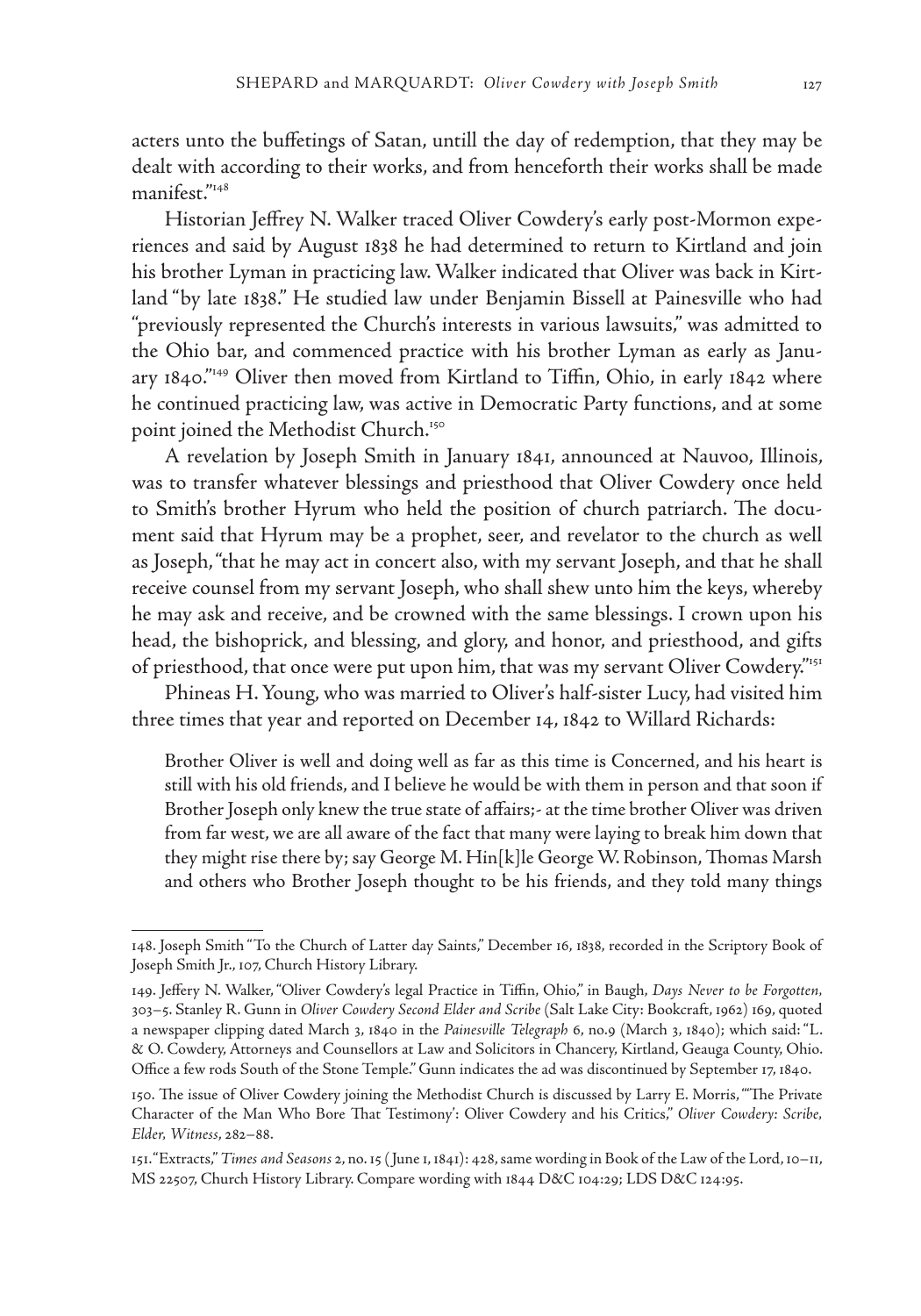prejudicial to brother Oliver which he had no Chance whatever to Contradict, such for instance as that if he (Oliver) left the Church it would all go down, and all this sort of thing; which he never said, neither Came it into his heart<sup>152</sup>

 Joseph Smith's last known mention of Oliver Cowdery occurred in an afternoon meeting on April 19, 1843, with Brigham Young and seven members of the Quorum of Apostles. The clerk of the meeting, Willard Richards, recorded the prophet giving dictation about the Nauvoo House, the Apostolic missions, and a statement about Oliver: "Write to Oliver Cowdery. & ask him if he has not eat[en] corn husks long enough: if he is not [*illegible*] ready to return & go up to Jerusalem, Orson Hyde hath need of him." Richards noted, "A letter was written & signed by the me[m]bers of the Quorum present."153 Calling Cowdery "one of the witnesses to the Book of Mormon," "we reflect upon the time when we had met together, when we were brethren, when we were one, & took sweet counsel together." They asked him if he might abandon "his lonely solitary situation." After emphasizing they were brethren, not enemies, they told Oliver, "Your labor might be needed in Jerusalem, & you ought to be the servant of the living God."154 For unknown reasons the letter was not mailed until December.

Oliver Cowdery's friendly Christmas day response was "strictly private— under no consideration is it to be exhibited to the public eye." He acknowledged he had been "a stranger in a strange land" but did not reply to the belated request to go to Jerusalem. He did refer to the time he left Far West and was concerned that his name be cleared and wrote:

There is another circumstance to which I must now adrest [address], in which you as members and principals in a great and increasing society, are interested: and in which also, whether in or out of that society, I feel, and must continue to feel sensibly and keenly. It is a certain publication, appended to which are many names who are, are were at the time, members of the Church of Latter Day Saints, charging myself with being connected with outlaws. I cannot speak definitely of this instrument, as I know nothing of it except what has been related by those who say they have seen it. Now, what I have to say concerning all the difficulty between myself and your Church, together with those charges last refer $[r]$ ed to, is simply this: I believed at the time, and still believe, that ambitious and wicked men, envying the harmony existing between myself and the first elders of the Church, and hoping to get into some other men's birth right, by falsehoods the most foul and wicked, caused all this difficulty from beginning to

<sup>152.</sup> Phineas H. Young to "Dear Brethren's," December 14, 1842, Brigham Young office files, CR 1234 1, Box 44, Folder 5, Church History Library.

<sup>153.</sup> Andrew H. Hedges, Alex D. Smith and Richard Lloyd Anderson, eds., *Journals Volume 2: December 1841– April 1843* (Salt Lake City: Church Historian's Press, 2011), 370.

<sup>154.</sup> Epistle of the Twelve to Oliver Cowdery, April 19, 1843, draft in Luna Y. Thatcher Collection, MS 6140, Reel 1, Folder 4, Church History Library.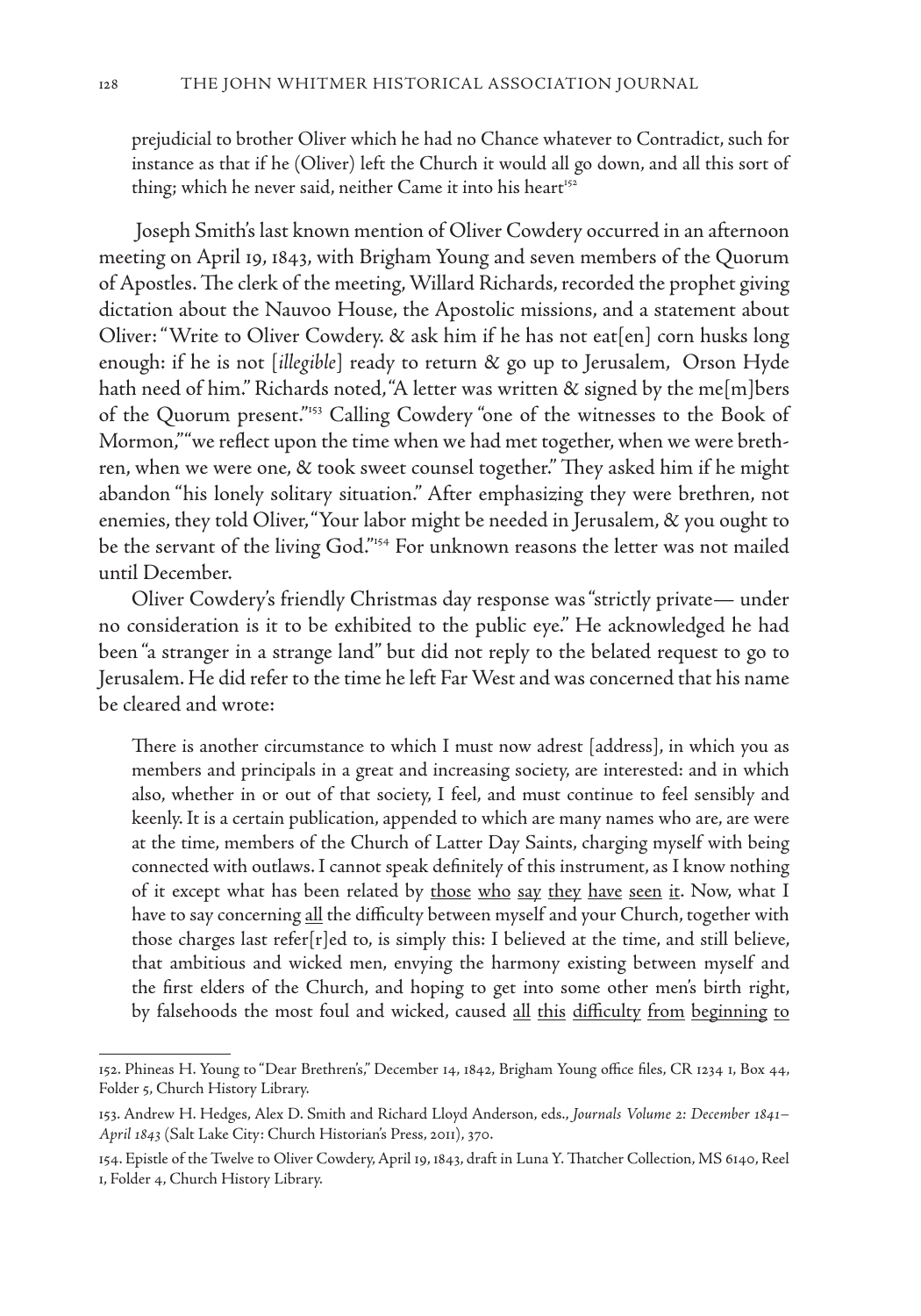end. They succeeded in getting myself out of the Church; but since they themselves have gone to perdition, ought not old friends— long tried in the furnase [furnace] of affliction, to be friends still, even laying out of view any and all religious consideration?<sup>155</sup>

Six months later Joseph and Hyrum Smith were murdered in Carthage, Illinois.

## **Summary**

Oliver Cowdery's fall from grace apparently resulted from lack of control as opposed to malice. These lapses in concentration resulted in his not being retained as Second Elder and being placed in the undesirable position of attempting to reacquire past acceptability. His rehabilitation was hampered by Sidney Rigdon's reliability. To his credit, Cowdery made dramatic sacrifices to serve the church as scribe, newspaper editor, and High Counselor.

On December 5, 1834, Cowdery recorded minutes of a meeting in which he said he was ordained by Smith to be his "Assistant President." He said the ordination made him superior to Sidney Rigdon and Frederick G. Williams, authorizing him to preside over the church in Smith's absence, and be a spokesman for Smith like Aaron was to Moses. This subterfuge did not change his position in the hierarchy. Instead of becoming assistant president, he was a junior member of the Presidency. The following day Hyrum Smith and Joseph Smith Sr. were ordained to the Presidency and, like Cowdery, ranked below Rigdon and Williams. There was no real governing duties for these elders in actuality.

Although Oliver's passage through Mormonism is generally well documented, there are crucial gaps which have given rise to intense speculation. The authors could not determine when the relationship between Smith and Cowdery began to unravel but document why Smith decreed in November 1837 that Cowdery should be punished unless he repented. Oliver may have hoped he could reach an accommodation with Smith when he arrived at Far West. It is unknown why Smith did not meet with Oliver and seek reconciliation with his former associate.

Although there is evidence that Cowdery broke with Smith because of his alleged sexual relationship with Fanny Alger, the authors chose not to cite and interpret statements made about the subject many years later. Cowdery is often thought of as being weak because of his inconsistent journey through Mormonism. It is clear, however, that the Smith-Cowdery relationship degenerated to the point that each disrespected the other.

<sup>155.</sup> Oliver Cowdery to "Dear Brethren," December 25, 1843, Brigham Young Office Files, CR 1234 1, Box 39, Folder 11, Church History Library, emphasis retained.